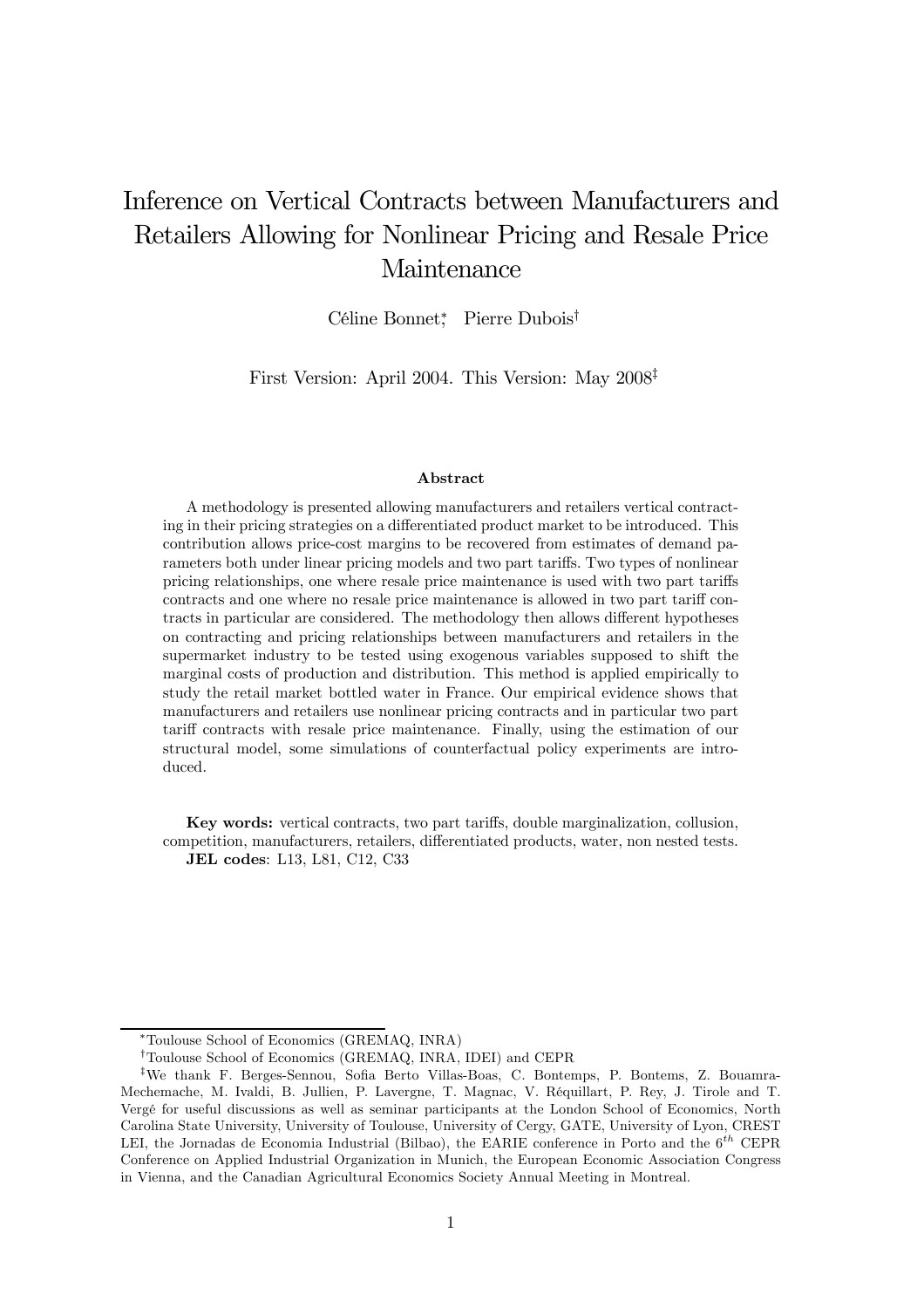### 1 Introduction

Vertical relationships between manufacturers and retailers seem to be becoming even more prevalent in the supermarket industry, especially in food retailing. Competition analysis and issues related to market power on some consumer goods markets should involve the analysis of competition between producers but also between retailers and the whole structure of the industry. Consumer welfare depends crucially on these strategic vertical relationships and the extent of competition among manufacturers and retailers. The aim of this paper is thus to develop a methodology allowing alternative structural models to be assessed, where the role of manufacturers and retailers is explicit in the horizontal and vertical strategic behaviors. Previous work on these issues does not generally account for the behavior of retailers in manufacturers' pricing strategies. One of the reasons for this is that information on wholesale prices and marginal costs of production or distribution are generally difficult to obtain and methods relying on demand side data, where only retail prices are observed, require the structural modelling of vertical contracts between manufacturers and retailers in an oligopoly model. Following Rosse (1970), researchers have thus tried to develop methodologies allowing price-cost margins that are necessary for market power analysis and policy simulations to be estimated, using only data on the demand side, i.e. sales quantities, market shares and retail prices. Empirical industrial organization methods propose to address this question with the estimation of structural models of competition on differentiated product markets (see, for example, Bresnahan 1987, 1989, Berry, 1994, Berry, Levinsohn and Pakes, 1995, and Nevo, 1998, 2000, 2001, Ivaldi and Verboven, 2001 on markets such as cars, computers, and breakfast cereals). Until recently, most papers in this literature assume that manufacturers set prices and that retailers act as neutral pass-through intermediaries or that they charge exogenous constant margins. However, it seems unlikely that retailers do not use some strategic pricing. Chevalier, Kashyap and Rossi (2003) show the significant influence distributors have on prices through the use of data on wholesale and retail prices. The strategic role of retailers has been emphasized only recently in empirical economic and marketing literature.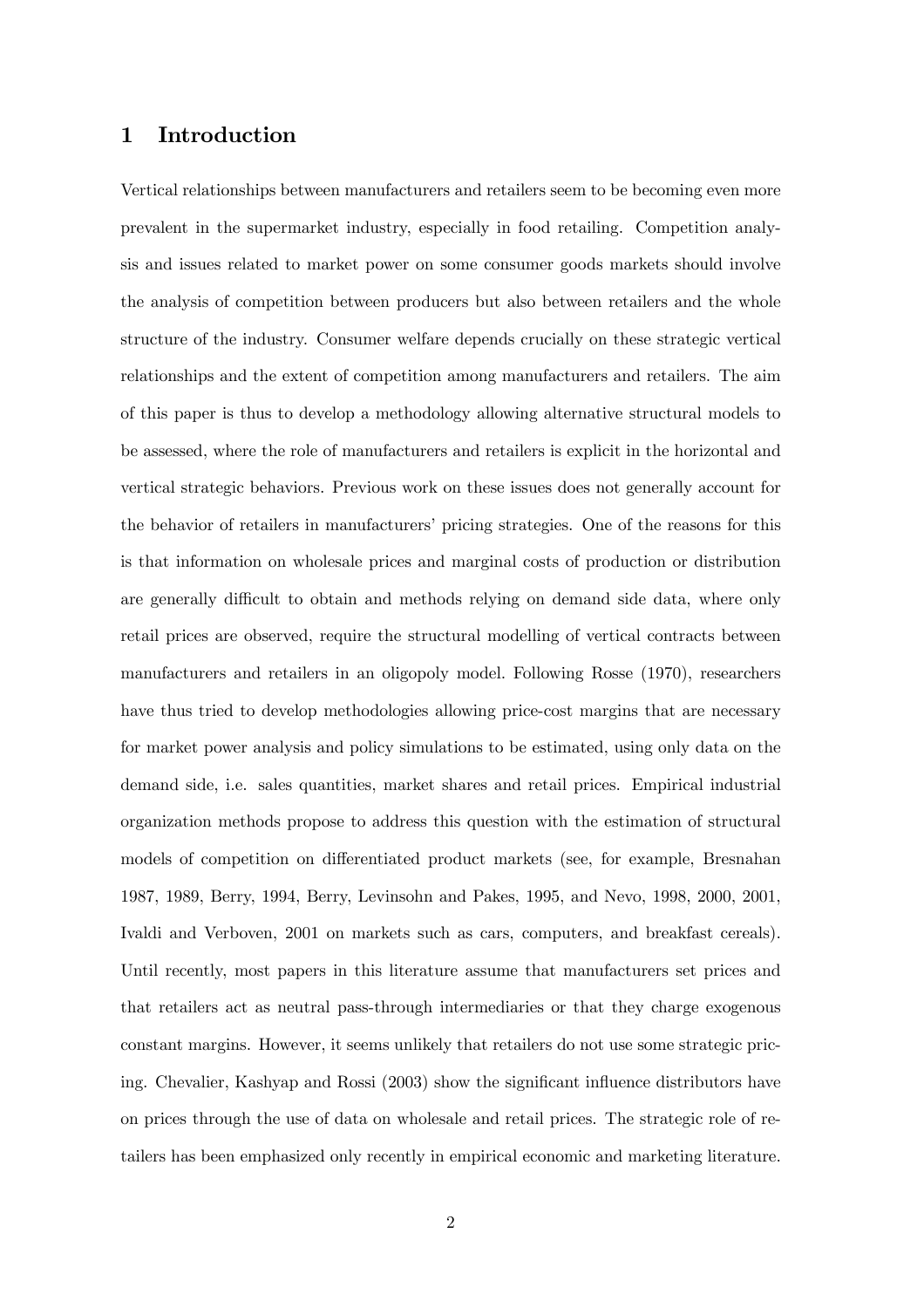Goldberg and Verboven (2001), Manuszak (2001), Mortimer (2004), Sudhir (2001), Berto Villas Boas (2007) or Villas-Boas and Zhao (2005) introduce retailers' strategic behavior. Manuszak (2001) studies the impact of upstream mergers on retail gasoline markets using a structural model allowing downstream prices to be related to upstream mark-ups and wholesale prices chosen by upstream gasoline refineries. Asker (2004) studies exclusive dealing in the beer market. Hellerstein (2004) explains imperfect pass-through again in the beer market. Among the few papers that take into account vertical relationships, Ho (2006) studies the welfare effects of vertical contracting between hospitals and Health Maintenance Organizations in the US. Ho (2008) studies how managed care health insurers restrict their enrollees' choice of hospitals to specific networks using the inequality framework of Pakes, Porter, Ho and Ishii (2006) for identification. In the retail industry, Sudhir (2001) considers strategic interactions between manufacturers and a single retailer on a local market and focuses exclusively on a linear pricing model leading to double marginalization. These recent developments introducing retailers' strategic behavior mostly consider cases where competition between producers and/or retailers remains under linear pricing. Berto Villas-Boas (2007) extends Sudhir's framework to multiple retailers and considers the possibility that vertical contracts between manufacturers and retailers make pricing strategies depart from double marginalization by alternatively setting wholesale margins or retail margins to zero.

Our work contributes to this literature by showing a way to include nonlinear pricing (two part tariffs and resale price maintenance) in the theoretical model with retailers and manufacturers, as well as showing how to identify such models empirically, make inferences and policy simulations under limited data on wholesale prices and on two part tariffs, the latter providing the data context for most studies on these issues. A method to test across different hypothesis on the strategic relationships between manufacturers and retailers in the supermarket industry competing on a differentiated product market is then presented. In particular, following Rey and Vergé (2004), two types of nonlinear pricing relationships are considered, one where resale price maintenance is used with two part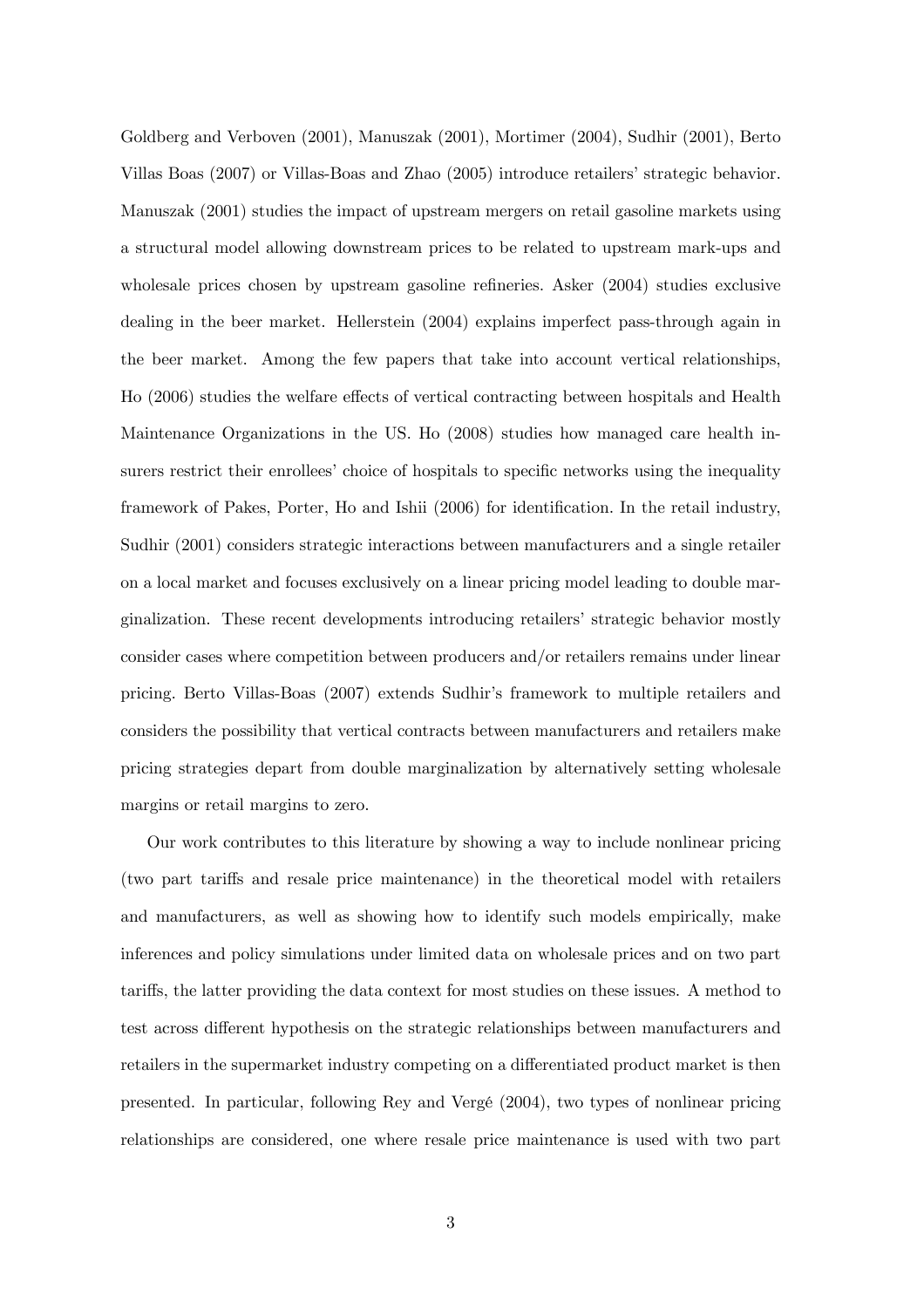tariff contracts and one where no resale price maintenance is allowed. Modelling explicitly optimal two part tariff contracts (with or without resale price maintenance) allows the pricing strategy of manufacturers and retailers to be identified and thus total price-cost margins as functions of demand parameters without observing wholesale prices. Using non-nested test procedures, it is shown how to test between the different models using exogenous variables that shift the marginal costs of production and distribution.

This methodology is applied to study the market for retailing bottled water in France and present the first formal empirical tests of such a model including nonlinear contracts between manufacturers and retailers. This market shows a high degree of concentration both at the manufacturer and retailer levels. It should be noted that this is actually even more concentrated at the manufacturer level. Our empirical evidence shows that, in the French bottled water market, manufacturers and retailers use nonlinear pricing contracts and in particular two part tariff contracts with resale price maintenance. Finally it is also shown how to simulate different counterfactual policies using a structural model as with a de-merger between Perrier and Nestlé, a double marginalization case and a nonlinear relationship between manufacturers and retailers without resale price maintenance.

In section 2, some stylized facts on the market for bottled water in France are given, this being an industry where the questions of vertical relationships and competition of manufacturers and retailers seem worth studying. Section 3 presents the main methodological contribution on the supply side. It is shown how price-cost margins can be recovered with demand parameters, in particular when taking explicitly into account two part tariff contracts. Section 4 presents the demand model, its identification and the estimation method proposed as well as the testing method between the different models. Section 5 presents the empirical results, tests and simulations. A conclusion with future research directions is in section 6, and some appendices follow.

### 2 Stylized Facts on the Market for Bottled Water in France

The French market for bottled water is one of the more dynamic sectors of the French food processing industry: the total production of bottled water increased by 4% in 2000,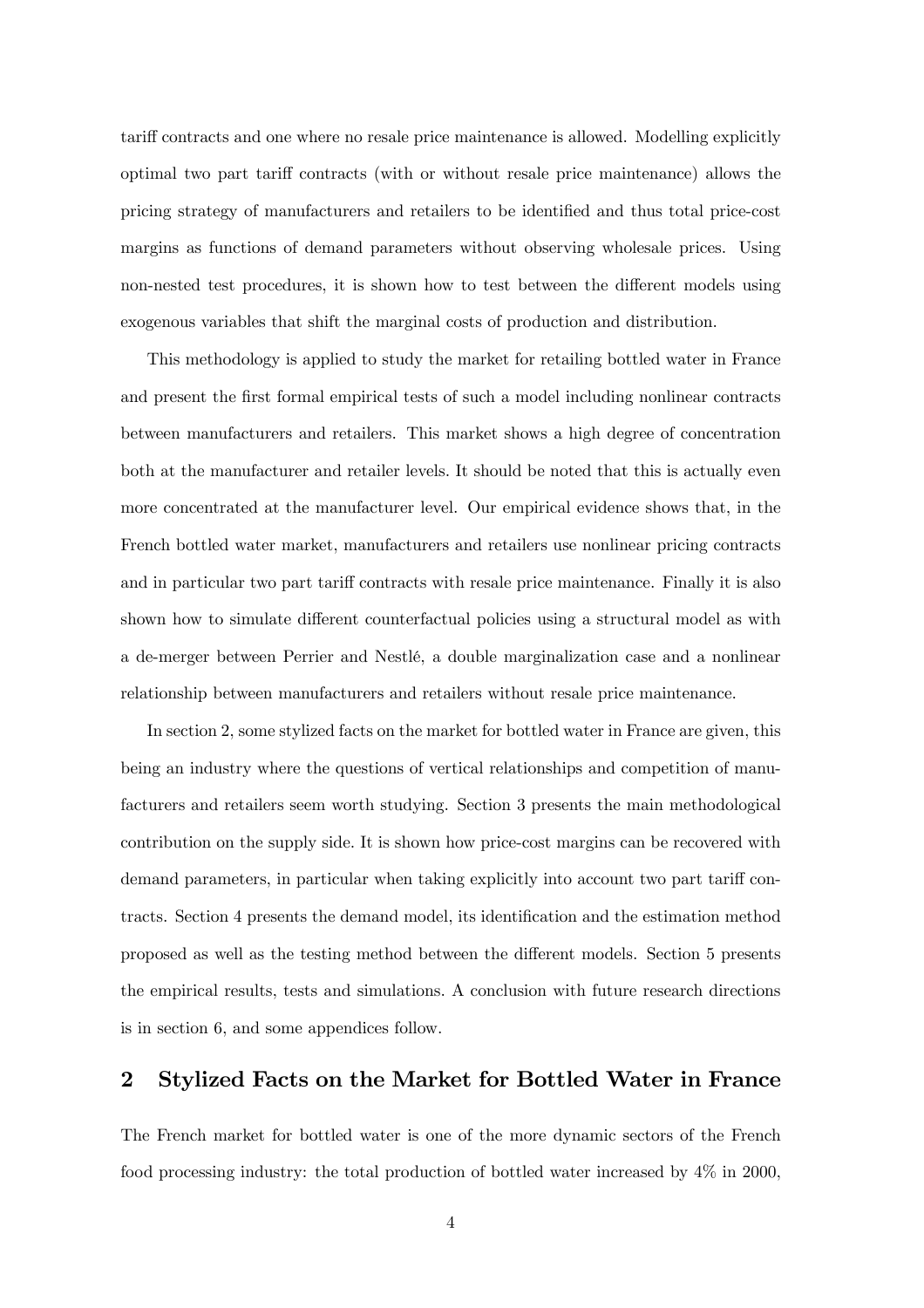and its revenues by 8%. Some 85% of French consumers drink bottled water, and over two thirds of French bottled water drinkers drink it more than once a day, a proportion exceeded only in Germany. The French bottled water sector is highly concentrated, the first three main manufacturers (Nestlé Waters, Danone, and Castel) sharing 90% of total production for the sector. Moreover, given the scarcity of natural springs, entry onto the mineral or spring water market is difficult. Compte, Jenny and Rey (2002) comment on the Nestlé/Perrier Merger case that took place in 1992 in Europe and point out that in addition to the high concentration of the sector, these capacity constraints are a factor for collusion. The sector can be divided in two major segments: mineral water and spring water. Natural mineral water benefits from some properties favorable to health, which are officially recognized. Composition must be guaranteed as well as the consistency of a set of qualitative criteria: mineral content, appearance, and taste. Mineral water can be marketed if it receives a certification from the French Ministry of Health. Exploitation of a spring water source requires only a license provided by the authorities (Prefectures) and approved from the local health administration. Moreover, composition of the water is not required to be constant. Differences between the quality requirements involved in certification of the two kinds of bottled water may explain part of the substantial difference that exists between the shelf prices of national mineral water brands and local spring water brands. Moreover, national mineral water brands are highly advertised. Bottled water products mainly use two kinds of differentiation. The first kind of differentiation stems from the mineral composition, that is the mineral salts content, and the second from the brand image conveyed through advertising. At present, thanks to data at the aggregate level (Agreste, 1999, 2000, 2002) on food industries and the bottled water industry, it can be seen (see the following Table) that this industry uses much more advertising than other food industries. Friberg and Ganslandt (2003) report an advertising to revenue ratio for the same industry in Sweden of 6.8% over the 1998-2001 period. By comparison, the highest advertising to revenue ratio in the US food processing industry corresponds to the ready-to-eat breakfast cereals industry and stands at 10.8%. These figures may be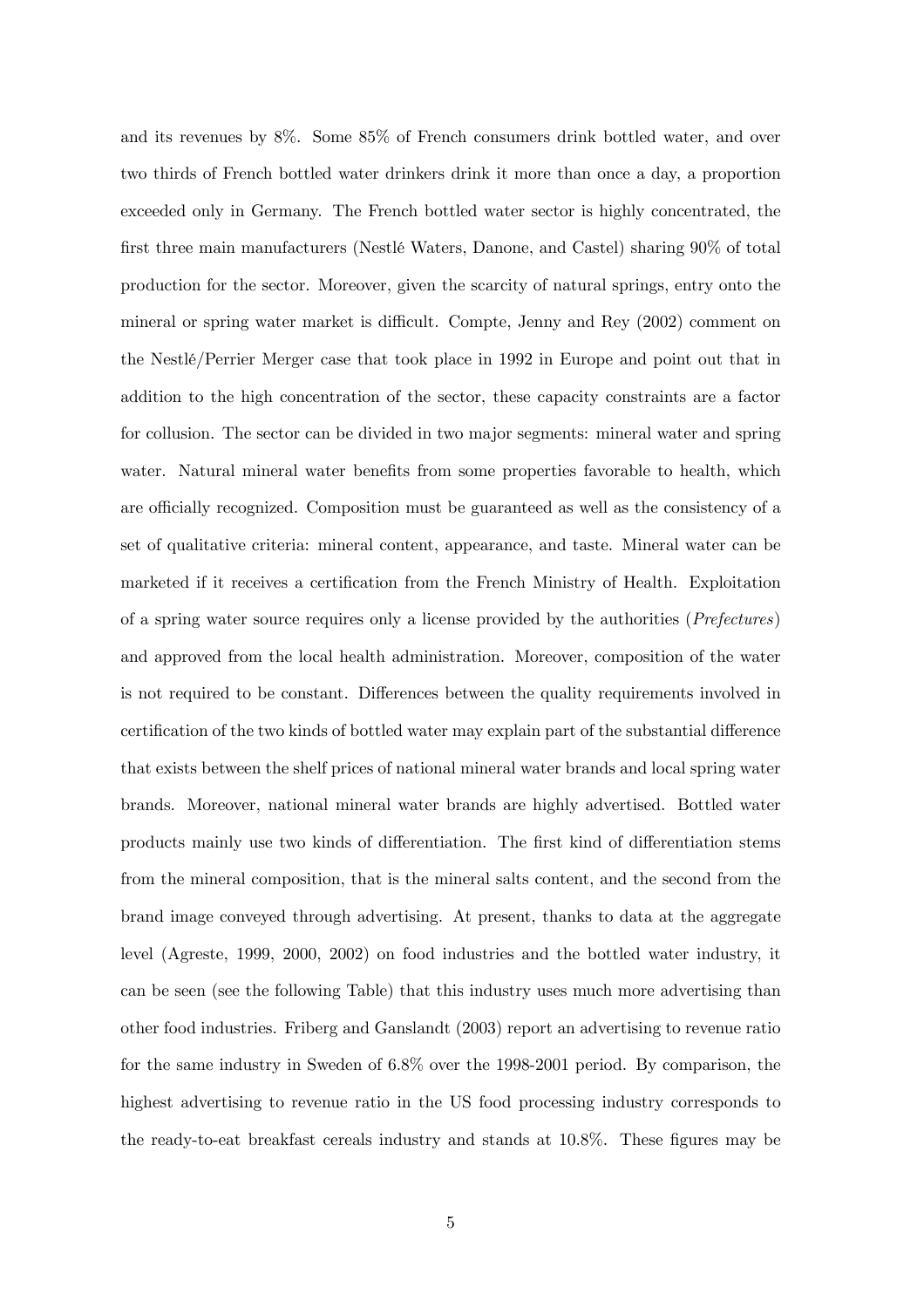interpreted as showing the significance of horizontal differentiation of products for bottled water.

| Year |           | Bottled Water       |          | All Food Industries       |
|------|-----------|---------------------|----------|---------------------------|
|      | PCM       | Advertising/Revenue |          | $PCM$ Advertising/Revenue |
| 1998 | $17.38\%$ | 12.09%              | $6.32\%$ | $5.57\%$                  |
| 1999 | 16.70%    | 14.91%              | $6.29\%$ | 6.81%                     |
| 2000 | $13.61\%$ | 15.89%              | 3.40%    | 8.76%                     |

Table : Aggregate Estimates of Margins and Advertising to Sales Ratios.

These aggregate data also allow some accounting price-cost margins<sup>1</sup> defined as value added<sup>2</sup> (VA) minus payroll (PR) and advertising expenses (AD) divided by the value of shipments  $(TR)$  to be computed. As stressed by Nevo  $(2001)$ , these accounting estimates can be considered as an upper bound to the true price-cost margins.

Recently, degradation of the tap water distribution network has led to an increase in bottled water consumption. This increase benefited the cheapest bottled water, that is, local spring water. For instance, the total volume of local spring water sold in 2000 approached the total volume of mineral water sold the same year. Households buy bottled water mostly in supermarkets, representing 80% of the total sales of bottled water. Moreover, on average, these sales represent 1.7% of the total turnover of supermarkets, the bottled water shelf being one of the most productive. French bottled water manufacturers thus mainly deal their brands through retail chains. These chains are also highly concentrated, the market share of the first five accounting for 80.7% of total food product sales. Moreover, over the last few years, as in other processed food products, these chains have developed their own private labels to attract consumers. The increase in the number of such private labels tends to be accompanied by a reduction in the market share of the main national brands.

We thus face a relatively concentrated market where the questions of whether or not producers may exert bargaining power in their strategic relationships with retailers is important. The study of competition issues and evaluation of markups, which is crucial

<sup>&</sup>lt;sup>1</sup>The underlying assumptions in the definition of these price-cost margins are that the marginal cost is constant and is equal to the average variable cost (see Liebowitz, 1982).

<sup>&</sup>lt;sup>2</sup>Value added is defined as the value of shipments plus services rendered minus cost of materials, supplies and containers, fuel, and purchased electrical energy.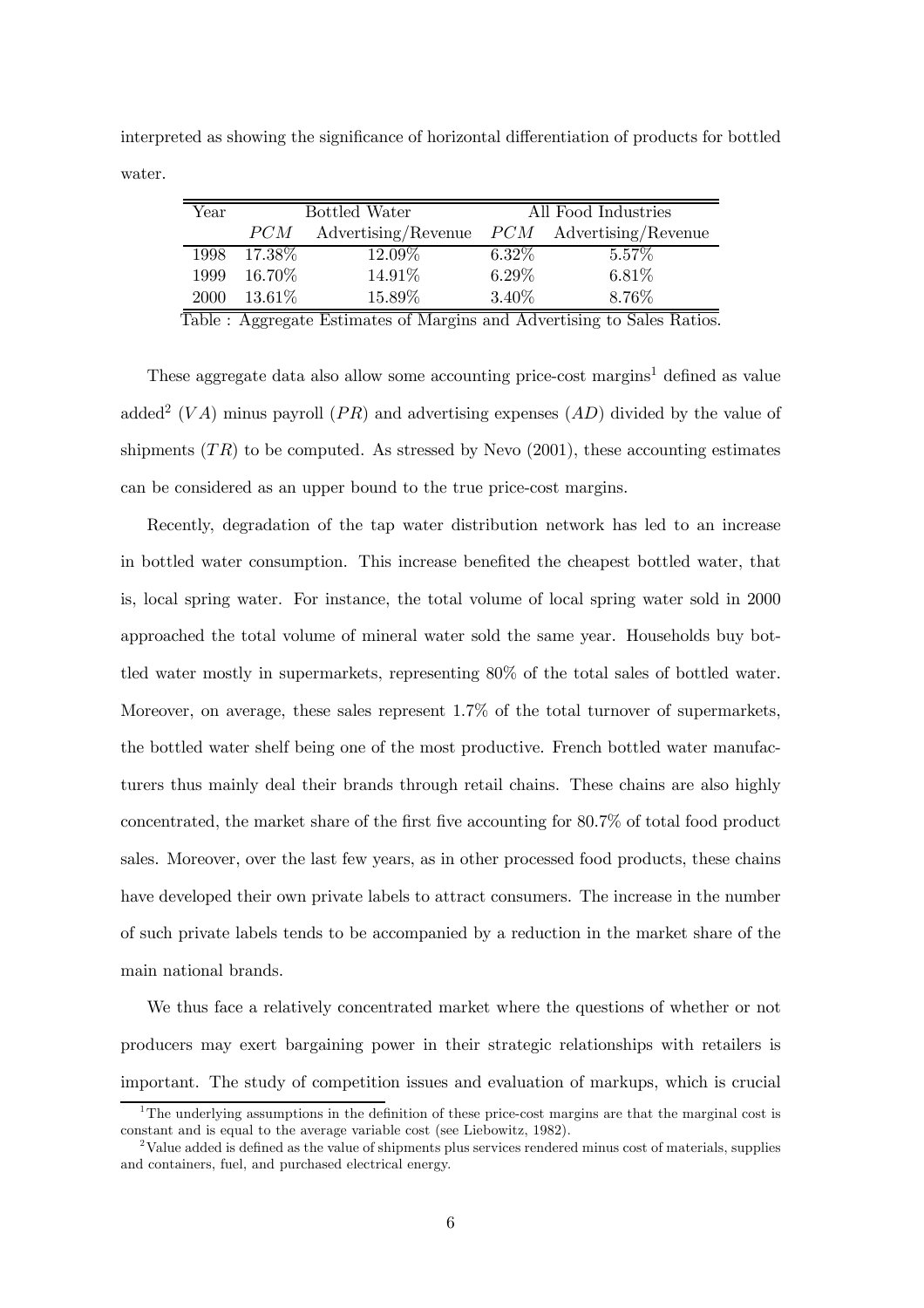for consumer welfare, has then to take into account the possibility that nonlinear pricing may be used between manufacturers and retailers. As a rule, two part tariffs are relatively simple contracts that may allow manufacturers to benefit from their bargaining position in selling national brands. Therefore, the next section studies different alternative models of strategic relationships between multiple manufacturers and multiple retailers worthy of consideration.

# 3 Competition and Vertical Relationships Between Manufacturers and Retailers

Before presenting our demand model, modelling of competition and vertical relationships between manufacturers and retailers is presented. Given the structure of the bottled water industry and the retail industry in France, several oligopoly models with different vertical relationships are considered. More precisely, it is shown how each supply model can be solved to obtain an expression for both the retailer's and manufacturer's price-cost margins as a function of demand side parameters. Then using estimates of a differentiated products demand model, these price-cost margins can be estimated empirically and it will be shown how these competing scenarios can be tested. A similar methodology has already been used for double marginalization scenarios considered below by Sudhir (2001) or Brenkers and Verboven (2006) or Berto Villas-Boas (2007) but none of the papers in this literature have addressed the particular case of competition in two part tariffs using the recent theoretical insights of Rey and Vergé (2004).

Notations will be as follows. There are  $J$  differentiated products defined by the brandretailer couple corresponding to  $J'$  national brands and  $J - J'$  private labels. It is assumed there are  $R$  retailers competing in the retail market and  $F$  manufacturers competing in the wholesale market.  $S_r$  denotes the set of products sold by retailer r and  $G_f$  the set of products produced by firm  $f$ . In the following we successively present the different oligopoly models to be studied. Remark that the set of products and their ownership will be considered as being exogenous to our model, such that all ownership matrices defined are exogenous. A next step in this research would be to endogenize the set of products,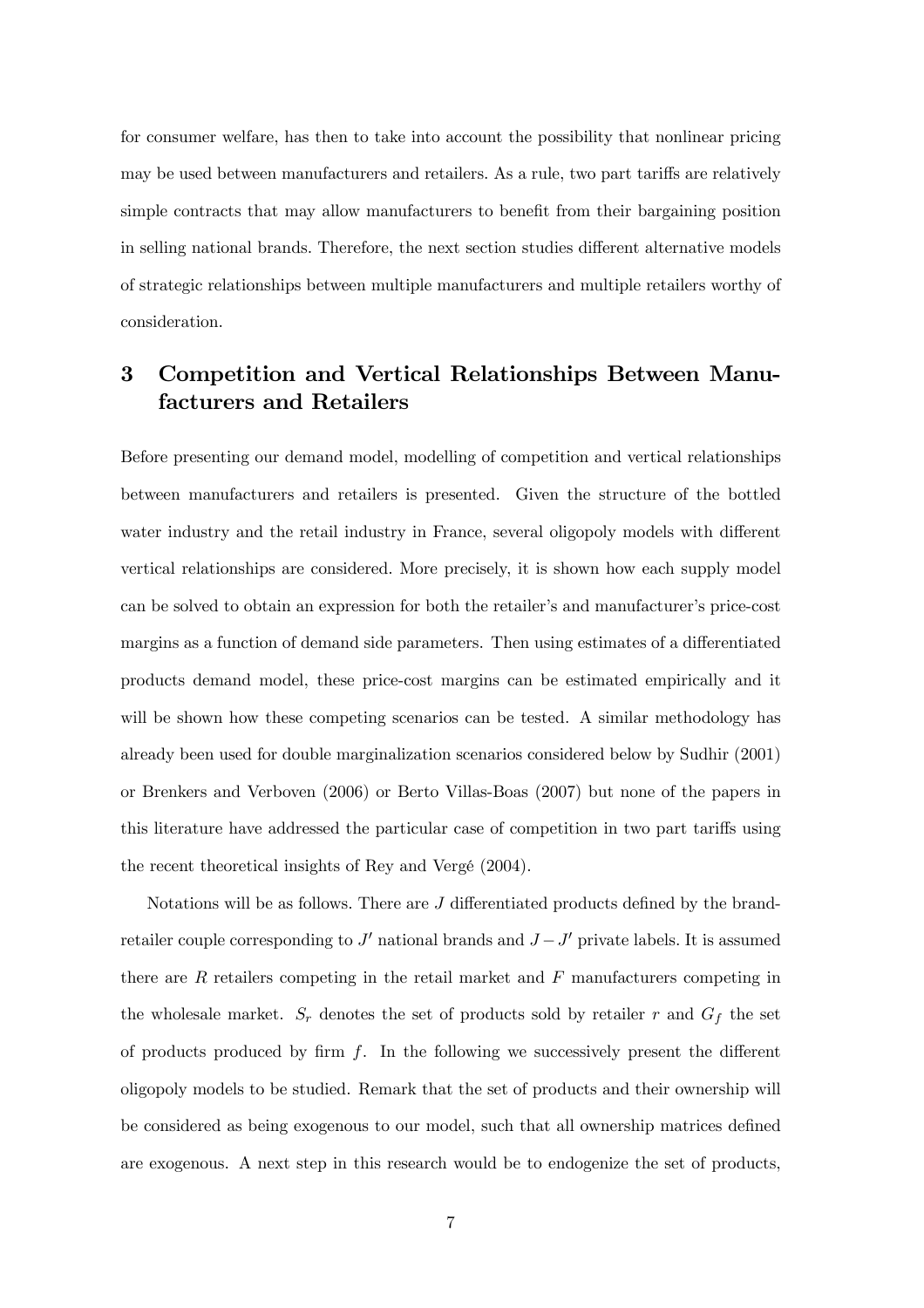brand ownership by manufacturers and the retailers choice of brand variety.

### 3.1 Linear Pricing and Double Marginalization

In this model, the manufacturers set their prices first, and retailers follow, setting the retail prices given the wholesale prices. For private labels, prices are chosen by the retailer himself who acts as though conducting both manufacturing and retailing. Competition is considered  $\dot{a}$  la Nash-Bertrand. This vertical model is solved by backward induction considering the retailer's problem first. The profit  $\Pi^r$  of retailer r in a given period (the time subscript  $t$  is dropped for ease of presentation) is given by

$$
\Pi^r = \sum_{j \in S_r} (p_j - w_j - c_j) s_j(p) M
$$

where  $p_j$  is the retail price of product j sold by retailer r,  $w_j$  is the wholesale price paid by retailer r for product j,  $c_j$  is the retailer's (constant) marginal cost of distribution for product j,  $s_j(p)$  is the market share of product j, p is the vector of all product's retail prices and M is the size of the market (including the outside good). Assuming that a pure-strategy Bertrand-Nash equilibrium in prices exists and that equilibrium prices are strictly positive, the price of any brand  $j$  sold by retailer r must satisfy the first-order condition

$$
s_j + \sum_{k \in S_r} (p_k - w_k - c_k) \frac{\partial s_k}{\partial p_j} = 0, \quad \text{for all } j \in S_r.
$$
 (1)

Now,  $I_r$  is defined as the  $(J \times J)$  ownership matrix of the retailer r that is diagonal and whose element  $I_r(j, j)$  is equal to one if retailer r sells product j and zero otherwise. Let  $S_p$  be the market share response matrix to retailer prices, containing the first derivatives of all market shares with respect to all retail prices, i.e.

$$
S_p \equiv \begin{pmatrix} \frac{\partial s_1}{\partial p_1} & \cdots & \frac{\partial s_J}{\partial p_1} \\ \vdots & & \vdots \\ \frac{\partial s_1}{\partial p_J} & \cdots & \frac{\partial s_J}{\partial p_J} \end{pmatrix}
$$

In vector notation, the first order condition (1) implies that the vector  $\gamma$  of retailer r's margins, i.e. the retail price  $p$  minus the wholesale price  $w$  minus the marginal cost of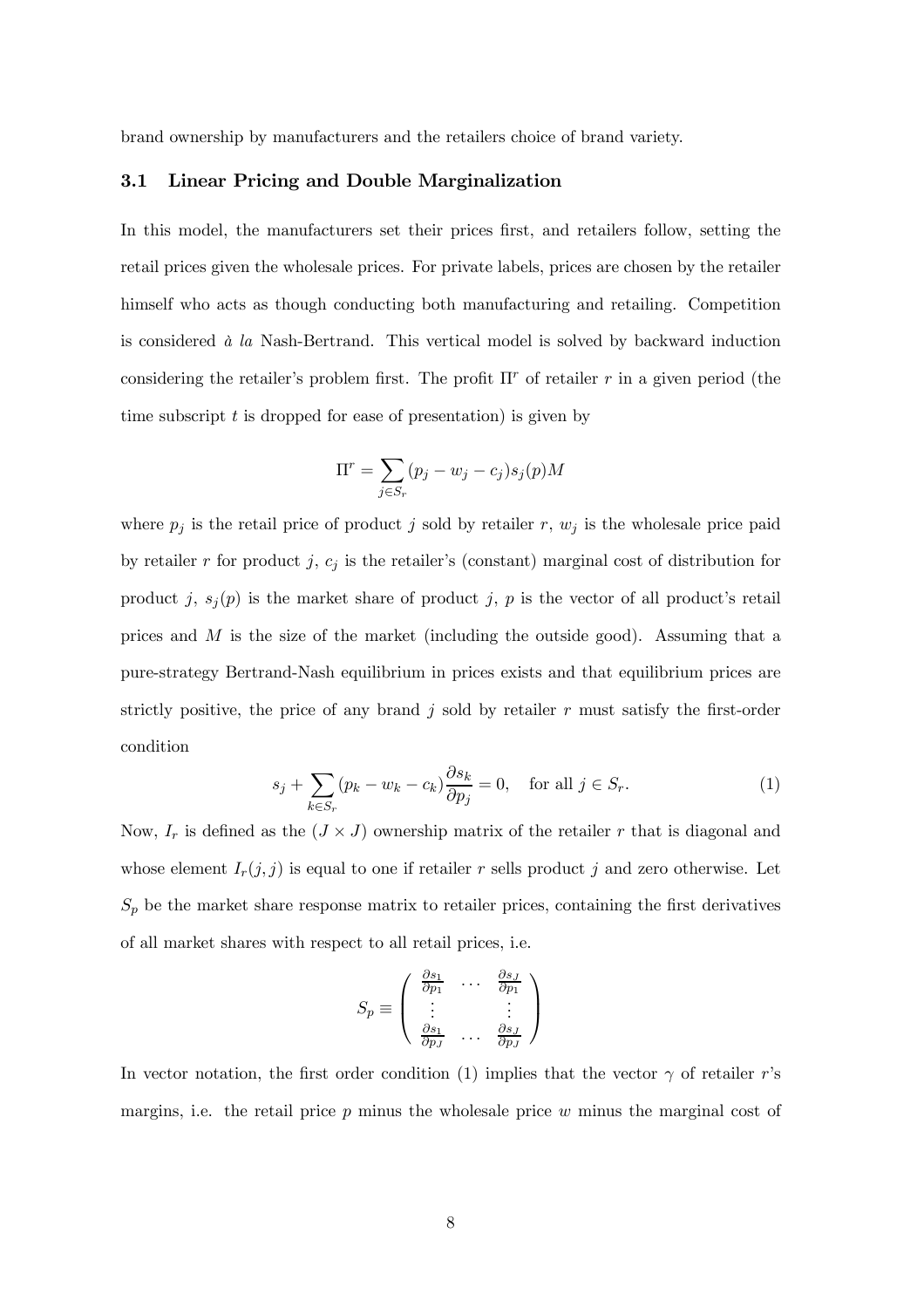distribution  $c$ , is<sup>3</sup>

$$
\gamma \equiv p - w - c = -\left(I_r S_p I_r\right)^{-1} I_r s(p). \tag{2}
$$

Remark that for private labels, this price-cost margin is in fact the total price cost margin  $p - \mu - c$  which amounts to replacing the wholesale price w by the marginal cost of production  $\mu$  in this formula.

Concerning the manufacturers' behavior, it is also assumed that each of them maximizes profit choosing the wholesale prices  $w_i$  of the product j he sells and given the retailers' response  $(1)$ . The profit of manufacturer f is given by

$$
\Pi^{f} = \sum_{j \in G_f} (w_j - \mu_j) s_j(p(w)) M
$$

where  $\mu_j$  is the manufacturer's (constant) marginal cost of production of product j. Assuming the existence of a pure-strategy Bertrand-Nash equilibrium in wholesale prices between manufacturers, the first order conditions are

$$
s_j + \sum_{k \in G_f} \sum_{l=1,\dots,J} (w_k - \mu_k) \frac{\partial s_k}{\partial p_l} \frac{\partial p_l}{\partial w_j} = 0, \quad \text{for all } j \in G_f.
$$
 (3)

Consider  $I_f$  the ownership matrix of manufacturer f that is diagonal and whose element  $I_f(j, j)$  is equal to one if j is produced by the manufacturer f and zero otherwise.  $P_w$  the  $(J \times J)$  matrix of retail prices responses to wholesale prices, containing the first derivatives of the J retail prices p with respect to the  $J'$  wholesale prices w, is introduced.

$$
P_w \equiv \left( \begin{array}{cccc} \frac{\partial p_1}{\partial w_1} & \cdots & \frac{\partial p_{J'}}{\partial w_1} & \cdots & \frac{\partial p_J}{\partial w_1} \\ \vdots & & \vdots & & \vdots \\ \frac{\partial p_1}{\partial w_{J'}} & \cdots & \frac{\partial p_{J'}}{\partial w_{J'}} & \cdots & \frac{\partial p_J}{\partial w_{J'}} \\ 0 & \cdots & 0 & \cdots & 0 \\ 0 & \cdots & 0 & \cdots & 0 \end{array} \right)
$$

Remark that the last  $J-J'$  lines of this matrix are zero because they correspond to private label products for which wholesale prices have no meaning.

The first order conditions (3) can then be expressed in matrix form and the vector of manufacturer's margins is<sup>4</sup>

$$
\Gamma \equiv w - \mu = -(I_f P_w S_p I_f)^{-1} I_f s(p). \tag{4}
$$

<sup>3</sup>Remark that in all the following, when the inverse of non invertible matrices is used, it means the matrix of generalized inverse is considered, meaning that for example  $\begin{bmatrix} 2 & 0 \\ 0 & 0 \end{bmatrix}^{-1} = \begin{bmatrix} 1/2 & 0 \\ 0 & 0 \end{bmatrix}$ .

<sup>&</sup>lt;sup>4</sup>Rows of this vector that correspond to private labels are zero.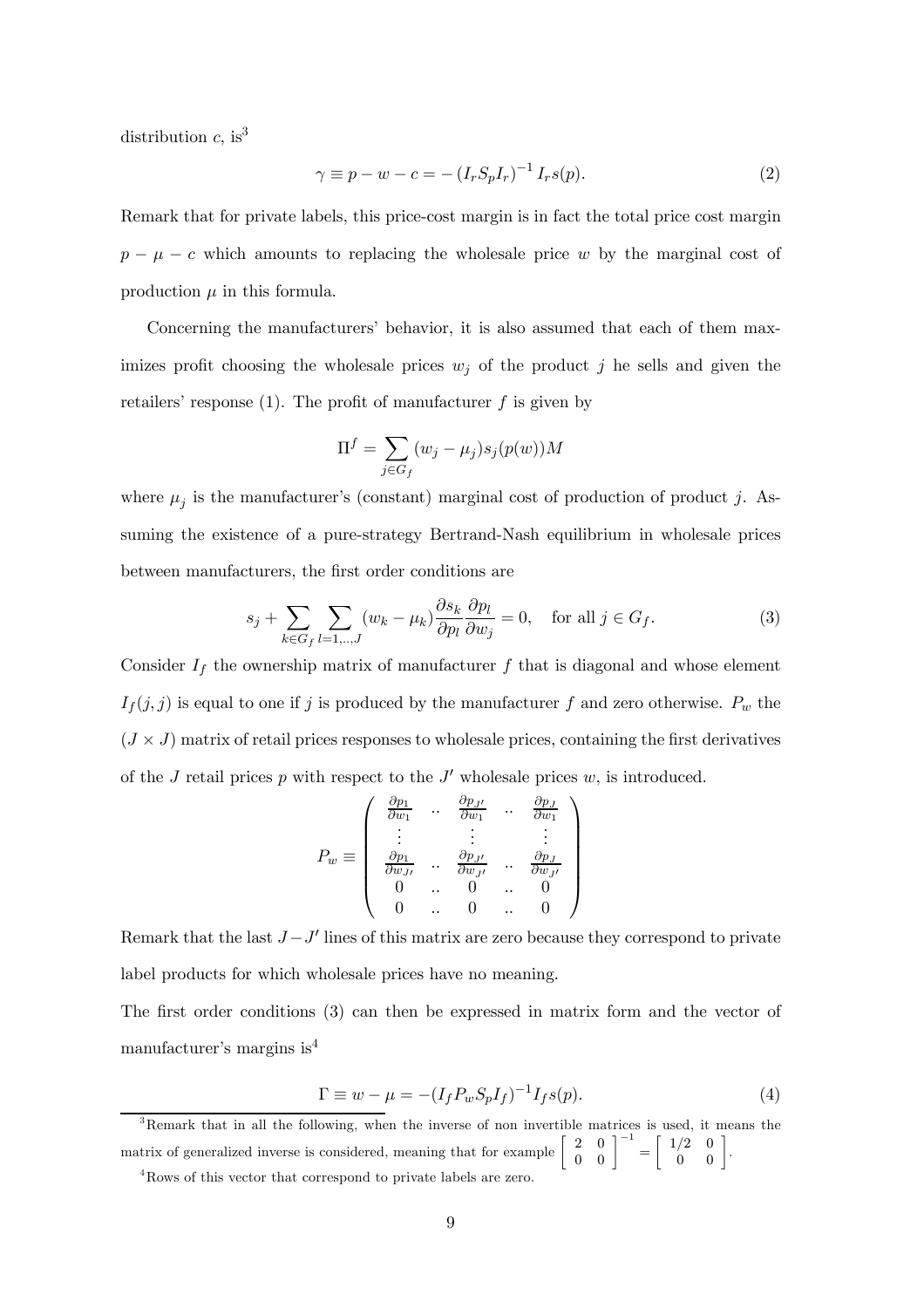The first derivatives of retail prices with respect to wholesale prices depend on the strategic interactions between manufacturers and retailers. Let us assume that manufacturers set the wholesale prices and retailers follow, setting retail prices in relation to wholesale prices. Therefore,  $P_w$  can be deduced from the differentiation of the retailer's first order conditions (1) with respect to wholesale price, i.e. for  $j \in S_r$  and  $k = 1, ..., J'$ 

$$
\sum_{l=1,\dots,J} \frac{\partial s_j(p)}{\partial p_l} \frac{\partial p_l}{\partial w_k} - 1_{\{k \in S_r\}} \frac{\partial s_k(p)}{\partial p_j} + \sum_{l \in S_r} \frac{\partial s_l(p)}{\partial p_j} \frac{\partial p_l}{\partial w_k} + \sum_{l \in S_r} (p_l - w_l - c_l) \sum_{s=1,\dots,J} \frac{\partial^2 s_l(p)}{\partial p_j \partial p_s} \frac{\partial p_s}{\partial w_k} = 0.
$$
\n(5)

Defining  $S_p^{p_j}$  the  $(J \times J)$  matrix of the second derivatives of the market shares with respect to retail prices whose element  $(l, k)$  is  $\frac{\partial^2 s_k}{\partial p_j \partial p_l}$ , i.e.

$$
S_p^{p_j} \equiv \begin{pmatrix} \frac{\partial^2 s_1}{\partial p_1 \partial p_j} & \cdots & \frac{\partial^2 s_J}{\partial p_1 \partial p_j} \\ \vdots & \ddots & \vdots \\ \frac{\partial^2 s_1}{\partial p_J \partial p_j} & \cdots & \frac{\partial^2 s_J}{\partial p_J \partial p_j} \end{pmatrix}.
$$

We can write equation  $(5)$  in matrix form<sup>5</sup>:

$$
P_w = I_r S_p (I_r - \tilde{I}_r) \left[ S_p I_r + I_r S'_p I_r + (S_p^{p_1} I_r \gamma |...| S_p^{p_J} I_r \gamma) I_r \right]^{-1}.
$$
 (6)

Equation (6) shows that one can express the manufacturer's price cost margins vector  $\Gamma = w - \mu$  as depending on the function  $s(p)$  by substituting the expression (6) for  $P_w$  in (4).

The expression (6) derives from the assumption that manufacturers act as Stackelberg leaders in the vertical relationships with retailers. In the case where we assume that retailers and manufacturers set their prices simultaneously, we can infer like Sudhir (2001) that only the direct effect of wholesale price on retail price matter through the change in the marginal cost of products for the retailer. Thus, the retailer's cost of input is accounted for in the retailer's choice of margin. Both the manufacturer and retailer take the retail price as given and play a Nash game in margins. In this case, the matrix  $P_w$  has to be

<sup>&</sup>lt;sup>5</sup>We use the notation  $(a|b)$  for horizontal concatenation of a and b.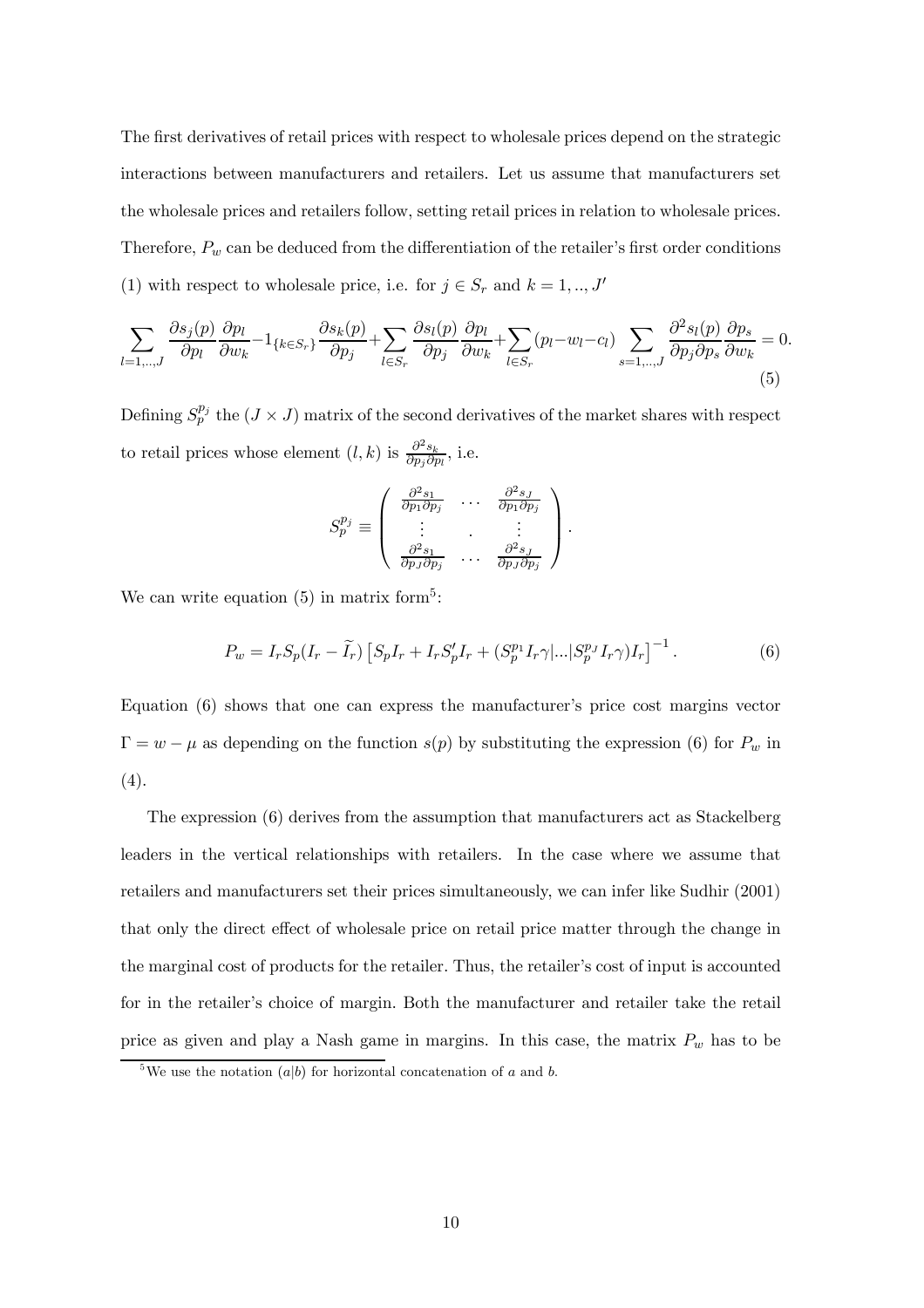equal to the following diagonal matrix

$$
\left(\begin{array}{cccccc} 1 & 0 & \ldots & \ldots & 0 \\ 0 & \ddots & \ddots & \ddots & \vdots \\ \vdots & \ddots & 1 & \ddots & \vdots \\ \vdots & \ldots & \ldots & 0 & 0 \\ 0 & \ldots & \ldots & 0 & 0 \end{array}\right).
$$

Here too,the price-cost margins of retailers and manufacturers can be computed under this assumption.

The model can also be considered where retailers and/or manufacturers collude perfectly simply by modifying ownership matrices. In the case of perfect price collusion between retailers, the price cost margins of the retail industry can be obtained by replacing the ownership matrices  $I_r$  in (2) by the identity matrix (the situation being equivalent to a retailer in a monopoly situation). Similarly, the price-cost margins vector for manufacturers can be obtained in the case of perfect collusion by replacing the ownership matrix  $I_f$  in (4) by a diagonal matrix where diagonal elements are equal to one except for private label goods.

### 3.2 Two-Part Tariffs

The case is now considered where manufacturers and retailers sign two-part tariff contracts. Rey and Vergé (2004) prove the existence of and characterize equilibria in the following multiple common agency game in a two manufacturer - two retailer version. It is assumed that manufacturers simultaneously propose take-it or leave-it offers of twopart tariff contracts to each retailer. These contracts are public information and involve specifying franchise fees and wholesale prices but also retail prices in the case where manufacturers can use resale price maintenance. If one offer is rejected, then all contracts are refused<sup>6</sup>. If all offers are accepted, the retailers simultaneously set their retail prices and contracts are implemented. The fact that manufacturers make offers and that once an offer is rejected no contract is signed puts retailers at their participation constraint. Allowing retailers to make offers first would shift rents from the retailer to the manufacturer but the

 $6\text{The characterization of equilibria in the opposite case is more difficult (Rev and Vereé, 2004). However,}$ this assumption means that all manufacturers trading with all retailers should be observed, which is the case for bottled water in France.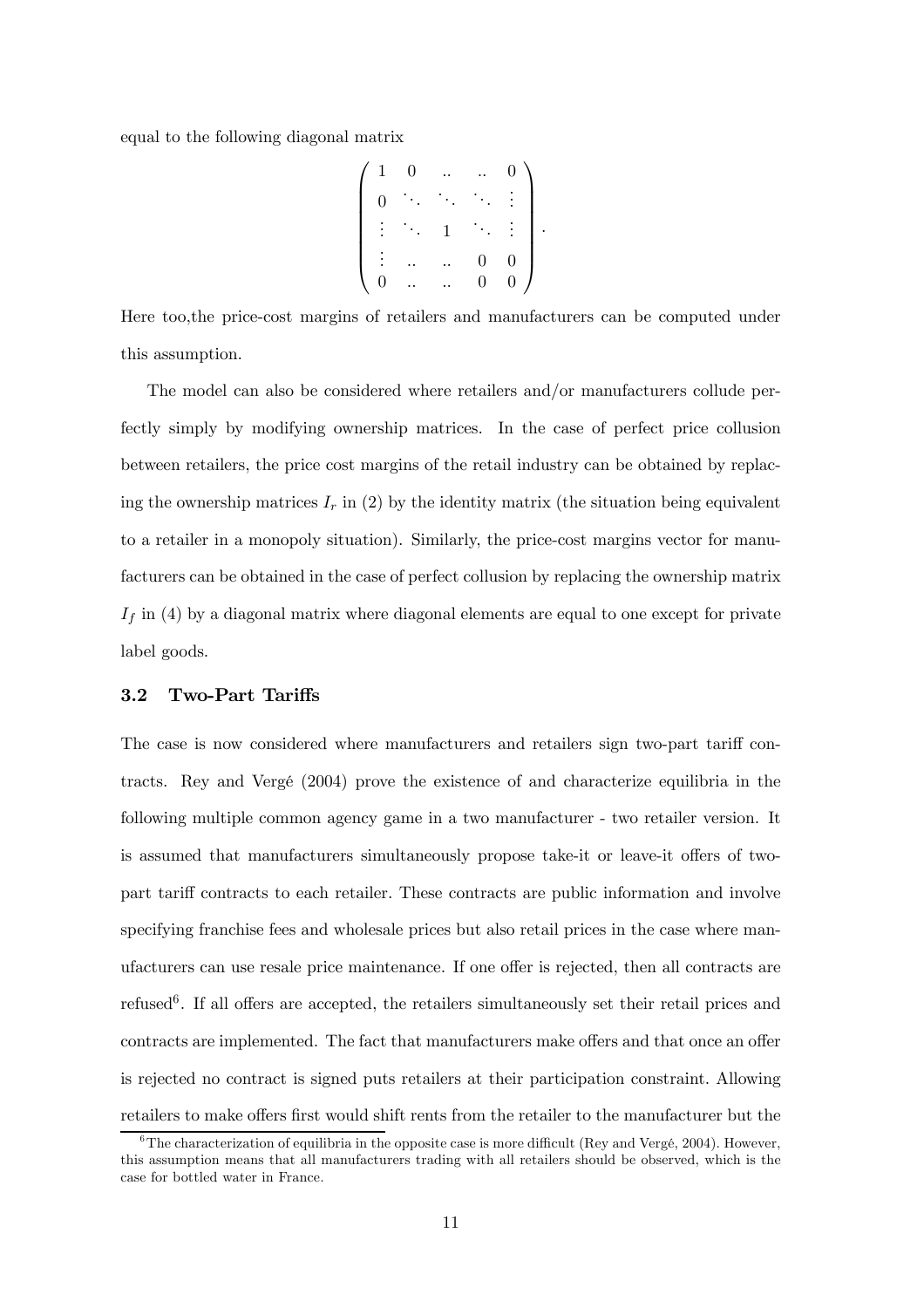set of price equilibria defined would be defined by the same sets of first order conditions. The outside option of the retailers is assumed to be given exogenously (minimum profit that the retailer can obtain if all contracts on this market are rejected). It will appear that the true profits of manufacturers and retailers are not identified since these constants can shift rents between parties without changing equilibria. Assuming that if one contract is refused not contract is signed implies that the party who receives the offer will obtain its reservation profit. Endogenizing the outside option is left for future research and is outside the scope of the present paper. It will appear that the set of possible equilibria obtained with this framework is already quite rich for the inference implemented in the empirical application.

Assuming that the offers of manufacturers are public is a convenient modelling hypothesis that can however be justified in France by the non-discrimination laws. In the two manufacturer - two retailer case, Rey and Vergé (2004) show that there exists some equilibria to this (double) common agency game provided some conditions on elasticities of demand and on the shape of profit functions are satisfied<sup>7</sup>. Rey and Vergé  $(2004)$  show that it is always a dominant strategy for manufacturers to set retail prices in their contracting relationship with retailers, which is intuitive since by choosing retail prices and wholesale prices the manufacturer can at least replicate the equilibrium obtained by letting retailers fix their prices given wholesale prices and sometimes do better. The case is also considered where resale price maintenance would not be used by manufacturers because in some contexts, as in France, resale price maintenance may be forbidden.

In the case of these two part tariff contracts, the profit function of retailer  $r$  is:

$$
\Pi^r = \sum_{j \in S_r} [M(p_j - w_j - c_j)s_j(p) - F_j] \tag{7}
$$

where  $F_j$  is the franchise fee paid by the retailer for selling product j.

Manufacturers set their wholesale prices  $w_k$  and the franchise fees  $F_k$  in order to

<sup>7</sup>These technical assumptions require that direct price effects dominate in demand elasticities such that if all prices increase, demand decreases. The empirical estimation of demand will confirm that this is the case for bottled water in France. Moreover, the monopoly profit function of the industry has to be single peaked as well as manufacturers revenue functions of the wholesale price vector.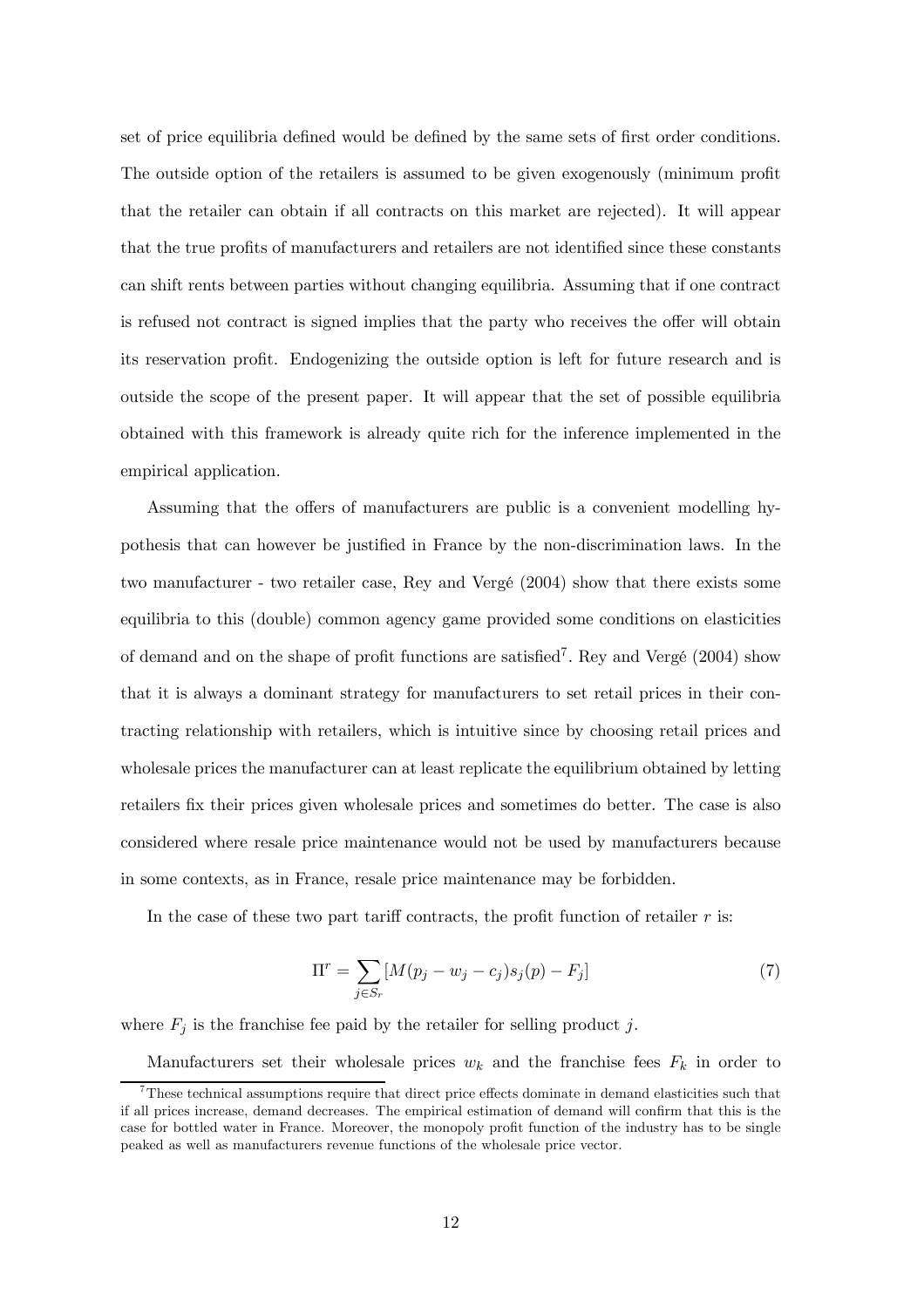maximize profits equal to

$$
\Pi^{f} = \sum_{k \in G_{f}} [M(w_{k} - \mu_{k})s_{k}(p) + F_{k}] \tag{8}
$$

for firm f, subject to retailers' participation constraints  $\Pi^r \geq \overline{\Pi}^r$ , for all  $r = 1, ..., R$ , where  $\overline{\Pi}^r$  is the outside option of retailer r, supposed exogenous.

As shown in Rey and Vergé (2004), participation constraints are binding since otherwise manufacturers could reduce the fixed fees  $F_k$  given those of other manufacturers. The expressions for the franchise fee  $F_k$  of the binding participation constraint can be substituted into the manufacturer's profit  $(8)$  to obtain the following profit for firm  $f$  (see details in appendix 7.1 where reservation utilities  $\overline{\Pi}^r$  are simply a constant to be added and that can be normalized to zero):

$$
\Pi^{f} = \sum_{k \in G_{f}} (p_k - \mu_k - c_k) s_k(p) + \sum_{k \notin G_{f}} (p_k - w_k - c_k) s_k(p)
$$
\n(9)

This shows that each manufacturer fully internalizes the entire margins on his products but internalizes only the retail margins on rivals' products. Furthermore, maximization of this objective function depends on whether resale price maintenance is used or not by manufacturers.

Remark that even if we assume publicly observable contracts and if retail price maintenance is illegal in France, it is nevertheless interesting to consider such an equilibrium since antitrust authorities may fail to enforce these regulatory constraints, or because it could be obtained by other means through more complicated nonlinear contracts (with more than two parts) without explicit RPM.

#### Two part tariffs with resale price maintenance:

Since manufacturers can capture retail profits through franchise fees and also set retail prices, wholesale prices have no direct effect on profit. Manufacturers have more control variables than needed and Rey and Vergé (2004) showed that this generates multiple equilibria (a continuum), with one for each wholesale prices vector that influence the strategic behavior of competitors. In fact, as can be seen in  $(9)$ , manufacturer f profit does not depend on his own wholesale prices since fixed fees allow the manufacturer to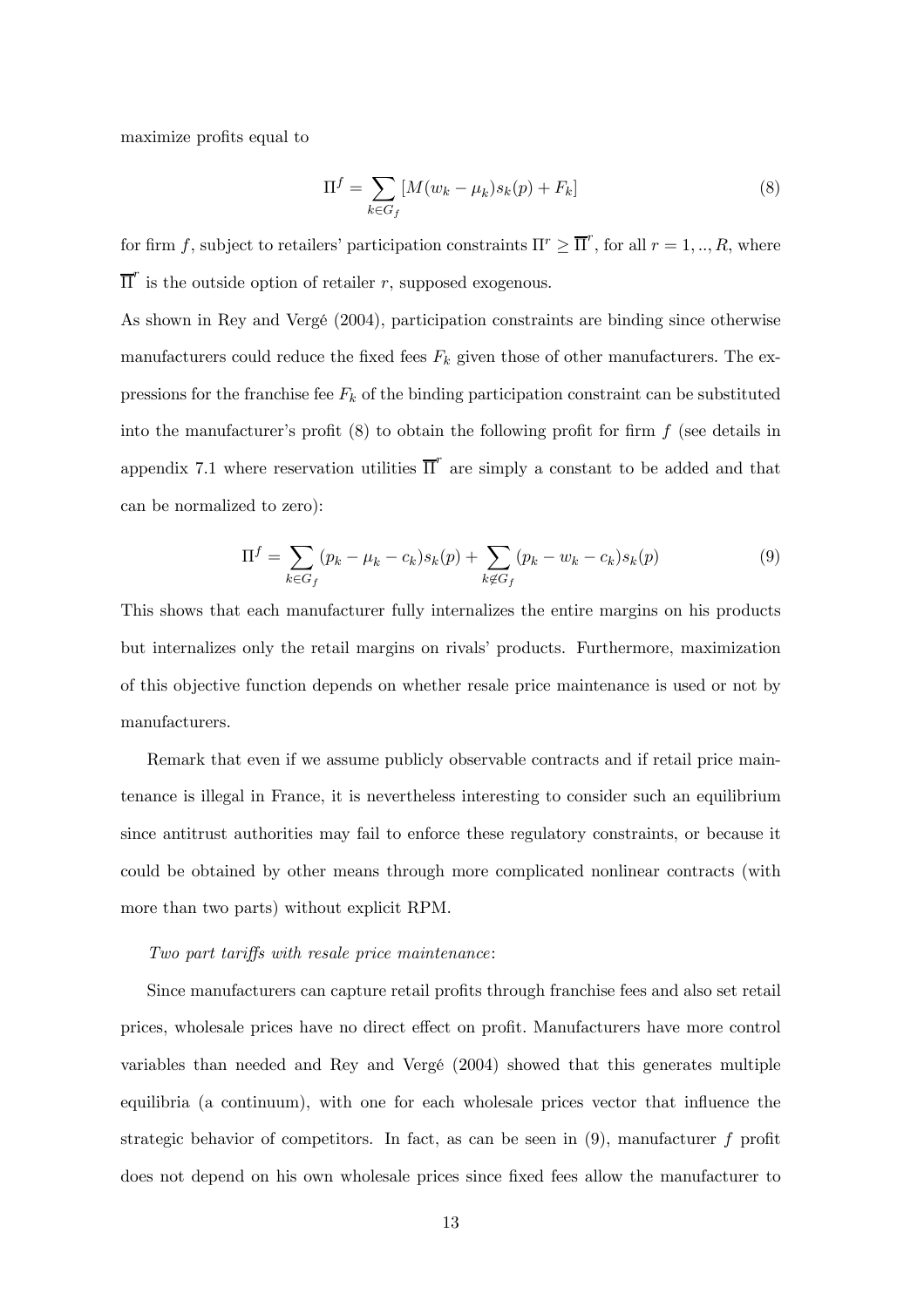capture the total margins on his own products. However, the wholesale prices set by other manufacturers do affect his profit through the retail margins on other products that fixed fees allow to be collected. Symmetrically, manufacturer f wholesale prices do not affect firm f profit but have a strategic role in influencing other manufacturers' profits as they internalize only retail margins on the products they do not own. Thus, for each wholesale price vector  $w^*$ , there exists a unique symmetric subgame perfect equilibrium in which retailers earn zero profit and manufacturers set retail prices to  $p^*(w^*)$ , where  $p^*(w^*)$  is a decreasing function of  $w^*$  equal to the monopoly price when the wholesale prices are equal to the marginal cost of production.

To identify the two-part tariff models, the following possible equilibria are chosen. First, we consider the case where wholesale prices are equal to the marginal cost of production  $(w_k^* = \mu_k)$ . In this case, retailers act as residual claimants and manufacturers capture the full monopoly rents through fixed fees. Second, we consider the case where wholesale prices are such that the retailer's price cost margins are zero  $(p_k^*(w_k^*) - w_k^* - c_k = 0)$ . This case is considered by Berto Villas-Boas (2007) and implies that retail prices are chosen to maximize profits corresponding to the downstream vertically integrated structure for each of the J products. The retailers add only retail costs to the wholesale prices. In equilibrium, pricing decisions are thus implemented by the manufacturers and the share of total profits between retailers and manufacturers is then unidentified and will depend on the reservation profits  $\overline{\Pi}^r$  of each party.

For a given equilibrium  $p^*(w^*)$ , the program of manufacturer f is now

$$
\max_{\{p_k\} \in G_f} \sum_{k \in G_f} (p_k - \mu_k - c_k) s_k(p) + \sum_{k \notin G_f} (p_k^* - w_k^* - c_k) s_k(p)
$$

Thus, we can write the first order conditions for this program as

$$
\sum_{k \in G_f} (p_k - \mu_k - c_k) \frac{\partial s_k(p)}{\partial p_j} + s_j(p) + \sum_{k \notin G_f} (p_k^* - w_k^* - c_k) \frac{\partial s_k(p)}{\partial p_j} = 0 \quad \text{for all } j \in G_f \tag{10}
$$

Then, depending on the wholesale prices, several equilibria can be considered.

First, when  $w_k^* = \mu_k$ , the first order conditions (10) can be expressed

$$
\sum_{k \in G_f} (p_k - \mu_k - c_k) \frac{\partial s_k(p)}{\partial p_j} + s_j(p) + \sum_{k \notin G_f} (p_k^* - \mu_k - c_k) \frac{\partial s_k(p)}{\partial p_j} = 0 \text{ for all } j \in G_f
$$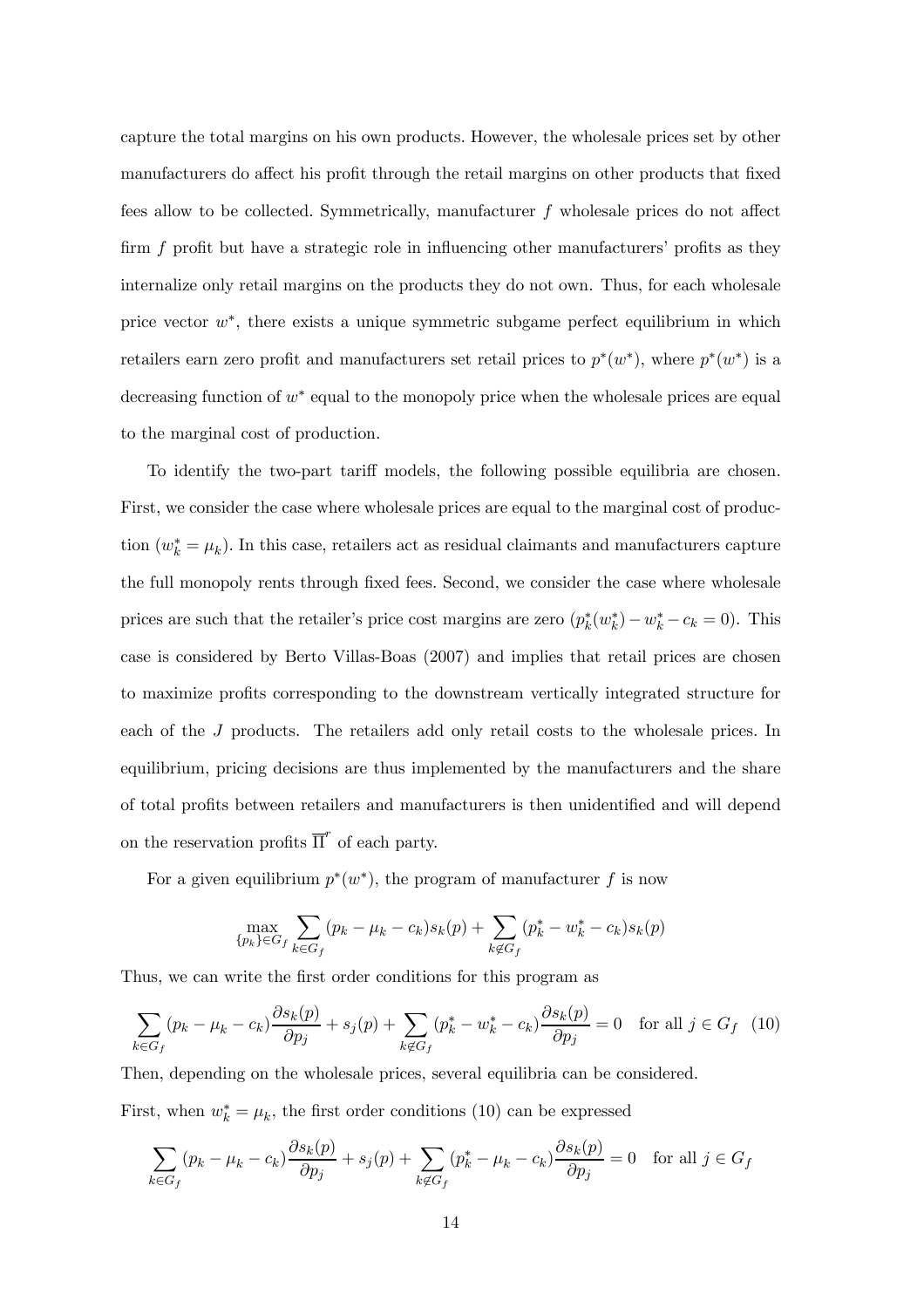i.e.

$$
\sum_{k=1}^{J} (p_k - \mu_k - c_k) \frac{\partial s_k(p)}{\partial p_j} + s_j(p) = 0 \text{ for all } j \in G_f
$$

which gives in matrix notation:

$$
I_f S_p(\gamma + \Gamma) + I_f s(p) = 0.
$$
\n(11)

In the case of private label products, retailers choose retail prices and bear the marginal cost of production and distribution, maximizing:

$$
\max_{\{p_j\}_{j \in \widetilde{S}_r}} \sum_{k \in S_r} (p_k - \mu_k - c_k) s_k(p)
$$

where  $\widetilde{S}_r$  is the set of private label products of retailer r. Thus, for private label products, additional equations are obtained from the first order conditions of the profit maximization of retailers that both produce and retail these products. The first order conditions give

$$
\sum_{k \in S_r} (p_k - \mu_k - c_k) \frac{\partial s_k(p)}{\partial p_j} + s_j(p) = 0 \text{ for all } j \in \widetilde{S}_r
$$

In matrix notation, these first order conditions are: for  $r = 1, \dots, R$ 

$$
(\tilde{I}_r S_p I_r)(\gamma + \Gamma) + \tilde{I}_r s(p) = 0 \tag{12}
$$

where  $I_r$  is the  $(J \times J)$  ownership matrix of private label products of retailer r.

We thus obtain a system of equations with (11) and (12) where  $\gamma + \Gamma$  is unknown.

$$
\begin{cases} I_f S_p(\gamma + \Gamma) + I_f s(p) = 0 \text{ for } f = 1,..,F\\ (\widetilde{I}_r S_p I_r)(\gamma + \Gamma) + \widetilde{I}_r s(p) = 0 \text{ for } r = 1,..,R \end{cases}
$$

After solving the system (see appendix 7.2), we obtain the expression for the total pricecost margin of all products as a function of demand parameters and of the structure of the industry:

$$
\gamma + \Gamma = -\left(\sum_{r} I_{r} S'_{p} \widetilde{I}_{r} S_{p} I_{r} + \sum_{f} S'_{p} I_{f} S_{p}\right)^{-1} \left(\sum_{r} I_{r} S'_{p} \widetilde{I}_{r} + \sum_{f} S'_{p} I_{f}\right) s(p). \tag{13}
$$

Remark that in the absence of private label products, this expression would simplify to the case where the total profits of the integrated industry are maximized, that is

$$
\gamma + \Gamma = -S_p^{-1} s(p) \tag{14}
$$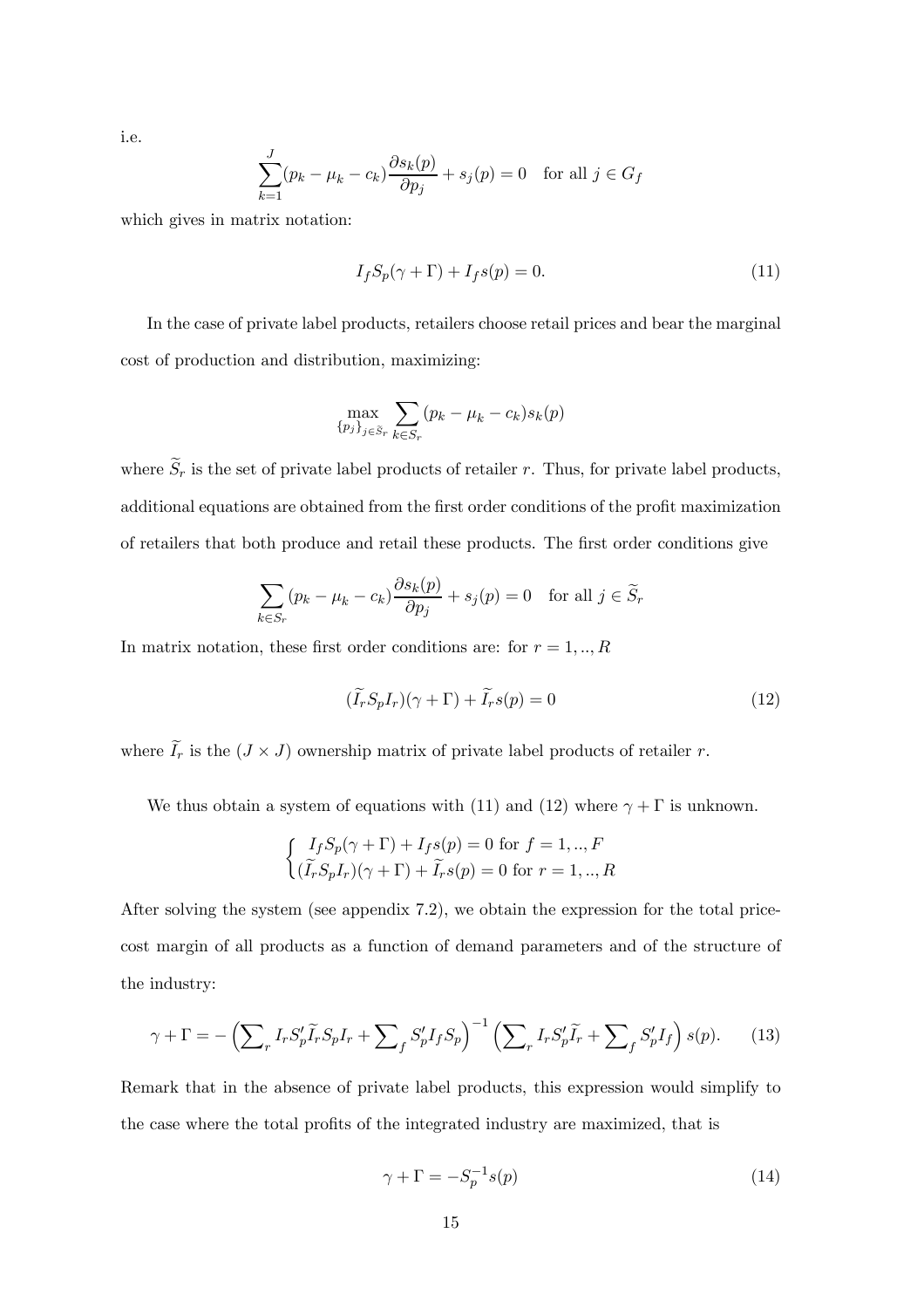because then  $\sum_f I_f = I$ .

This shows that two part tariff contracts with RPM allow manufacturers to maximize the full profits of the integrated industry if retailers have no private label products.

Second, when wholesale prices  $w_k^*$  are such that  $p_k^*(w_k^*) - w_k^* - c_k = 0$ , then (10) becomes

$$
\sum_{k \in G_f} (p_k - \mu_k - c_k) \frac{\partial s_k(p)}{\partial p_j} + s_j(p) + \sum_{k \in \{J', ..., J\}} (p_k - \mu_k - c_k) \frac{\partial s_k(p)}{\partial p_j} = 0 \quad \text{for all } j \in G_f
$$

because products in  $\{J', ..., J\}$  are private labels which are also implicitly included in (10). In matrix notations, we get for all  $f = 1, \dots, F$ 

$$
\gamma_f + \Gamma_f = (p - \mu - c) = -(I_f S_p I_f)^{-1} \left[ I_f s(p) + I_f S_p \widetilde{I}(\widetilde{\gamma} + \widetilde{\Gamma}) \right]
$$

where  $\tilde{\gamma} + \Gamma$  is the vector of all private label margins and I is the ownership matrix for private labels  $(\widetilde{I} = \sum_{r} \widetilde{I}_r).$ 

In this case, profit maximizing strategic pricing of private labels by retailers is also taken into account by manufacturers when they choose fixed fees and retail prices for their own products in the contract. This implies that the prices of private labels chosen by retailers are such that they maximize their profit on these private labels and the total price cost margin  $\tilde{\gamma}_r + \Gamma_r$  for these private labels will be such that

$$
\widetilde{\gamma}_r + \widetilde{\Gamma}_r \equiv p - \mu - c = -\left(\widetilde{I}_r S_p \widetilde{I}_r\right)^{-1} \widetilde{I}_r s(p). \tag{15}
$$

### Two part tariffs without resale price maintenance:

Consider now the case where resale price maintenance cannot be used by manufacturers. Since they cannot choose retail prices, they just set wholesale prices in the following maximization program

$$
\max_{\{w_k\} \in G_f} \sum_{k \in G_f} (p_k - \mu_k - c_k) s_k(p) + \sum_{k \notin G_f} (p_k - w_k - c_k) s_k(p).
$$

Then the first order conditions are for all  $i \in G_f$ 

$$
\sum_{k} \frac{\partial p_k}{\partial w_i} s_k(p) + \sum_{k \in G_f} \left[ (p_k - \mu_k - c_k) \sum_{j} \frac{\partial s_k}{\partial p_j} \frac{\partial p_j}{\partial w_i} \right] + \sum_{k \notin G_f} \left[ (p_k - w_k - c_k) \sum_{j} \frac{\partial s_k}{\partial p_j} \frac{\partial p_j}{\partial w_i} \right] = 0
$$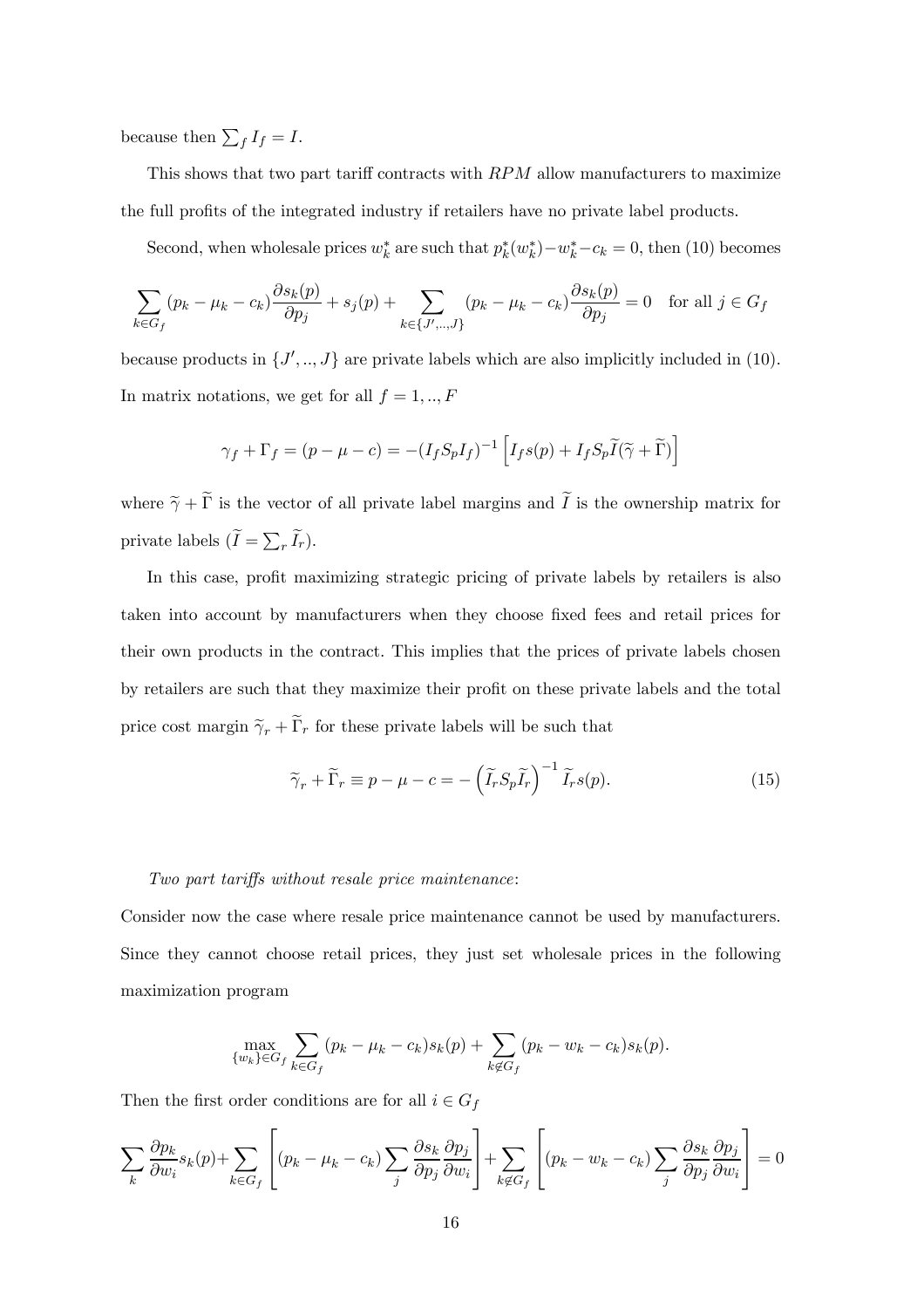which in matrix notation gives

$$
I_f P_w s(p) + I_f P_w S_p I_f \Gamma + I_f P_w S_p (p - w - c) = 0.
$$

This implies that the manufacturer price cost margin is:

$$
\Gamma = (I_f P_w S_p I_f)^{-1} \left[ -I_f P_w s(p) - I_f P_w S_p (p - w - c) \right]
$$
\n(16)

that allows for an estimate of the price-cost margins with demand parameters using (2) to replace  $(p - w - c)$  and (6) for  $P_w$ . Remark again that formula (2) directly provides the total price-cost margin obtained by each retailer on his private label.

We are thus able to obtain several expressions for price-cost margins at the manufacturing or retail levels under the different models considered as a function of demand parameters.

### 4 Differentiated Product Demand

### 4.1 The Random Coefficients Logit Model

All the price-cost margins computations performed with the various assumptions as to behaviors of manufacturers and retailers require consistent estimates of demand parameters. The market demand is derived using a standard discrete choice model of consumer behavior that follows the work of Berry (1994), Berry, Levinsohn, and Pakes (1995), and Nevo (2001) among others. We use a random-coefficient logit model to estimate the demand system, as it is a highly flexible and general model (McFadden and Train, 2001). Contrary to the standard logit model, the random-coefficient logit model imposes very few restrictions on own and cross-price elasticities. This flexibility makes it the most appropriate model to obtain consistent estimates of the demand parameters required for computation of price-cost margins.

The basic specification of the indirect utility function giving rise to demand is given by

$$
V_{ijt} = \beta_j + \gamma_t - \alpha_i p_{jt} + \xi_{jt} + \varepsilon_{ijt}
$$

where  $V_{ijt}$  denotes the indirect latent utility of consumer i from buying product j during month t,  $\beta_j$  represents product fixed effects capturing time invariant product character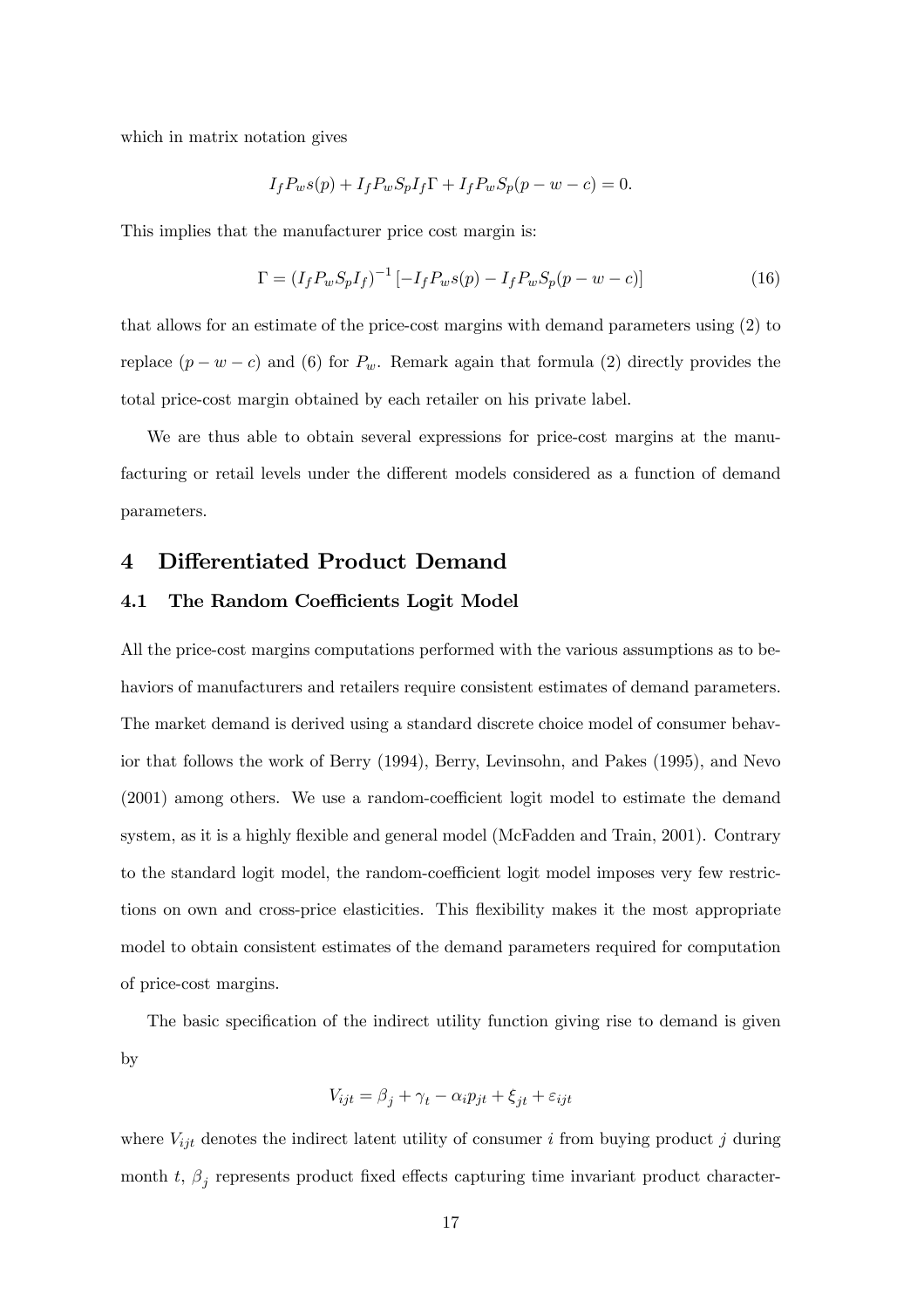istics,  $\gamma_t$  are time dummies capturing monthly unobserved determinants of demand (like the weather),  $p_{jt}$  is the price of product j during month t,  $\xi_{jt}$  identifies the mean across consumers of unobserved (by the econometrician) changes in product characteristics, and  $\varepsilon_{ijt}$  represents separable additive random shocks. The random coefficient  $\alpha_i$  represents the unknown marginal disutility of price for consumer i. This coefficient is allowed to vary across consumers according to

$$
\alpha_i = \alpha + \sigma v_i
$$

where  $v_i$  summarizes all the unobserved consumer characteristics, and  $\sigma$  is a coefficient that characterizes how consumer marginal disutilities of price vary with respect to average disutility α according to these unobserved characteristics. Indirect utility can be redefined in terms of the mean utility  $\delta_{jt} = \beta_j + \gamma_t - \alpha p_{jt} + \xi_{jt}$  and deviations from the mean utility  $\mu_{ijt} = -\sigma v_i p_{jt}$ , i.e.

$$
V_{ijt} = \delta_{jt} + \mu_{ijt} + \varepsilon_{ijt}.
$$

The model is completed by the inclusion of an outside good, denoted good zero, allowing for the possibility of consumer i not buying one of the  $J_t$  marketed products. The price of this good is assumed to be set independently of the prices observed in the sample. The mean utility of the outside good is normalized to be zero and constant over time. The indirect utility of choosing the outside good is  $U_{i0t} = \varepsilon_{i0t}$ .

Idiosyncratic tastes  $\varepsilon_{ijt}$  are assumed to be independently and identically distributed according to Gumbel (extreme value type I) distribution.  $v_i$  is assumed to be normally distributed. Under these assumptions, the market share of product  $j$  for month  $t$  is given by

$$
s_{jt} = \int_{A_{jt}} \left( \frac{\exp(\delta_{jt} + \mu_{ijt})}{1 + \sum_{k=1}^{J_t} \exp(\delta_{kt} + \mu_{ikt})} \right) \phi(v_i) dv_i \tag{17}
$$

where  $A_{jt}$  denotes the set of consumers traits that induce the purchase of product j during month t. Moreover, if  $s_{ijt} \equiv \exp(\delta_{jt} + \mu_{ijt})/(1 + \sum_{k=1}^{J_t} \exp(\delta_{kt} + \mu_{ikt}))$ , then the own and cross-price elasticities of the market share  $s_{jt}$  defined by equation (17) are

$$
\eta_{jkt} \equiv \frac{\partial s_{jt}}{\partial p_{kt}} \frac{p_{kt}}{s_{jt}} = \begin{cases}\n-\frac{p_{jt}}{s_{jt}} \int \alpha_i s_{ijt} (1 - s_{ijt}) \phi(v_i) dv_i & \text{if } j = k \\
\frac{p_{kt}}{s_{jt}} \int \alpha_i s_{ijt} s_{ikt} \phi(v_i) dv_i & \text{otherwise.} \n\end{cases}
$$
\n(18)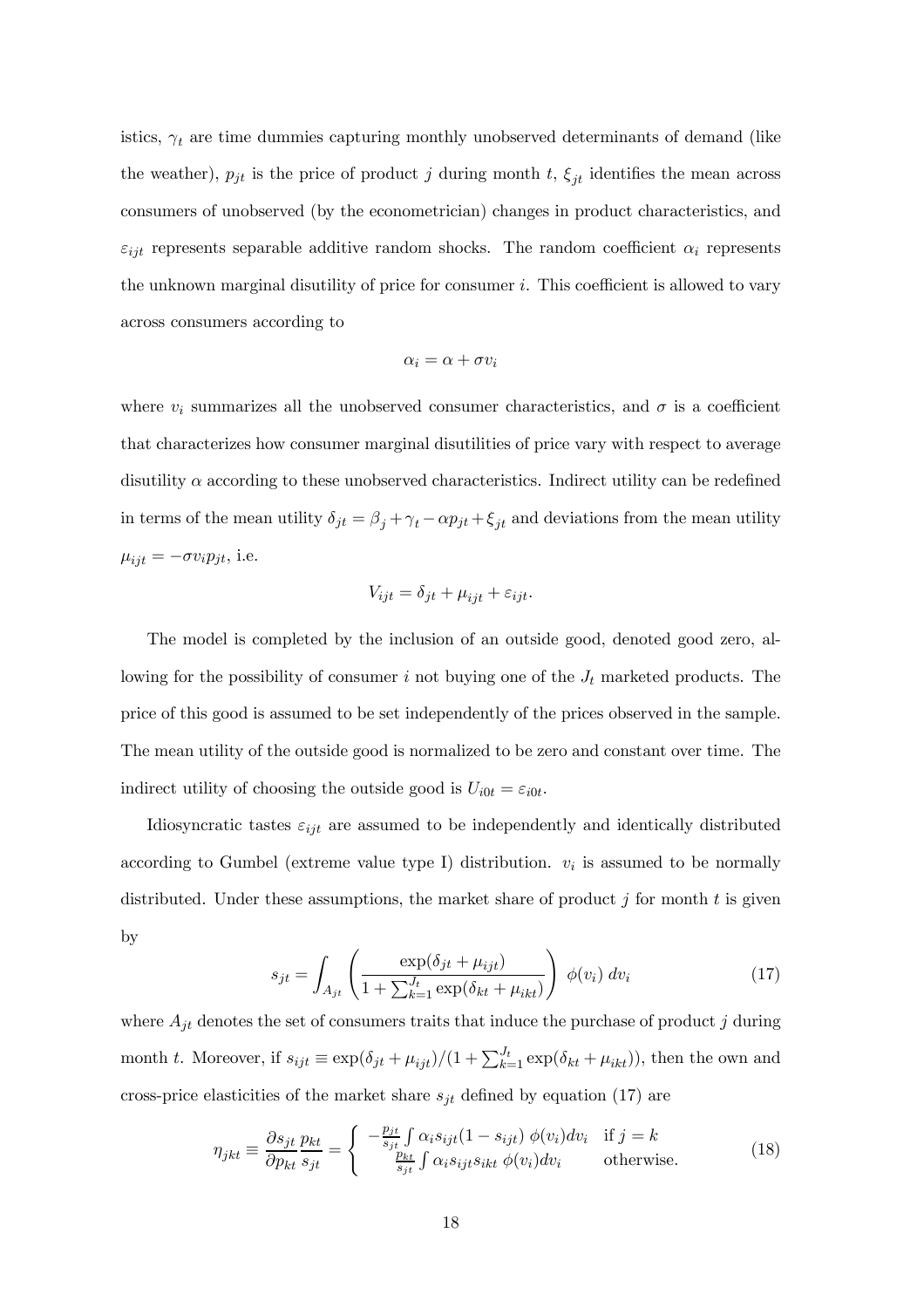The random-coefficients logit model generates a flexible pattern of substitutions between products driven by the different consumer price disutilities  $\alpha_i$ . Indeed, each consumer will have a different price disutility, which will be averaged to a mean price sensitivity using the consumer specific probabilities of purchase  $s_{ijt}$  as weights. Therefore, cross-price elasticities will not be constrained by the assumptions of homogeneity of marginal price disutility across consumers and by the functional form of probabilities as in the standard logit model.

### 4.2 Identification and Estimation of the Econometric Model

The GMM estimation procedure used follows the algorithm proposed by Berry, Levinsohn and Pakes (1995) and generalized to observed consumer heterogeneity by Nevo (2000 and 2001). The (nonlinear) GMM estimator was formed using the product of instrumental variables and an error term. More precisely, let Z be a set of instruments such that  $E[Z'.u(\theta^*)] = 0$ , where u, a function of the model parameters, is the error term  $\xi$  involved in the expression of the mean utility level and  $\theta^*$  denotes the true value of the model parameters, the GMM estimate is then

$$
\widehat{\theta} = \arg\min u(\theta)' Z \widehat{W} Z' u(\theta)
$$

where  $\widehat{W}$  is a consistent estimate of  $[E[Z'uu'Z]]^{-1}$ . The unobserved characteristics  $\xi$ appear in the expression of the mean utility levels  $\delta_{jt}$ . These characteristics, expressed as a function of the data and the parameters of the model, are recovered by solving with respect to the mean utility levels the system of equations given by equating the observed market shares, denoted by  $S_{jt}$ , with the predicted market shares  $s_{jt}$ :

$$
S_{jt} = s_{jt}(p, \xi; \theta). \tag{19}
$$

For the multinomial logit model (i.e. without consumer heterogeneity)  $\delta_{jt}$  is equal to  $ln(S_{jt}) - ln(S_{0t})$ , and  $\xi_{jt} = ln(S_{jt}) - ln(S_{0t}) - (\beta_j + \gamma_t - \alpha p_{jt})$ . For the random coefficients logit model (i.e. with consumer heterogeneity) the inversion used to recover has to be performed using the contraction mapping of Berry, Levinsohn and Pakes (1995). Therefore,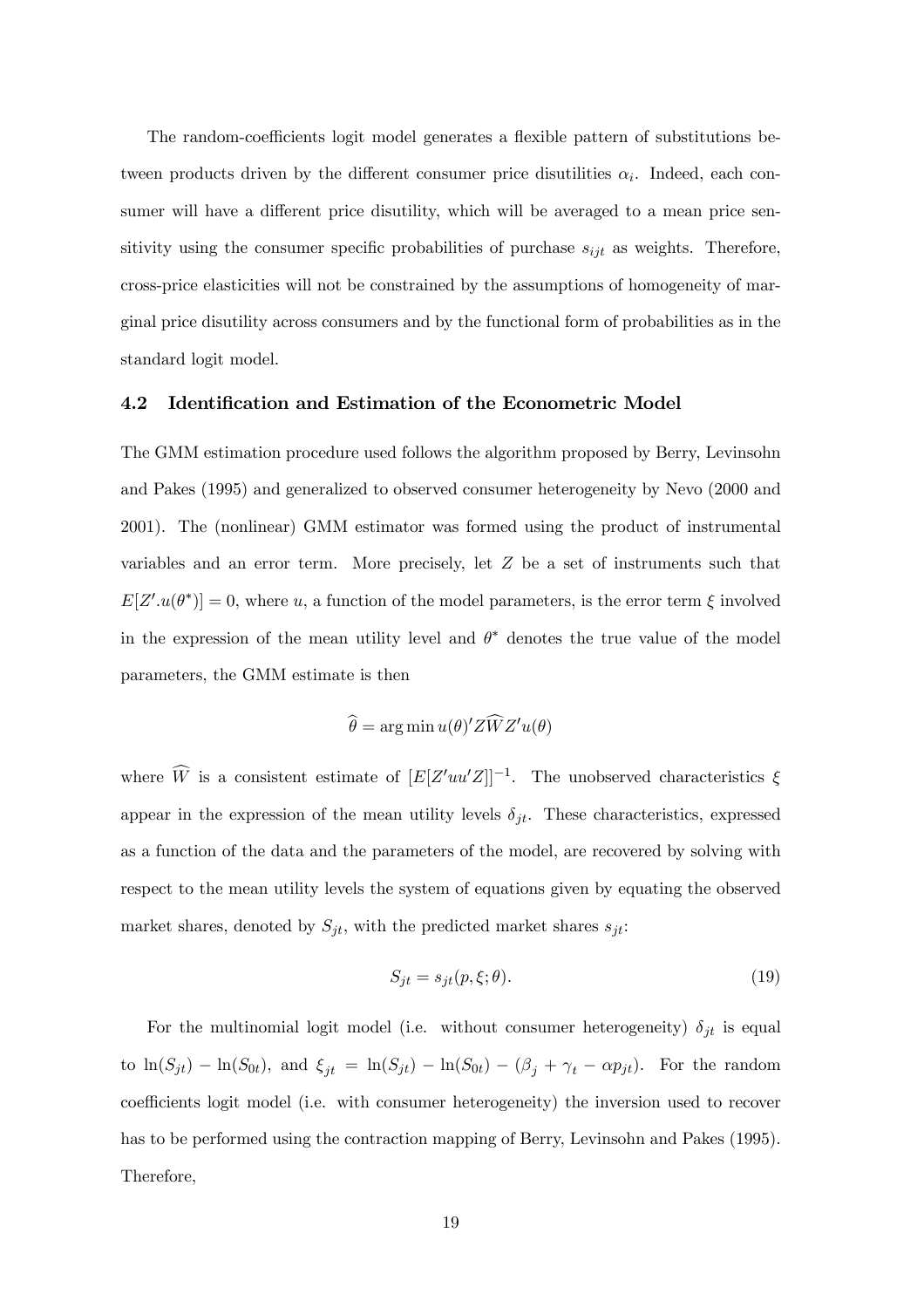1. in a first step, the predicted market shares in equation (17) are approximated by

$$
s_{jt} = \frac{1}{R} \sum_{r=1}^{R} \frac{\exp(\delta_{jt} + \mu_{rjt})}{1 + \sum_{k=1}^{J} \exp(\delta_{kt} + \mu_{rkt})}
$$

where  $R$  are the random draws from the distribution of the unobserved characteristic  $\nu$  included in  $\mu_{rit}$ .

- 2. In a second step, for given values of the parameter  $\sigma$ , the nonlinear system of equations (19) is solved with respect to  $\delta_{it}$ s.
- 3. In a third step, the error term  $\xi$  is computed to interact with instruments and obtain the value of the GMM objective function.
- 4. In a final step, values of the parameter  $\sigma$  that minimize the objective function from step three are sought.<sup>8</sup>

We use the price of inputs of the bottling process as instruments. In fact, input prices should not be correlated with consumer demand shocks. As emphasized by Hellerstein (2004), input prices such as wages are unlikely to have any relationship to the types of promotional activity that will stimulate perceived changes in the characteristics of the products considered. The instruments used are the wage salary index for France and the diesel fuel and packaging material price indices. Indeed, labor, diesel fuel and packaging materials are three significant production factors in the processing and packaging of bottled water. These monthly figures come the French National Institute for Statistics and Economic Studies. These indices are interacted with dummy variables on the characteristics of each product as with the minerality of water. The underlying intuition is to allow each input to enter the production function of each product differently and in particular we suppose that the quality of the plastic involved in the processing and packaging of bottled water differs between mineral water or spring water. The estimation method also applies under the assumption that there is no serial correlation of unobservables.

 $8$ Nevo (2001) Matlab code was used to perform these estimations.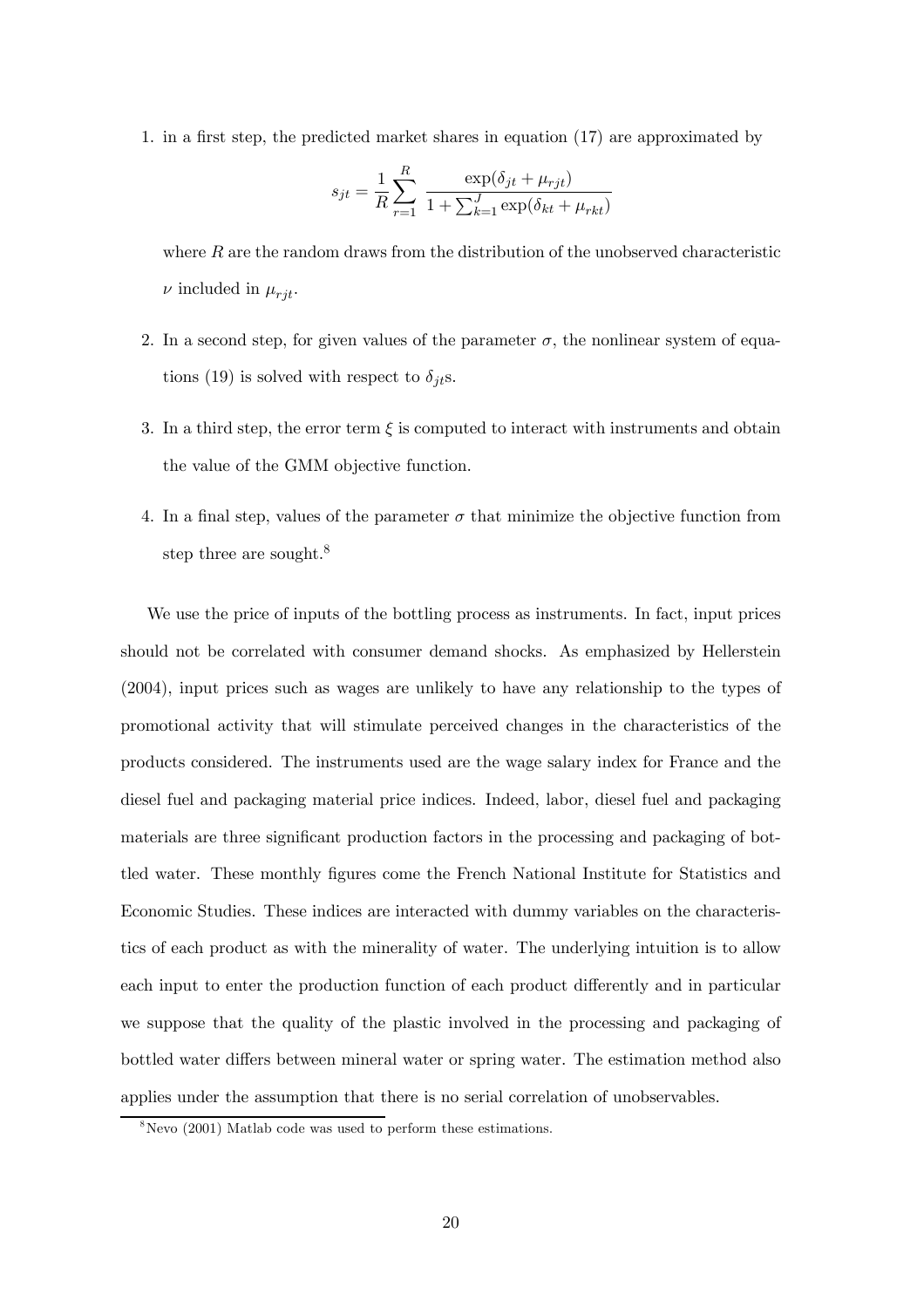#### 4.3 Testing Between Alternative Models

We now present how to test between alternative models once we have estimated the demand model and obtained the different price-cost margin estimates in accordance with the expressions obtained in the previous section. The estimation procedure consisting in estimating the demand model separately from the supply model is an efficient procedure since it dispenses with the need to reestimate the demand model for each supply model considered.

Considering model h, we denote  $\gamma_{jt}^h$  the retailer price cost margin for product j at time t and  $\Gamma_{jt}^h$  the manufacturer price cost margin under this model. Using  $C_{jt}^h = \mu_{jt}^h + c_{jt}^h$  for the sum of the marginal cost of production and distribution, we know that

$$
C_{jt}^h = p_{jt} - \Gamma_{jt}^h - \gamma_{jt}^h. \tag{20}
$$

Assume now the following specification for these marginal costs

$$
C_{jt}^{h} = p_{jt} - \Gamma_{jt}^{h} - \gamma_{jt}^{h} = \left[ \exp(\omega_j^h + W_{jt}' \lambda_h) \right] \eta_{jt}^{h}
$$

where  $\omega_j^h$  is an unknown product specific parameter,  $W_{jt}$  are observable random shocks to the marginal cost of product j at time t and  $\eta_{jt}^h$  is an unobservable random shock to the cost. Taking logarithms, the following is obtained

$$
\ln C_{jt}^h = \omega_j^h + W_{jt}' \lambda_h + \ln \eta_{jt}^h. \tag{21}
$$

Assuming that  $E(\ln \eta_{jt}^h|\omega_j^h, W_{jt})=0, \omega_j^h, \lambda_h$ , and  $\eta_{jt}^h$  can be consistently identified and estimated.

The idea in testing the different models is thus to infer which cost equation has the best statistical fit given the observed cost shifters  $W_{jt}$  that depend on characteristics of the brand of product  $j$  and not on the conjectured model. This equation is subject to implicit restrictions, since for example products of the same brand but sold by different retailers will have the same brand characteristics appearing in  $W_{jt}$  but different costs  $C_{jt}^h$ .

Now, for any two models h and  $h'$ , one would like to test one model against the other, that is test between

$$
p_{jt} = \Gamma_{jt}^h + \gamma_{jt}^h + \left[ \exp(\omega_j^h + W_{jt}' \lambda_h) \right] \eta_{jt}^h
$$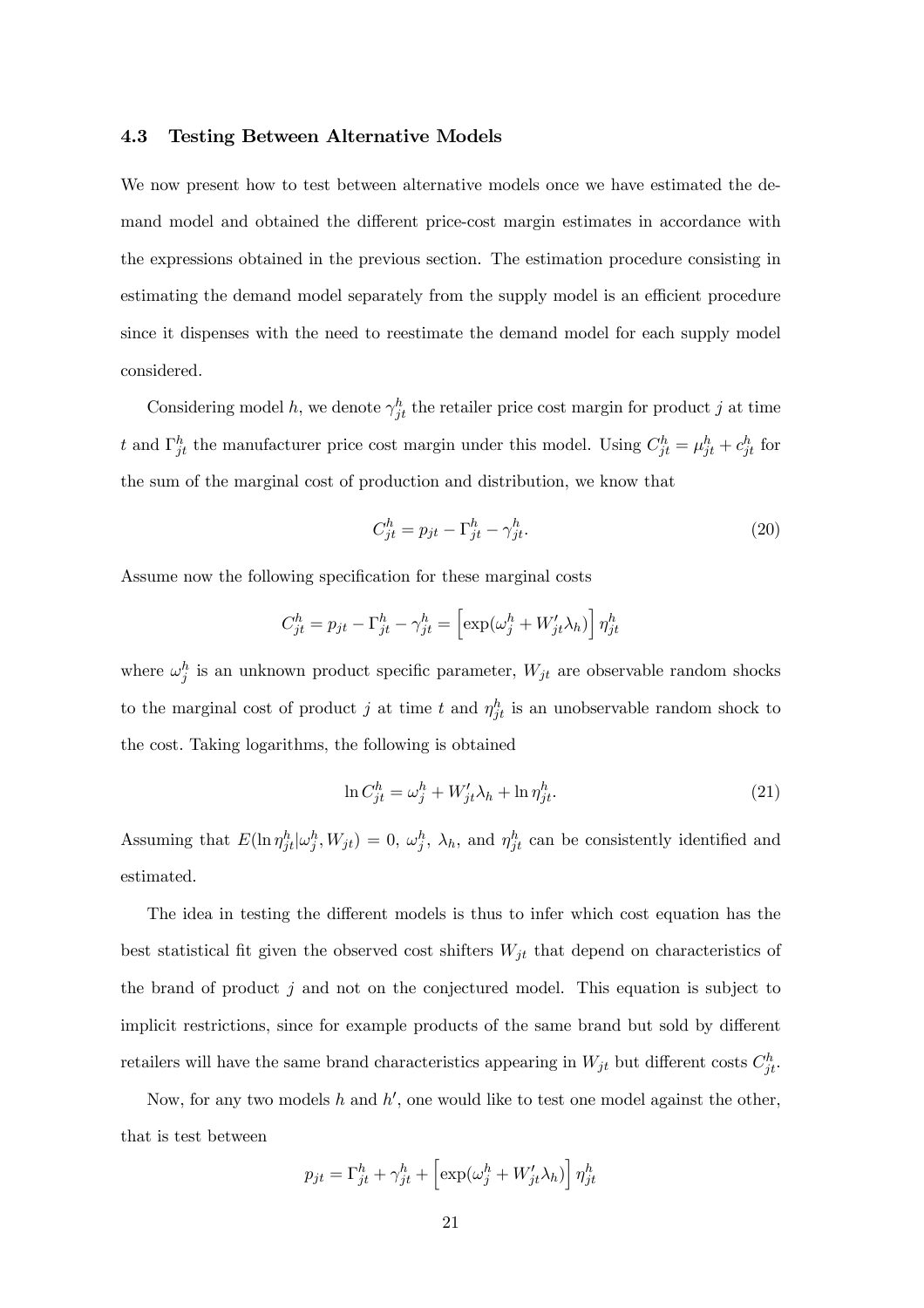and

$$
p_{jt} = \Gamma_{jt}^{h'} + \gamma_{jt}^{h'} + \left[ \exp(\omega_j^{h'} + W_{jt}' \lambda_{h'}) \right] \eta_{jt}^{h'}.
$$

Using non-linear least squares, we implement the following:

$$
\min_{\lambda_h, \omega_j^h} Q_n^h(\lambda_h, \omega_j^h) = \min_{\lambda_h, \omega_j^h} \frac{1}{n} \sum_{j,t} \left( \ln \eta_{jt}^h \right)^2 = \min_{\lambda_h, \omega_j^h} \frac{1}{n} \sum_{j,t} \left[ \ln \left( p_{jt} - \Gamma_{jt}^h - \gamma_{jt}^h \right) - \omega_j^h - W_{jt}' \lambda_h \right]^2
$$

Non-nested tests (Vuong, 1989, and Rivers and Vuong, 2002) are then applied to infer which model  $h$  is statistically the best. This involves testing models against each other. The test of Vuong (1989) applies in the context of maximum likelihood estimation and thus would apply in our case if log-normality of  $\eta_{jt}^h$  is assumed. Rivers and Vuong (2002) generalized this kind of test to a broad class of estimation methods including nonlinear least squares. Moreover, the Vuong (1989) or the Rivers and Vuong (2002) approaches do not require that either competing model be correctly specified under the tested null hypothesis. Indeed, other approaches such as Cox's tests (see, among others, Smith, 1992) require such an assumption, i.e. that one of the competing models accurately describes the data. This assumption cannot be sustained when dealing with a real data set in the present case.

Taking any two competing models h and  $h'$ , the null hypothesis is that the two nonnested models are asymptotically equivalent when

$$
H_0: \lim_{n\to\infty}\left\{\bar{Q}_n^h(\overline{\lambda}_h,\overline{\omega}_j^h)-\bar{Q}_n^{h'}(\overline{\lambda}_{h'},\overline{\omega}_j^{h'})\right\}=0
$$

where  $\bar{Q}_n^h(\overline{\lambda}_h, \overline{\omega}_j^h)$  (resp.  $\bar{Q}_n^{h'}(\overline{\lambda}_{h'}, \overline{\omega}_j^{h'})$ ) is the expectation of a lack-of-fit criterion  $Q_n^h(\lambda_h, \omega_j^h)$ (i.e. the opposite of a goodness-of-fit criterion) evaluated for model h (resp.  $h'$ ) at the pseudo-true values of the parameters of this model, denoted by  $\overline{\lambda}_h, \overline{\omega}_j^h$  (resp.  $\overline{\lambda}_{h'}, \overline{\omega}_j^h'$ ). The first alternative hypothesis is that h is asymptotically better than  $h'$  when

$$
H_1 \; : \; \lim_{n \to \infty} \left\{ \bar{Q}_n^h(\overline{\lambda}_h, \overline{\omega}_j^h) - \bar{Q}_n^{h'}(\overline{\lambda}_{h'}, \overline{\omega}_j^{h'}) \right\} < 0.
$$

Similarly, the second alternative hypothesis is that  $h'$  is asymptotically better than h when

$$
H_2 \; : \; \lim_{n \to \infty} \left\{ \bar{Q}_n^h(\overline{\lambda}_h, \overline{\omega}_j^h) - \bar{Q}_n^{h'}(\overline{\lambda}_{h'}, \overline{\omega}_j^{h'}) \right\} > 0.
$$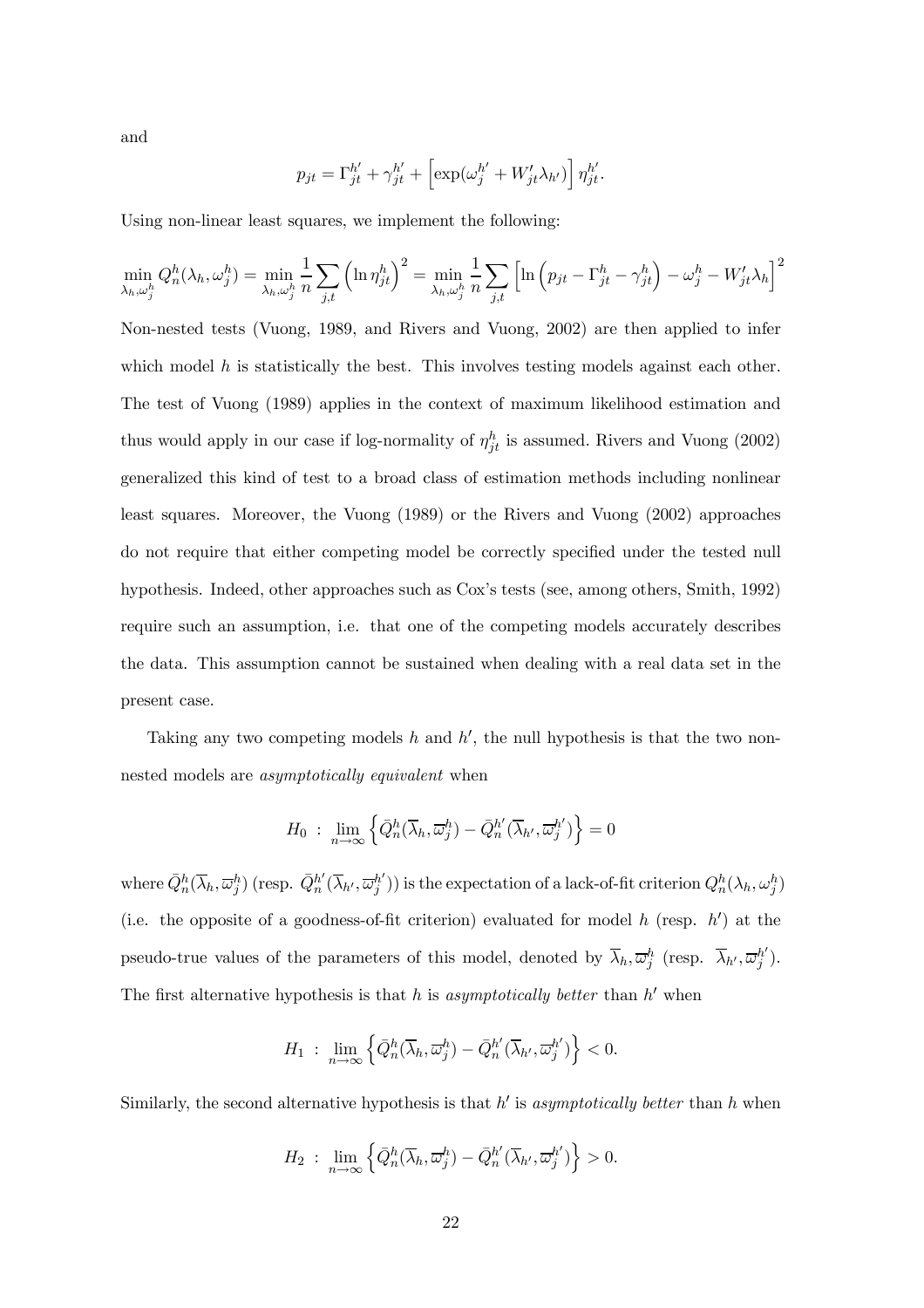The test statistic  $T_n$  captures the statistical variation that characterizes the sample values of the lack-of-fit criterion and is then defined as a suitably normalized difference of the sample lack-of-fit criteria, i.e.

$$
T_n = \frac{\sqrt{n}}{\hat{\sigma}_n^{hh'}} \left\{ Q_n^h(\widehat{\lambda}_h, \widehat{\omega}_j^h) - Q_n^{h'}(\widehat{\lambda}_{h'}, \widehat{\omega}_j^{h'}) \right\}
$$

where  $Q_n^h(\hat{\lambda}_h, \hat{\omega}_j^h)$  (resp.  $Q_n^{h'}(\hat{\lambda}_{h'}, \hat{\omega}_j^{h'})$ ) is the sample lack-of-fit criterion evaluated for model h (resp.  $h'$ ) at the estimated values of the parameters of this model, denoted by  $\widehat{\lambda}_h, \widehat{\omega}_j^h$  (resp.  $\widehat{\lambda}_{h'}, \widehat{\omega}_j^{h'}$ ).  $\widehat{\sigma}_n^{hh'}$  denotes the estimated value of the variance of the difference in lack-of-fit. Since our models are strictly non-nested, Rivers and Vuong showed that the asymptotic distribution of the  $T_n$  statistic is standard normal distribution. The selection procedure involves comparing the sample value of  $T_n$  with critical values of the standard normal distribution<sup>9</sup>. In the empirical section, evidence based on these different statistical tests will be presented.

### 5 Econometric Estimation and Test Results

#### 5.1 Data and Variables

Our data were collected by the company TNS-WorldPanel that conducts surveys about households' consumption in France. We have access to a representative survey of nearly 11,000 French households for the years 1998, 1999 and 2000, containing information on their purchases of all food products. The survey provides a description of the main characteristics of the goods and records the quantity, the price, the date and the store for all purchases over the whole period, and in particular on all bottled water purchased by these French households during the three years of study. We consider purchases in the seven most important retailers that represent 70.7% of the total purchases in the sample. The most important brands are taken into account, that is, five national brands of mineral water, one national brand of spring water, one retailer private label brand of mineral water and one retailer private label spring water. Purchases of these eight brands represent

<sup>&</sup>lt;sup>9</sup> If  $\alpha$  denotes the desired size of the test and  $t_{\alpha/2}$  the value of the inverse standard normal distribution evaluated at  $1 - \alpha/2$ . If  $T_n < t_{\alpha/2}$  H<sub>0</sub> is rejected in favor of H<sub>1</sub>; if  $T_n > t_{\alpha/2}$  H<sub>0</sub> is rejected in favor of H<sub>2</sub>. Otherwise,  $H_0$  is not rejected.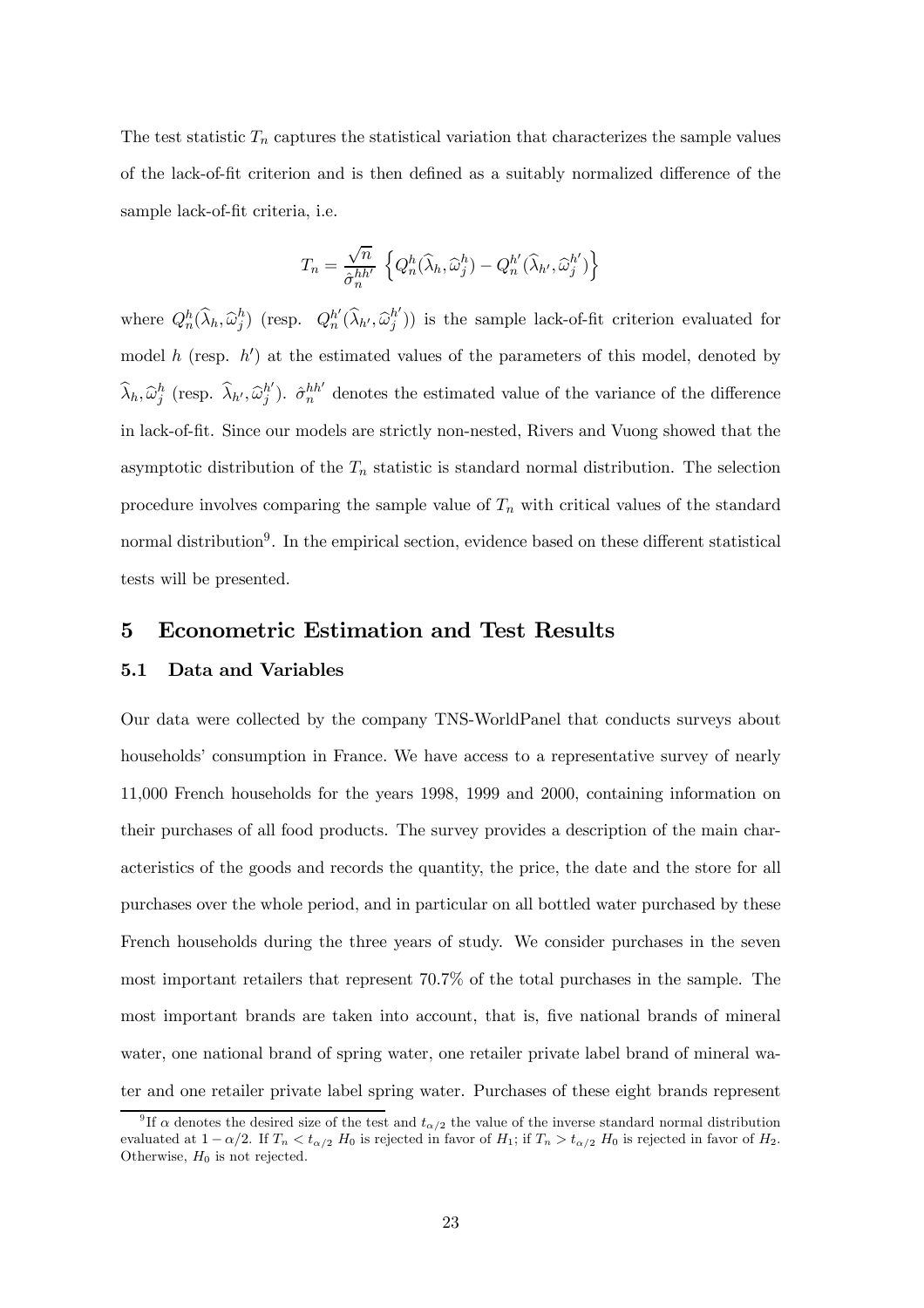71.3% of the purchases for the seven retailers. As will be shown in the demand estimation, robustness analysis is conducted in order to assess whether this selection of the most important brands introduces significant bias in the inference or not. The national brands are produced by three different manufacturers: Danone, Nestlé and Castel. This survey has the advantage of allowing market shares that are representative of the national French market to be computed thanks to a weighting procedure of the available household panel. Market shares are then defined by a weighted sum of the purchases of each brand during each month divided by the total market size of the respective month. The market share of the outside good is defined as the difference between the total size of the market and the shares of the inside goods. Drinking water is assumed to be consumed by all households of the panel as the total size of the market. Thus, the outside good concerns tap water used only for drinking purposes as well as still water sold by retail stores not considered in the analysis and still water from small manufacturers sold in the seven retail stores studied. Considering that an individual has a mean drinking water consumption of 1.76 liters per day or 53 liters per month (Gofti-Laroche et al., 2001), the total size of the market can be computed by multiplying the monthly mean consumption by the total number of individuals in our panel each year.

Eight brands sold in seven distributors were considered, which gives more than 50 differentiated products on this national market. A product is defined by its brand and the retailer chain where it is sold. The number of products in our study thus varies between 51 and 54 over the 3 years considered. Considering the monthly (periods of 4 weeks are used) market shares of all of these differentiated products, we get a total of 2041 observations in our sample. Remark that when computing the aggregate market share, multiple choices and multiple purchases of households within each four-week period are implicitly included, which is equivalent to considering these multiple choices as coming from different purchase occasions in the random utility demand model considered. Then, for each of these products, an average price can also be computed for each month (in euros per liter). These data present both advantage and drawbacks. The advantage is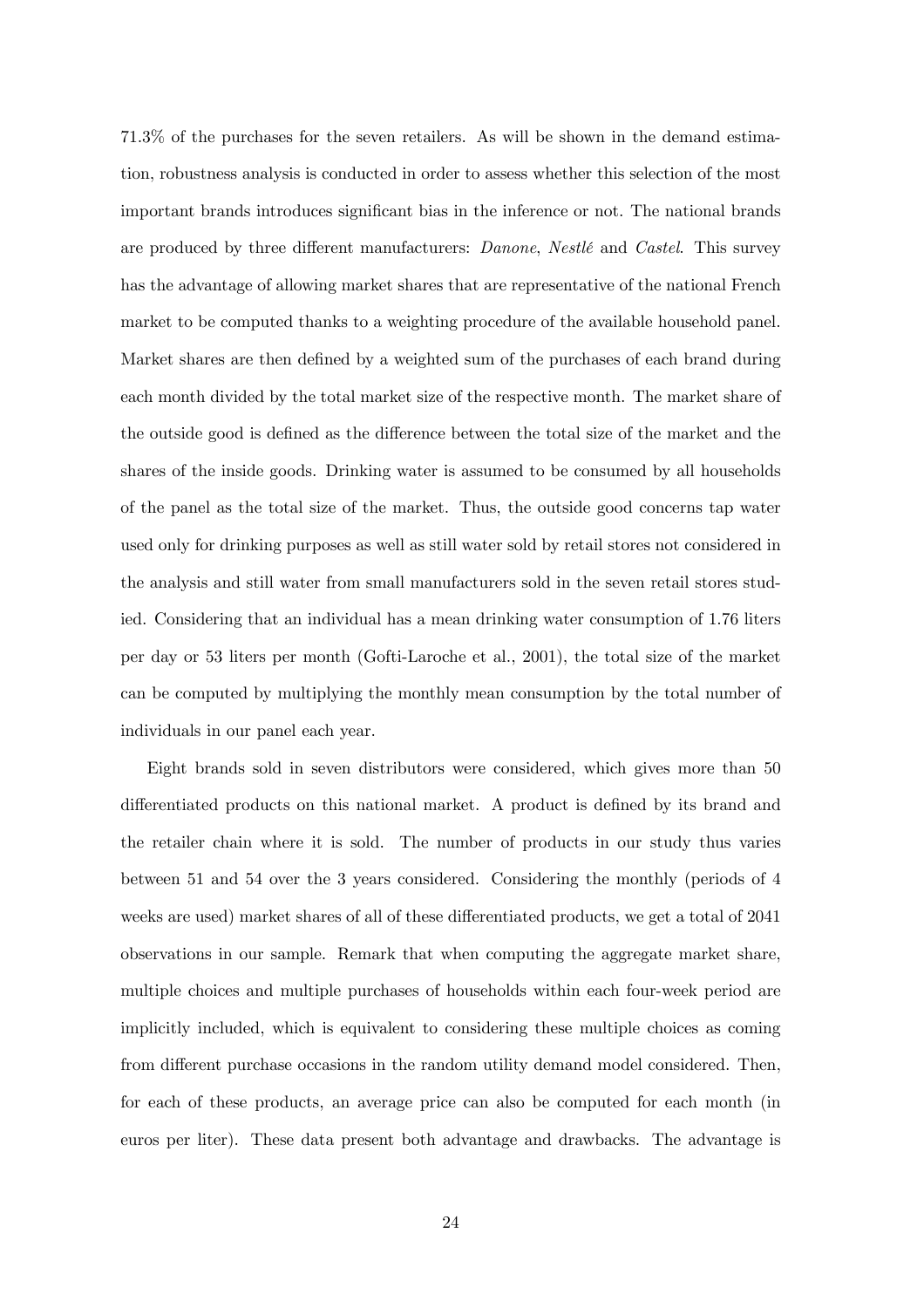that reliable nationally representative data can be used rather than data from just a few stores. The sample being quite large, it allows to compute monthly market shares and monthly prices without too much missing information. In fact, as all brands are purchased by some household at every retailer chain every month, the prices of all products are consistently observed and it can be considered that all prices are observed in the choice set of consumers for each period if prices were constant within that period. However, prices may vary within the four-week period implying a possible aggregation bias. Some robustness analysis with respect to this potential variability of prices within periods is thus necessary. The observed variance of prices within each month will be used to assess the robustness of estimation on our demand model. Moreover, using the French market provides a reliable analysis if pricing is done at the retail chain level rather than at the store level. In fact, average prices for each product are computed as the average brand price in a given retailer chain of all purchases during a 4-week period, that is, across purchases at different stores of the same retailer chain. As, there is little variation across stores of the same retailer chain compared with variations across retailer chains and across brands, we do not consider a more restricted market definition that would on the contrary increases the likelihood of not observing a lot of purchases for each product in a small size market.

Table 1 presents some first descriptive statistics on the main variables used.

| Variable                                    | Mean  | Median | Std. dev. | Min.        | Max   | Nb. Obs. |
|---------------------------------------------|-------|--------|-----------|-------------|-------|----------|
| Per Product Market share (all inside goods) | 0.005 | 0.003  | 0.006     | $4.10^{-6}$ | 0.048 | 2041     |
| Per Product Market share: Mineral Water     | 0.004 | 0.003  | 0.003     | $10^{-6}$   | 0.048 | 1496     |
| Per Product Market share: Spring Water      | 0.010 | 0.007  | 0.010     | $10^{-5}$   | 0.024 | 545      |
| Price in $\epsilon$ /liter                  | 0.298 | 0.323  | 0.099     | 0.096       | 0.823 | 2041     |
| Price in $\bigoplus$ /liter: Mineral Water  | 0.346 | 0.343  | 0.060     | 0.128       | 0.823 | 1496     |
| Price in $\bigoplus$ /liter: Spring Water   | 0.169 | 0.157  | 0.059     | 0.096       | 0.276 | 545      |
| Mineral water dummy $(0/1)$                 | 0.73  |        | 0.44      | $\Omega$    |       | 2041     |
| Market Share of the Outside Good            | 0.71  | 0.71   | 0.04      | 0.59        | 0.78  | 39       |

Table 1: Summary Statistics

Data from the French National Institute of Statistics and Economic Studies (INSEE) was also used on the plastic price, on a wage salary index for France, on oil and diesel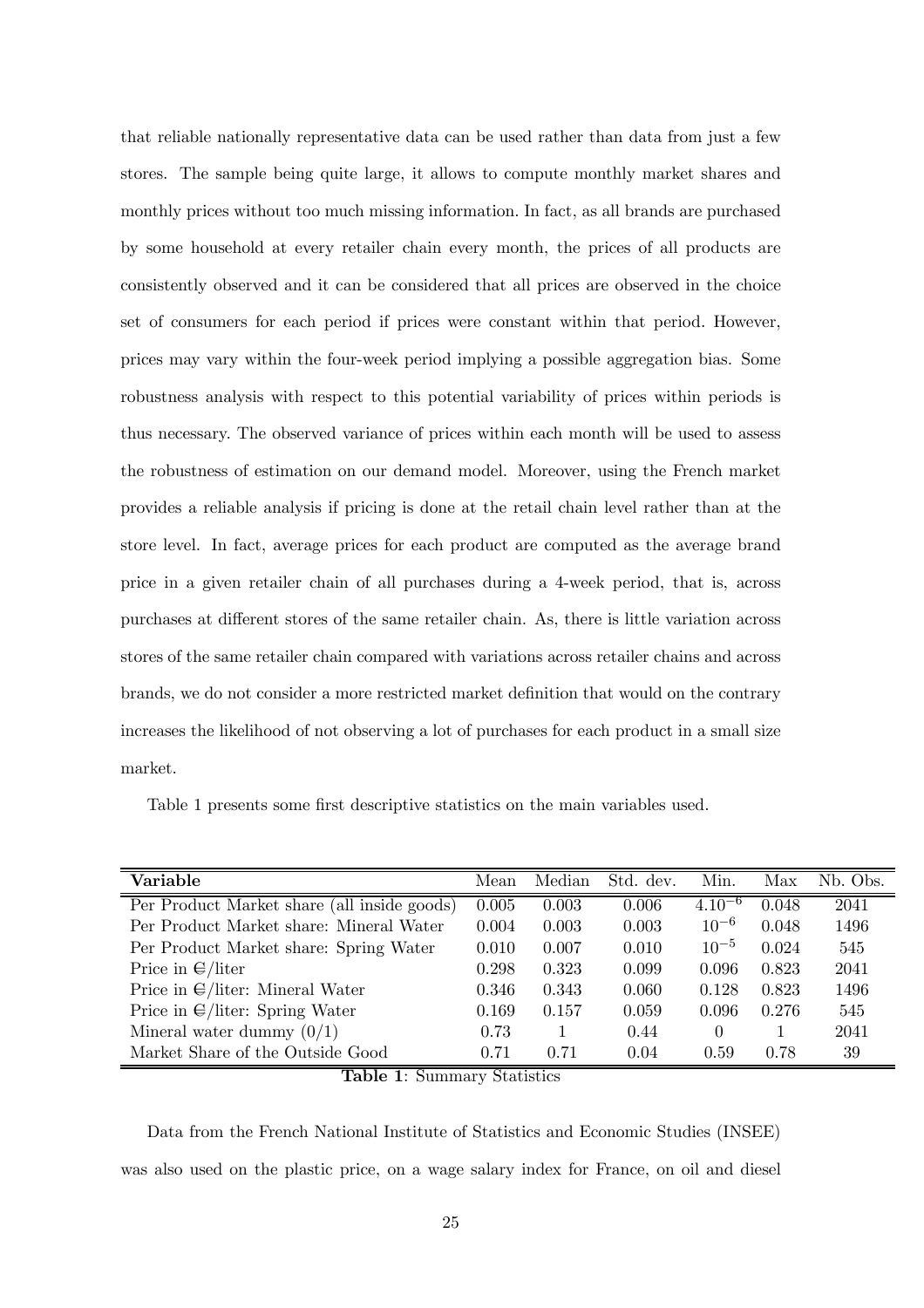fuel prices and on an index for packaging material cost. Over the time period considered (1998-2000), the wage salary index always rose while the plastic price index first declined during 1998 and the beginning of 1999 before rising again and reaching the 1998 level at the end of 2000. Concerning the diesel fuel price index, this shows quite significant volatility with a first general decline during 1998 before a sharp increase until a new decline at the end of 2000. Also, the packaging material cost index shows substantial variations with sharp growth in 1998, a decline at the beginning of 1999 and again an appreciable growth until the end of 2000. Interactions of these prices with the dummies for the type of water (spring versus mineral) will serve as instrumental variables as they are supposed to affect the marginal cost of production and distribution of bottled water. In fact, it is likely that labor cost is not the same for the production of mineral and spring water but it is also known in this industry that the quality of plastic used for mineral or spring water is usually not the same and this is also likely to affect their bottling and packaging costs. Also, the relatively significant variations of all these price indices during the period of study suggests a potentially good identification of our cost equations.

#### 5.2 Demand Results

We estimated the demand model presented in section 4, as well as a standard multinomial logit model. The estimates of the random-coefficients logit model and the simple multinomial logit are in Table 2. The simple multinomial logit model is estimated using Two-Stage least squares with the same kind of instrumental variables.

| Coefficients (Std. error)                    | Multinomial Logit   |                    | Random Coefficients Logit |  |  |  |  |  |  |
|----------------------------------------------|---------------------|--------------------|---------------------------|--|--|--|--|--|--|
|                                              |                     | $2^{\circ}$        | $ 3\rangle$               |  |  |  |  |  |  |
| Price $(\alpha)$                             | 5.47(0.44)          | 8.95(1.14)         | 10.74(1.45)               |  |  |  |  |  |  |
| Price $(\sigma)$                             |                     | 2.04(0.81)         | 3.61(1.20)                |  |  |  |  |  |  |
| Std dev. of Price                            |                     |                    | 0.81(1.13)                |  |  |  |  |  |  |
| Average distance                             |                     |                    | 0.03(0.06)                |  |  |  |  |  |  |
| Coefficients $\delta_i, \gamma_t$ not shown  |                     |                    |                           |  |  |  |  |  |  |
| Overidentifying restrictions test            | 6.30 $(\chi^2(10))$ | 7.81 $(\chi^2(3))$ | 12.50 $(\chi^2(8))$       |  |  |  |  |  |  |
| Table 2: Estimation Results of Demand Models |                     |                    |                           |  |  |  |  |  |  |

The results show that the price coefficient has the correct sign. In the case of the random coefficient logit model, the price coefficient has a distribution with mean equal to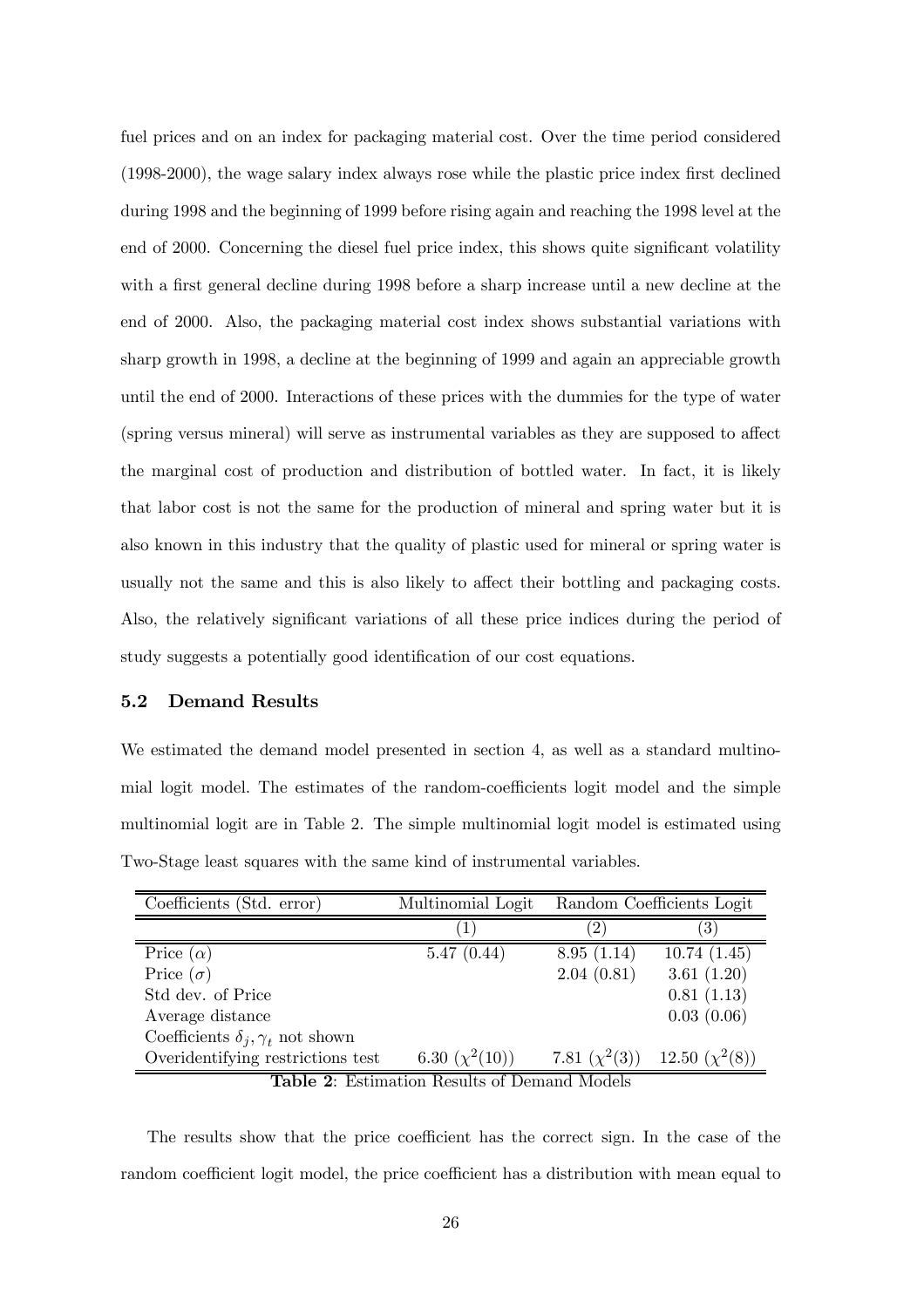8.95 and standard deviation equal to 2.04. This implies that an infinitesimal part of the distribution of the coefficient  $\alpha_i$  is negative. In both estimations, all the 54  $\delta_j$  and 39  $\gamma_t$ coefficients are not shown to save space. As Table 2 shows, the overidentifying restrictions tests are accepted.

As we said in section 5.1, the aggregate data come from the aggregation of a household survey and thus aggregation problems may raise some questions about the demand results. To ensure the reliability of our demand model, we conducted several specification tests before reaching the specification shown in Table 2. We also tried to investigate the question of possibly downward biased average prices by testing the robustness of our demand model with the following method. First, we computed the observed variance of each product price across purchases for any given month and introduced this product characteristic into the demand model. If our average prices are downward biased, this bias is likely to be positively correlated with the within month and across store variance of the price for a product. Then, introducing this characteristic in the demand model, we should expect a positive coefficient. This is what is found but the coefficient is small (0.809) and far from significant (its standard error being 1.14). Moreover, when this variable is introduced, it does not significantly change the estimates of our price coefficients  $\alpha$  and  $\sigma$ . The same approach was applied by using the distance from home to the retailer (obtained with the observation of the location of the all supermarkets in France using LSA data, and using zip codes for households and geographical data on distances) as a characteristic of the product. The average distance of purchasers of each product at each month was calculated and introduced as a characteristic. Again, the other parameters of the demand model did not change significantly and the coefficient of this variable did not appear significant (its estimate was 0.031 with a standard error of 0.059). This was true whether introducing these variables jointly or not. Column (3) of Table 2 shows the results when both variables are introduced. Finally, we assessed the robustness of the simplification amounting to consider the most important brands (in terms of market share) by adding the next most important one. Adding one brand, whose market share is on average 0.022%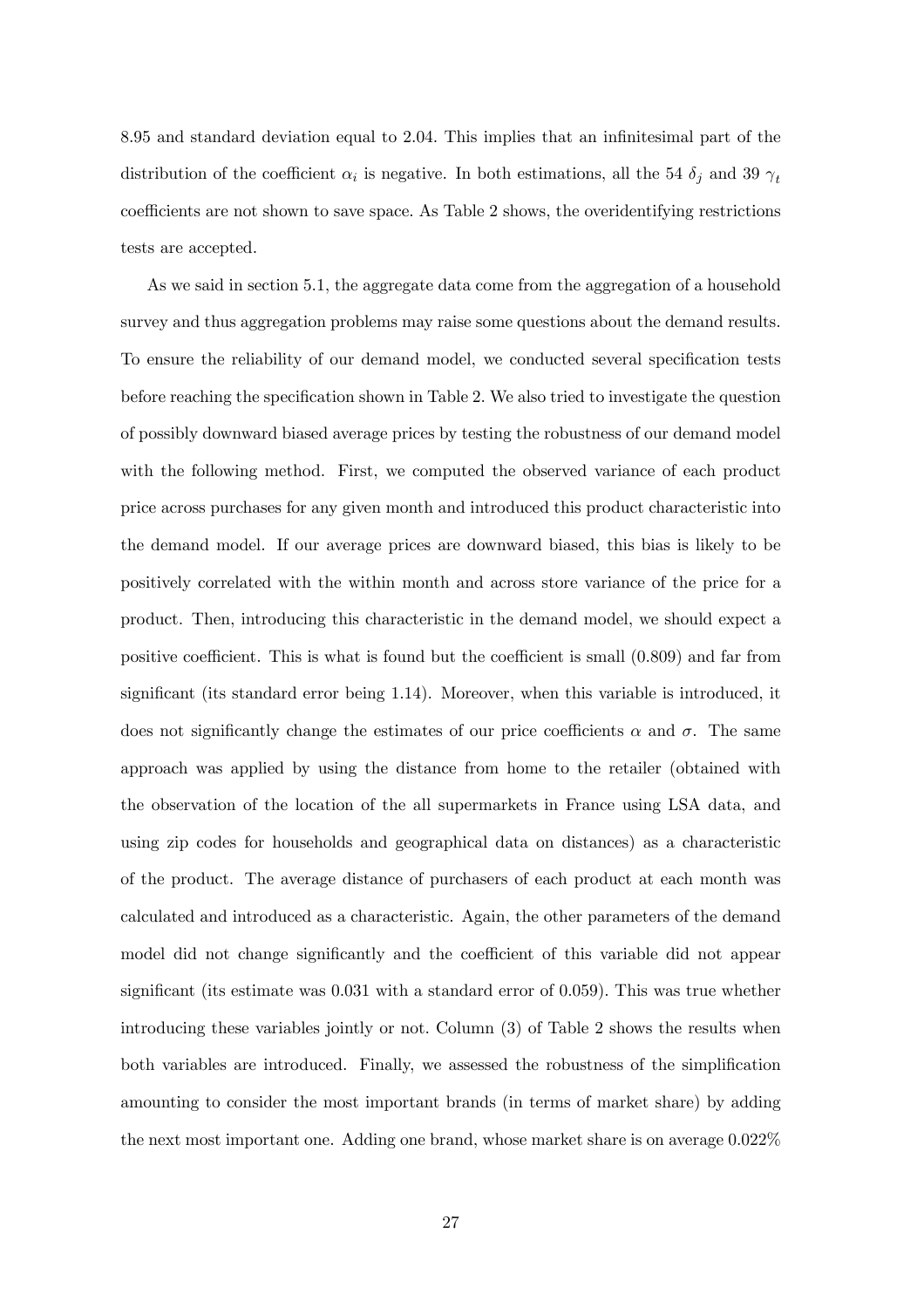only, the results of the random coefficient logit model did not change significantly. The price coefficient was 9.8 and the coefficient of heterogeneity of tastes was 2.7. Moreover, with all these alternative specifications, the empirical results of interest that appear in the following did not change significantly.

Given the demand estimates, it is interesting to note that we find estimates of unobserved product specific mean utilities  $\delta_j$  are found. Using these parameter estimates, their correlation with observed product characteristics can be considered using regression estimates. This is shown in Table 3 below.

| <b>GLS</b> regression (with robust standard errors) |                                                |                          |  |  |  |  |  |  |  |  |
|-----------------------------------------------------|------------------------------------------------|--------------------------|--|--|--|--|--|--|--|--|
| Dependent Variable : Fixed Effects $\delta_i$       |                                                |                          |  |  |  |  |  |  |  |  |
|                                                     | Explanatory variables Coefficient (Std. error) | Coefficient (Std. error) |  |  |  |  |  |  |  |  |
| Mineral Water $(0/1)$                               | $-2.76(0.11)$                                  | 4.71(0.18)               |  |  |  |  |  |  |  |  |
| Minerality                                          | 0.70(0.05)                                     | 0.19(0.08)               |  |  |  |  |  |  |  |  |
| Manufacturer 1                                      | 6.14(0.10)                                     |                          |  |  |  |  |  |  |  |  |
| Manufacturer 2                                      | 5.53(0.10)                                     |                          |  |  |  |  |  |  |  |  |
| Manufacturer 3                                      | $-4.44(0.09)$                                  |                          |  |  |  |  |  |  |  |  |
| Brand 3                                             |                                                | $-0.85(0.18)$            |  |  |  |  |  |  |  |  |
| Brand 4                                             |                                                | $-1.57(0.20)$            |  |  |  |  |  |  |  |  |
| Brand 5                                             |                                                | $-0.87(0.17)$            |  |  |  |  |  |  |  |  |
| Brand 6                                             |                                                | $-3.00(0.18)$            |  |  |  |  |  |  |  |  |
| Brand 7                                             |                                                | $-7.26(0.17)$            |  |  |  |  |  |  |  |  |
| Retailer 2                                          |                                                | 0.26(0.18)               |  |  |  |  |  |  |  |  |
| Retailer 3                                          |                                                | $-0.71(0.17)$            |  |  |  |  |  |  |  |  |
| Retailer 4                                          |                                                | 0.20(0.18)               |  |  |  |  |  |  |  |  |
| Retailer 5                                          |                                                | 0.25(0.18)               |  |  |  |  |  |  |  |  |
| Retailer 6                                          |                                                | $-0.35(0.18)$            |  |  |  |  |  |  |  |  |
| Retailer 7                                          |                                                | $-0.13(0.18)$            |  |  |  |  |  |  |  |  |
| Constant                                            | 2.96(0.06)                                     | 2.59(0.18)               |  |  |  |  |  |  |  |  |
| F test (p value)                                    | 3576.20 (0.00)                                 | 308.12(0.00)             |  |  |  |  |  |  |  |  |

Table 3: Regression of fixed effects on the product characteristics

The second column of Table 3 shows that the product specific constant mean utility  $\delta_j$  is increasing with the minerality of water and that the identity of the manufacturer of the bottled water affects this mean utility. This is probably due to image, reputation and advertising of the manufacturing brands. Remark that if one does not check for the manufacturer's identity this mean utility is larger for mineral water rather than spring water but is no longer the case when the manufacturer dummy variables are introduced. Finally, once the structural demand estimates have been obtained, price elasticities of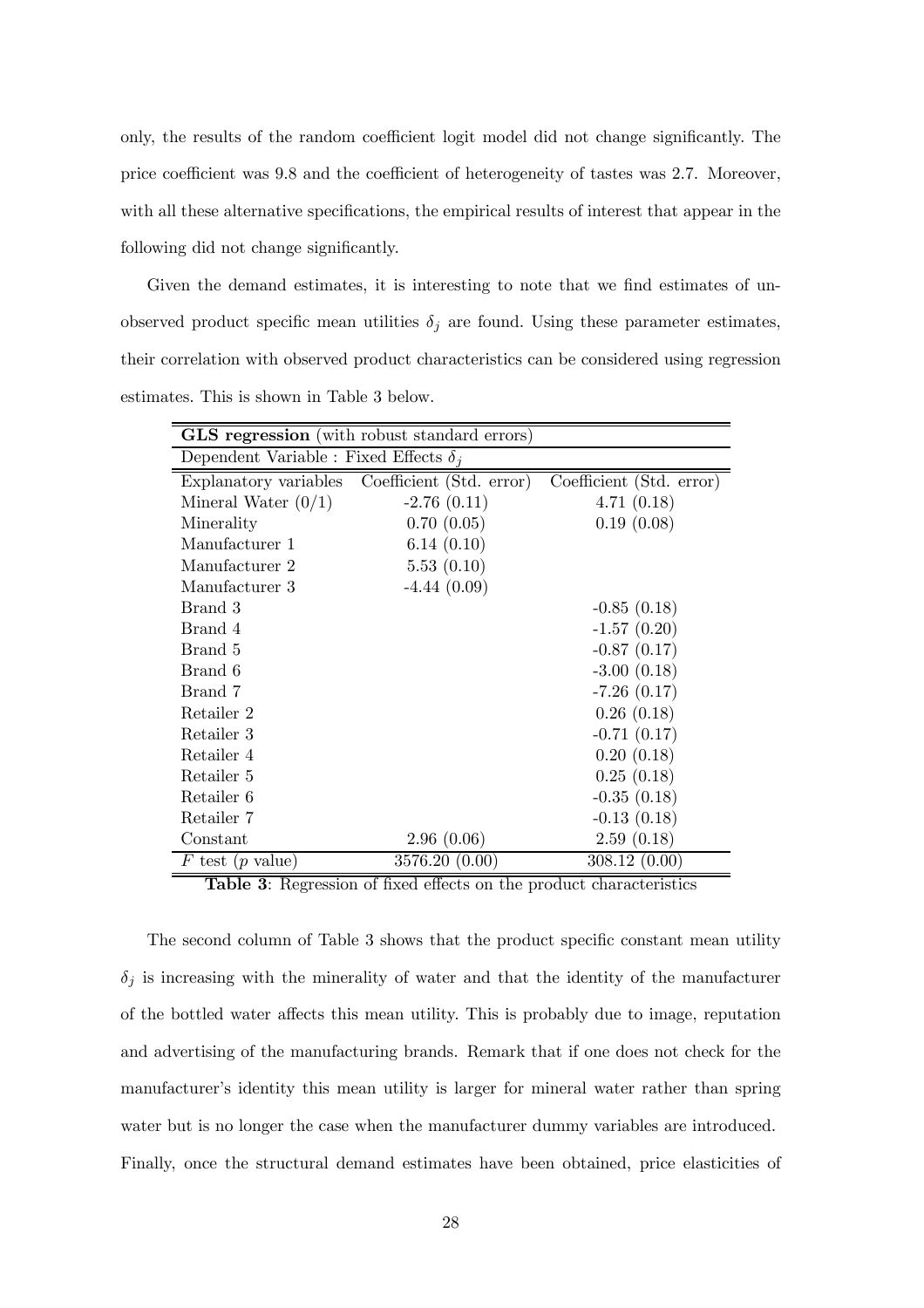demand for each differentiated product can be calculated. Table 4 shows the average elasticities for different groups of products.

| Elasticities $(\eta_{jk})$ | Random Coefficients Logit                  |
|----------------------------|--------------------------------------------|
| All bottle water           | Mean (Std. Deviation)                      |
| Own-price elasticity       | $-10.12(2.65)$                             |
| Cross-price elasticity     | 0.05(0.02)                                 |
| Mineral water              |                                            |
| Own-price elasticity       | $-11.38(1.59)$                             |
| Cross-price elasticity     | 0.06(0.01)                                 |
| Spring water               |                                            |
| Own-price elasticity       | $-6.64(1.71)$                              |
| Cross-price elasticity     | 0.03(0.01)                                 |
|                            | Table 4: Summary of Elasticities Estimates |

On average, own price elasticity is -10.1 and appears to be somewhat larger for mineral water rather than spring water, but the differences across all products also depend on the brands and retailer identity. Cross-price elasticities are positive but much less so in absolute value, which is not surprising given the number of products obtained by allowing products to differ not only by brand but also by retailer.

#### 5.3 Price-Cost Margins

Once the demand parameters have been estimated, the formulas obtained in section 3 can be used to compute the price cost margins at the retailer and manufacturer levels or total price cost margins for all products, under the various scenarios considered. Each scenario can be described according to the assumptions made on the manufacturers' behavior (collusive or Nash), the retailers' behavior (collusive or Nash) and the vertical interaction which can be Stackelberg or Nash under double marginalization or under two part tariff contracts (with  $RPM$  or not). Remark that the possibility of a Nash assumption in the vertical interaction in addition to a Stackelberg assumption as in Sudhir (2001) is considered. As explained at the end of 3.1, the Nash vertical interaction means that manufacturers and retailers behave simultaneously. This is equivalent to saying that manufacturers and retailers choose their margins. The models described in the following Table are considered (RPM means resale price maintenance and the producer is always a Stackelberg leader under nonlinear contracts).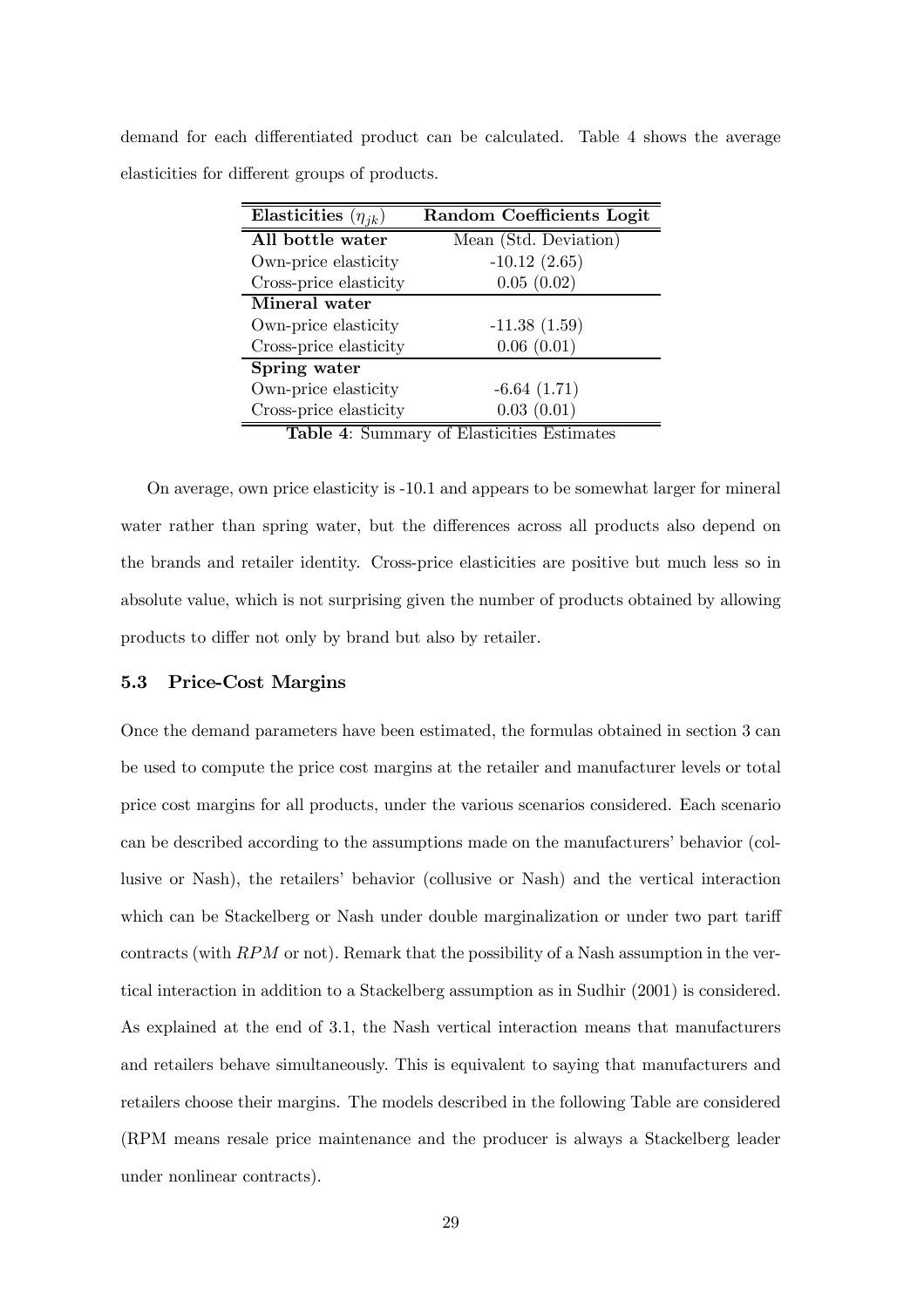| Models                 | Retailer        | Manufacturer    | <b>Vertical</b>   |
|------------------------|-----------------|-----------------|-------------------|
|                        | <b>Behavior</b> | <b>Behavior</b> | Interaction       |
| Double marginalization |                 |                 |                   |
| Model 1                | Collusion       | Nash            | Nash              |
| Model 2                | Collusion       | Nash            | Stackelberg       |
| Model 3                | Collusion       | Collusion       | Nash              |
| Model 4                | Collusion       | Collusion       | Stackelberg       |
| Model 5                | Nash            | Nash            | Nash              |
| Model 6                | Nash            | Nash            | Stackelberg       |
| Model 7                | Nash            | Collusion       | Nash              |
| Model 8                | Nash            | Collusion       | Stackelberg       |
| Two Part Tariffs       |                 |                 |                   |
| Model 9                | Nash            | Nash            | RPM $(w = \mu)$   |
| Model 10               | Nash            | Nash            | RPM $(p = w + c)$ |
| Model 11               | Collusion       | Collusion       | RPM $(p = w + c)$ |
| Model 12               | Nash            | Nash            | no RPM            |

Note that in the case of private labels products, it is assumed that the retailer is also the producer, which amounts in our models to assuming that the behavior for pricing private labels is equivalent to that of a manufacturer perfectly colluding with the retailer for that good. Of course, only the total price cost margin is then computed for these private label goods because it then becomes meaningless to compute wholesale price and retail price margins separately.

Table 5 then shows the averages $10$  of product level price cost margin estimates under the different models with the random-coefficients logit demand. It is worth noting that price cost margins are generally lower for mineral water than for spring water. As in Nevo (2001), price cost margins can then be compared with accounting data to evaluate their empirical validity and also eventually test which model provides the most realistic result. However, the lack of data both on retailer and manufacturer margins prevents such analysis. Moreover, accounting data only provide an upper bound for price-cost margins.

 $10<sup>10</sup>$  Note that the average price-cost margin at retailer level plus the average price-cost margin at manufacturer level do not sum to the total price cost margin because of the private labels products for which no price cost margin at manufacturer level is computed, with the retailer price cost margin then being equal to the total price cost margin.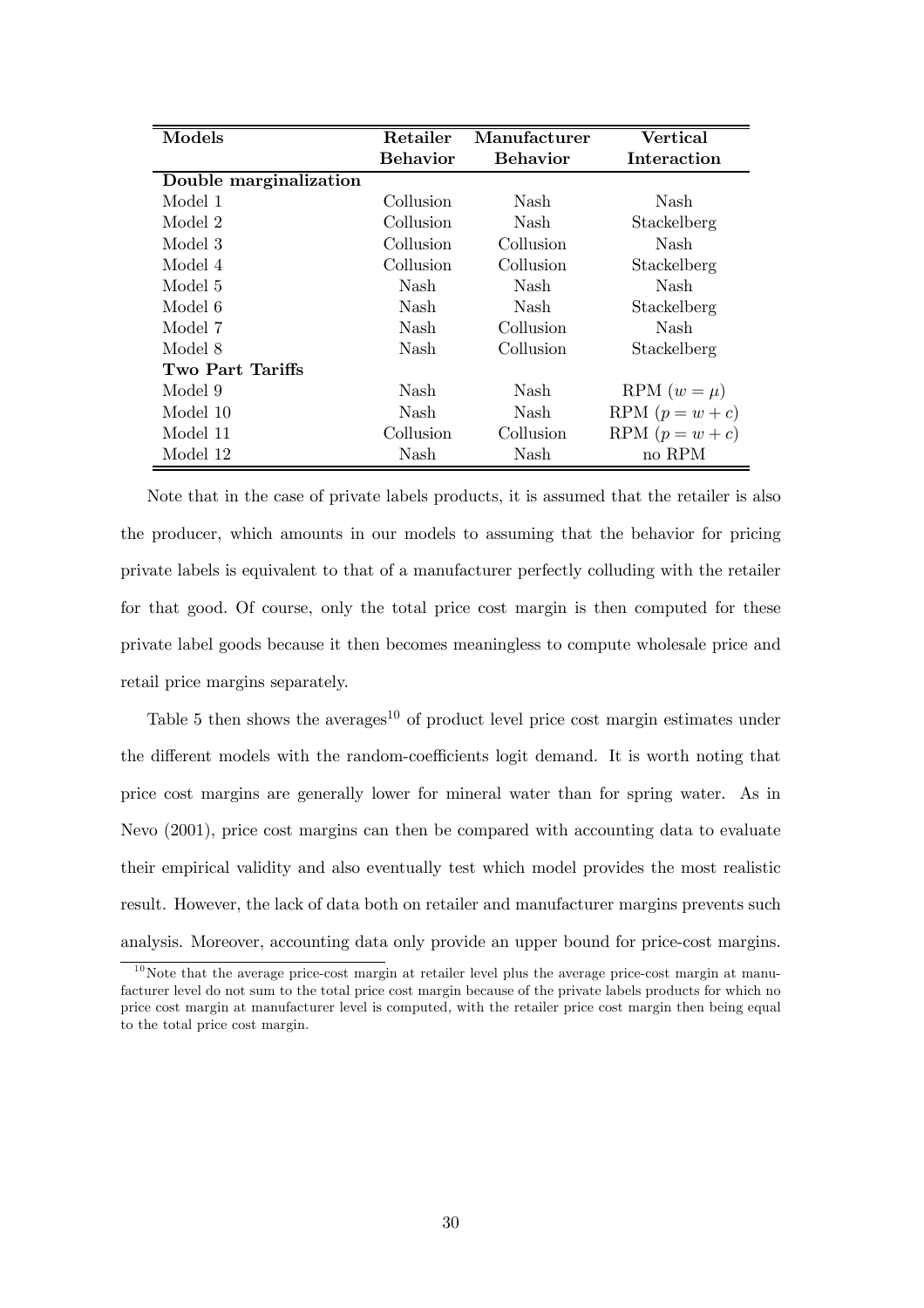|          | <b>Price-Cost Margins</b> ( $\%$ of retail price p)                                                                         | Mineral Water                                         |      | Spring Water |          |
|----------|-----------------------------------------------------------------------------------------------------------------------------|-------------------------------------------------------|------|--------------|----------|
|          |                                                                                                                             | Mean                                                  | Std. | Mean         | Std.     |
|          | <b>Double Marginalization</b>                                                                                               |                                                       |      |              |          |
| Model 1  | Retailers                                                                                                                   | 13.48                                                 | 1.43 | 19.80        | 3.60     |
|          | Manufacturers                                                                                                               | 9.90                                                  | 0.77 | 20.62        | 1.13     |
|          | Total                                                                                                                       | 23.07                                                 | 1.67 | 43.91        | 2.16     |
| Model 2  | Retailers                                                                                                                   | $13.48\,$                                             | 1.44 | 19.80        | $3.60\,$ |
|          | Manufacturers                                                                                                               | 9.77                                                  | 0.64 | 19.02        | $1.09\,$ |
|          | Total                                                                                                                       | 22.94                                                 | 1.50 | 42.31        | 2.11     |
| Model 3  | Retailers                                                                                                                   | 13.48                                                 | 1.43 | 19.80        | 3.60     |
|          | Manufacturers                                                                                                               | 11.99                                                 | 0.88 | 22.32        | 1.04     |
|          | Total                                                                                                                       | 25.10                                                 | 1.84 | 45.61        | 2.11     |
| Model 4  | Retailers                                                                                                                   | 13.48                                                 | 1.43 | 19.80        | 3.60     |
|          | Manufacturers                                                                                                               | 12.76                                                 | 0.75 | 21.35        | 0.97     |
|          | Total                                                                                                                       | 25.94                                                 | 1.69 | 44.63        | 2.03     |
| Model 5  | Retailers                                                                                                                   | 9.45                                                  | 1.48 | 16.49        | 4.06     |
|          | Manufacturers                                                                                                               | 9.90                                                  | 0.77 | 20.62        | $1.13\,$ |
|          | Total                                                                                                                       | 19.02                                                 | 1.65 | 41.05        | 2.19     |
| Model 6  | Retailers                                                                                                                   | $9.45\,$                                              | 1.48 | 16.49        | 4.06     |
|          | Manufacturers                                                                                                               | 10.53                                                 | 4.12 | 20.20        | 1.95     |
|          | Total                                                                                                                       | 19.66                                                 | 4.22 | 40.64        | 2.56     |
| Model 7  | Retailers                                                                                                                   | 9.45                                                  | 1.48 | 16.49        | 4.06     |
|          | Manufacturers                                                                                                               | 11.93                                                 | 0.88 | 22.32        | 1.04     |
|          | Total                                                                                                                       | 21.05                                                 | 1.73 | 42.75        | 2.09     |
| Model 8  | Retailers                                                                                                                   | 9.45                                                  | 1.48 | 16.49        | 4.06     |
|          | Manufacturers                                                                                                               | 13.42                                                 | 2.96 | 22.75        | 3.79     |
|          | Total                                                                                                                       | 22.54                                                 | 3.04 | 43.19        | 3.96     |
|          | Two part Tariffs with RPM                                                                                                   |                                                       |      |              |          |
| Model 9  | Nash and $w = \mu$                                                                                                          | 12.90                                                 | 1.03 | 17.87        | 5.29     |
| Model 10 | Nash and $p = w + c$                                                                                                        | 10.85                                                 | 1.06 | 16.70        | 4.61     |
| Model 11 | Collusion and $p = w + c$                                                                                                   | 12.93                                                 | 1.03 | 17.95        | 5.20     |
|          | Two-part Tariffs without RPM                                                                                                |                                                       |      |              |          |
| Model 12 | Retailers                                                                                                                   | 9.45                                                  | 1.48 | 16.49        | 4.06     |
|          | Manufacturers                                                                                                               | 2.94                                                  | 1.13 | 1.93         | 0.43     |
|          | Total<br>$\overline{\textbf{T}_a\textbf{b}}$ $\textbf{b}_a$ $\textbf{c}_b$ $\overline{\textbf{T}_a\textbf{b}}$<br>$J$ Daiss | 12.07<br>$\overline{C_{\alpha\alpha}$ M <sub>on</sub> | 1.36 | 22.45        | 1.04     |

Table 5: Estimated Price-Cost Margins

As expected, it can be seen that total price-cost margins are much lower for twopart tariff models than for linear pricing models. Although the most significant source of variation in margins lies in the comparison of linear versus nonlinear pricing models, margins still vary quite substantially among linear pricing models only or among two-part tariff models. Under linear pricing, when there is no collusion at the retailer level, retailers' margins are on average smaller than manufacturers' margins but still quite high for the food retailing sector.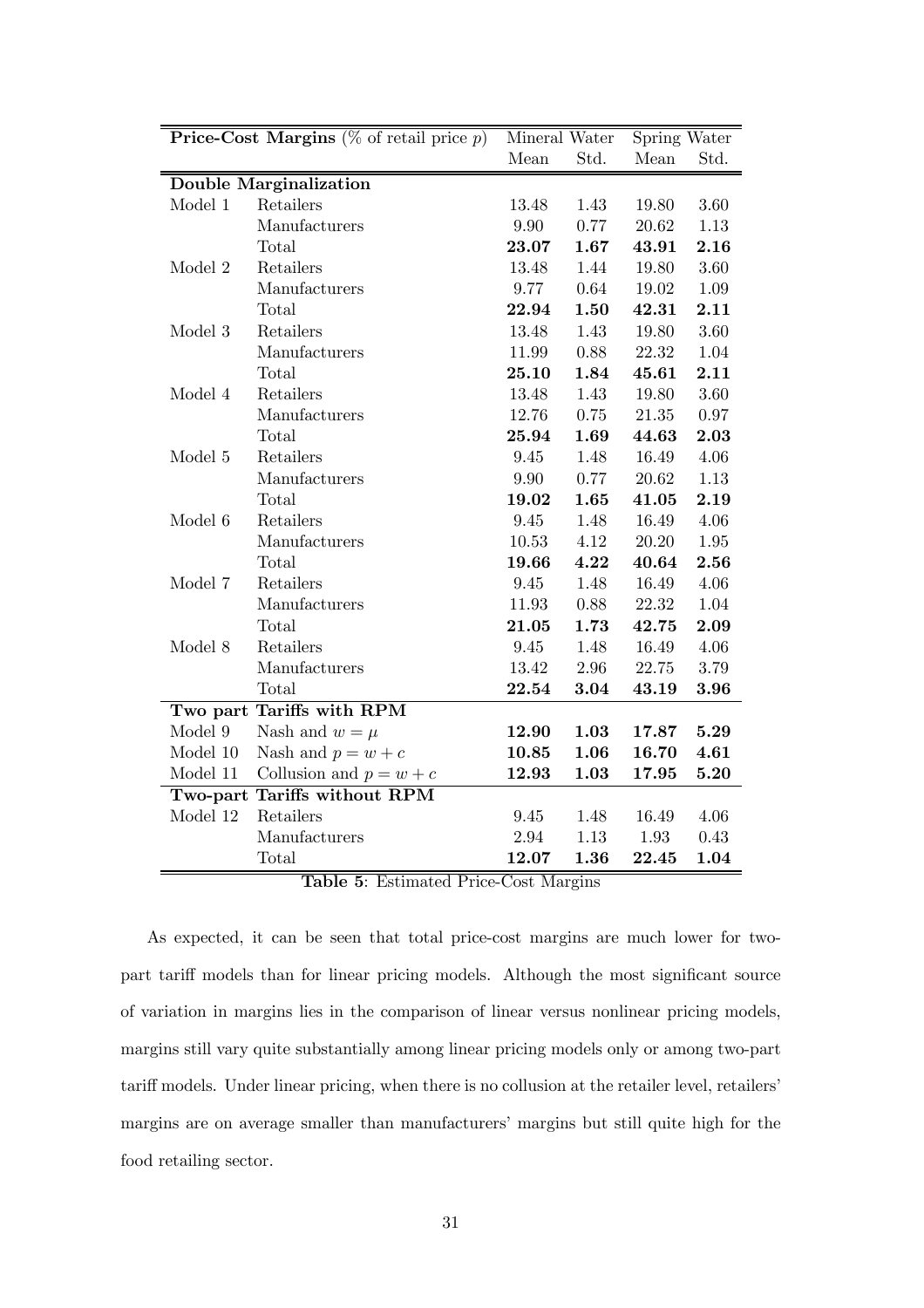### 5.4 Estimates of cost equations and nonnested tests

After estimating the different price cost margins for the models considered, the marginal cost  $C_{jt}^h$  can be derived using equation (20) and then estimate cost equations. Table 6 shows the empirical results of estimation of the cost equation (21) for  $h = 1, ..., 12$  that is

$$
\ln C_{jt}^h = \omega_j^h + W_{jt}\lambda_g + \ln \eta_{jt}^h
$$

where variables  $W_{jt}$  include time dummies  $\delta_t$ , wages, oil, diesel fuel, packaging material and plastic price variables interacted with the dummy variable for spring water (SW) and mineral water (MW).

| $\ln C_{it}^h$                                                    | Model 1                       | Model 2                                               | Model 3                             | Model 4                         | Model 5       | Model 6       |
|-------------------------------------------------------------------|-------------------------------|-------------------------------------------------------|-------------------------------------|---------------------------------|---------------|---------------|
| Coeff. $(Std. err.)$                                              |                               |                                                       |                                     |                                 |               |               |
| salary $\times$ SW                                                | 0.03(0.21)                    | 0.04(0.20)                                            | $-0.02(0.21)$                       | $-0.02(0.21)$                   | 0.12(0.21)    | $-0.01(0.22)$ |
| salary $\times MW$                                                | 0.16(0.18)                    | 0.16(0.18)                                            | 0.10(0.18)                          | 0.09(0.18)                      | 0.25(0.18)    | 0.08(0.23)    |
| $plastic \times SW$                                               | $-0.02(0.09)$                 | $-0.02(0.09)$                                         | $-0.02(0.09)$                       | $-0.03(0.09)$                   | $-0.02(0.09)$ | $-0.07(0.11)$ |
| plastic $\times MW$                                               | $-0.02(0.08)$                 | $-0.01(0.08)$                                         | $-0.02(0.08)$                       | $-0.02(0.08)$                   | $-0.02(0.08)$ | $-0.10(0.10)$ |
| packaging $\times$ SW                                             | 0.11(0.05)                    | 0.11(0.05)                                            | 0.12(0.05)                          | 0.12(0.05)                      | 0.08(0.05)    | 0.13(0.07)    |
| packaging $\times MW$                                             | 0.10(0.05)                    | 0.10(0.05)                                            | 0.11(0.05)                          | 0.11(0.05)                      | 0.07(0.05)    | 0.10(0.06)    |
| diesel $\times$ SW                                                | 0.05(0.02)                    | 0.03(0.03)                                            | 0.03(0.03)                          | 0.03(0.03)                      | 0.03(0.03)    | 0.04(0.03)    |
| diesel $\times MW$                                                | 0.03(0.03)                    | 0.05(0.02)                                            | 0.05(0.02)                          | 0.05(0.02)                      | 0.06(0.02)    | 0.09(0.02)    |
| $\mathrm{oil} \times SW$                                          | $-0.02(0.03)$                 | $-0.02(0.03)$                                         | $-0.02(0.03)$                       | $-0.02(0.04)$                   | $-0.01(0.03)$ | $-0.04(0.04)$ |
| $\chi$ MW                                                         | $-0.05(0.02)$                 | $-0.05(0.02)$                                         | $-0.05(0.02)$                       | $-0.05(0.02)$                   | $-0.05(0.02)$ | $-0.11(0.03)$ |
| constant                                                          | $-2.05(2.00)$                 | $-2.06(1.97)$                                         | $-1.59(2.01)$                       | $-1.42(1.99)$                   | $-2.62(1.98)$ | $-0.78(2.45)$ |
| All $\delta_t=0$ F test (p val.)                                  | 2.89(0.00)                    | 2.86(0.00)                                            | 3.00(0.00)                          | 2.96(0.00)                      | 2.75(0.001)   | 3.59(0.00)    |
| All $\omega_i^h$ =0 F test (p val.)<br>$\mathbf{m}$ is a $\alpha$ | 490.1(0.00)<br>$\blacksquare$ | 480.4(0.00)<br>$\mathbf{r}$ $\mathbf{r}$ $\mathbf{r}$ | 499.5(0.00)<br>$\sim$ $\sim$ $\sim$ | 493.9(0.00)<br><b>T . AF 11</b> | 493.8(0.00)   | 320.4(0.00)   |

Table 6 : Cost Equations for the Random Coefficients Logit Model

| $\ln C_{it}^h$                      | Model 7       | Model 8       | Model 9       | Model 10      | Model 11      | Model 12      |
|-------------------------------------|---------------|---------------|---------------|---------------|---------------|---------------|
| Coeff. $(Std. err.)$                |               |               |               |               |               |               |
| salary $\times$ SW                  | 0.07(0.21)    | 0.04(0.21)    | 0.06(0.19)    | 0.12(0.19)    | 0.08(0.17)    | 0.11(0.19)    |
| salary $\times MW$                  | 0.20(0.18)    | 0.06(0.18)    | 0.18(0.17)    | 0.24(0.17)    | 0.20(0.17)    | 0.20(0.17)    |
| $plastic \times SW$                 | $-0.02(0.09)$ | $-0.05(0.09)$ | $-0.01(0.08)$ | $-0.02(0.09)$ | $-0.02(0.09)$ | $-0.04(0.08)$ |
| plastic $\times MW$                 | $-0.02(0.08)$ | $-0.05(0.08)$ | $-0.01(0.08)$ | $-0.02(0.08)$ | $-0.02(0.08)$ | $-0.07(0.08)$ |
| packaging $\times$ SW               | 0.09(0.05)    | 0.10(0.05)    | 0.10(0.05)    | 0.08(0.05)    | 0.09(0.05)    | 0.10(0.05)    |
| packaging $\times MW$               | 0.08(0.05)    | 0.09(0.05)    | 0.09(0.04)    | 0.06(0.04)    | 0.07(0.04)    | 0.09(0.04)    |
| diesel $\times$ SW                  | 0.03(0.03)    | 0.03(0.03)    | 0.03(0.03)    | 0.03(0.02)    | 0.03(0.03)    | 0.03(0.03)    |
| diesel $\times MW$                  | 0.05(0.02)    | 0.06(0.02)    | 0.05(0.02)    | 0.05(0.02)    | 0.05(0.02)    | 0.07(0.02)    |
| oil $\times$ SW                     | $-0.02(0.03)$ | $-0.03(0.03)$ | $-0.01(0.03)$ | $-0.01(0.03)$ | $-0.01(0.03)$ | $-0.03(0.03)$ |
| oil $\times MW$                     | $-0.04(0.02)$ | $-0.09(0.05)$ | $-0.05(0.02)$ | $-0.04(0.02)$ | $-0.04(0.02)$ | $-0.07(0.03)$ |
| constant                            | $-2.19(1.99)$ | $-0.94(2.02)$ | $-2.06(1.85)$ | $-2.39(1.85)$ | $-2.05(1.84)$ | $-1.74(1.89)$ |
| All $\delta_t=0$ F test (p val.)    | 2.68(0.001)   | 2.68(0.001)   | 2.96(0.000)   | 2.80(0.001)   | 2.76(0.001)   | 3.54(0.000)   |
| All $\omega_i^h$ =0 F test (p val.) | 504.1(0.00)   | 489.2(0.00)   | 395.6(0.00)   | 390.5(0.00)   | 392.9(0.00)   | 299.7(0.00)   |

Table 6 (continued): Cost Equations for the Random Coefficients Logit Model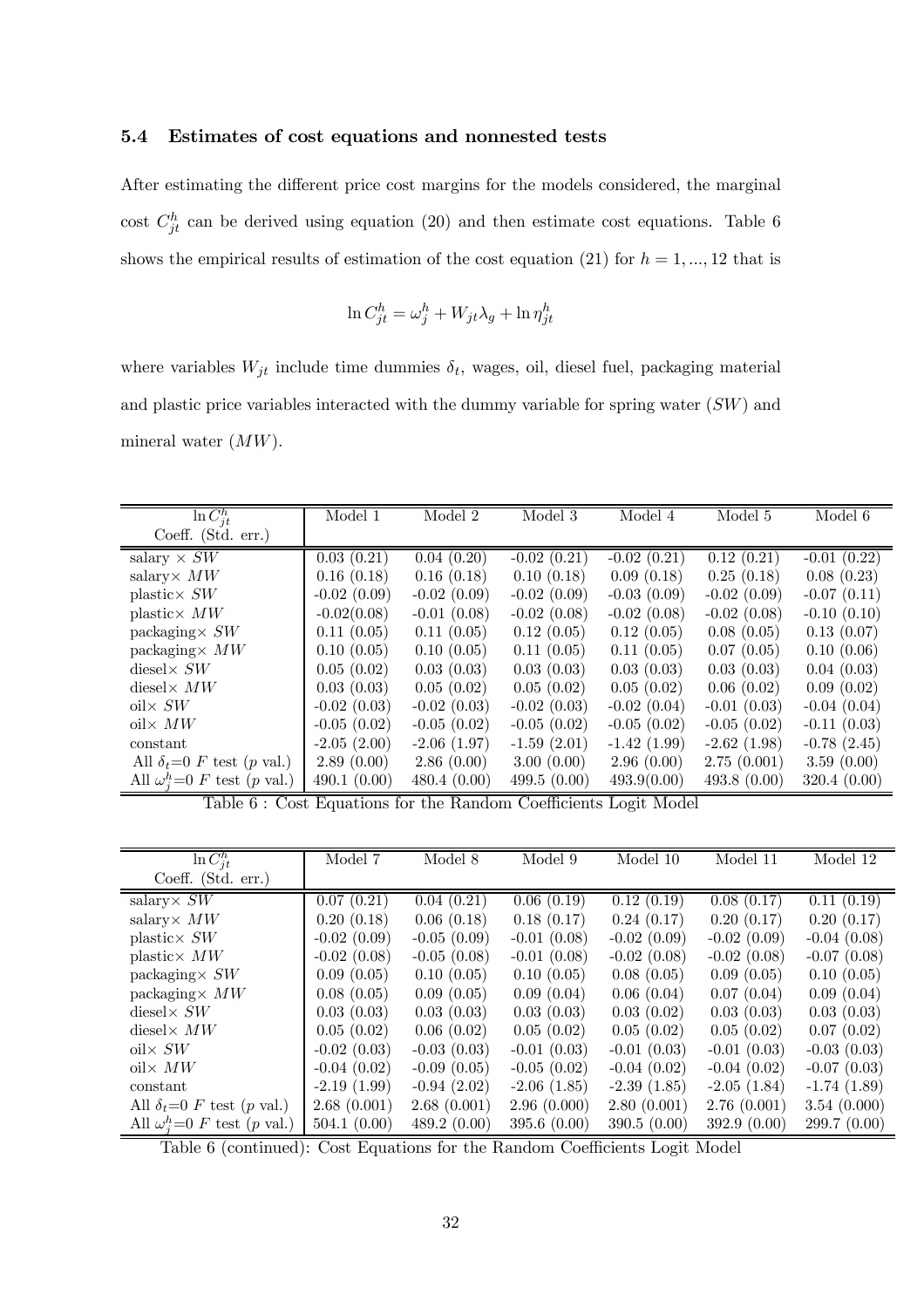The results of these cost equations are useful mostly in order to test which model best fits the data. However, it is interesting to see that even if product level dummies and period dummies are highly significant, other explanatory variables are also worthy of note. In particular, the packaging cost variable is almost always significant, while oil and diesel price indices are also quite often significant. Salary indices and plastic cost variables are never significant at the 5% conventional level. Finally, the significance of these variable cost shifters vary across equations, that is across models. The coefficients of the cost shifters are always of the same sign across models but the absolute values of these coefficients can vary from one to four across models.

The Rivers and Vuong non-nested tests explained in section 4.3 were then performed. The results are given in Table 7. In order to take into account the fact that each cost equation uses cost estimates that have been estimated after the estimation of the demand model, the bootstrap was used. The statistics of test<sup>11</sup> shown in Table 7 are thus bootstrap statistics with 100 replications. The results finally show that the best model appears to be the model 10, that is the case where manufacturers use two part tariff contracts with resale price maintenance. The Vuong (1989) tests based on the maximum likelihood estimation of the cost equations under normality provides the same inference concerning the best model (see Table 9 in appendix 7.4).

<sup>&</sup>lt;sup>11</sup> Recall that for a 5% size of the test,  $H_0$  is rejected in favor of  $H_2$  if  $T_n$  is lower than the critical value -1.64 and that  $H_0$  is rejected in favor of  $H_1$  if  $T_n$  is higher than the critical value 1.64.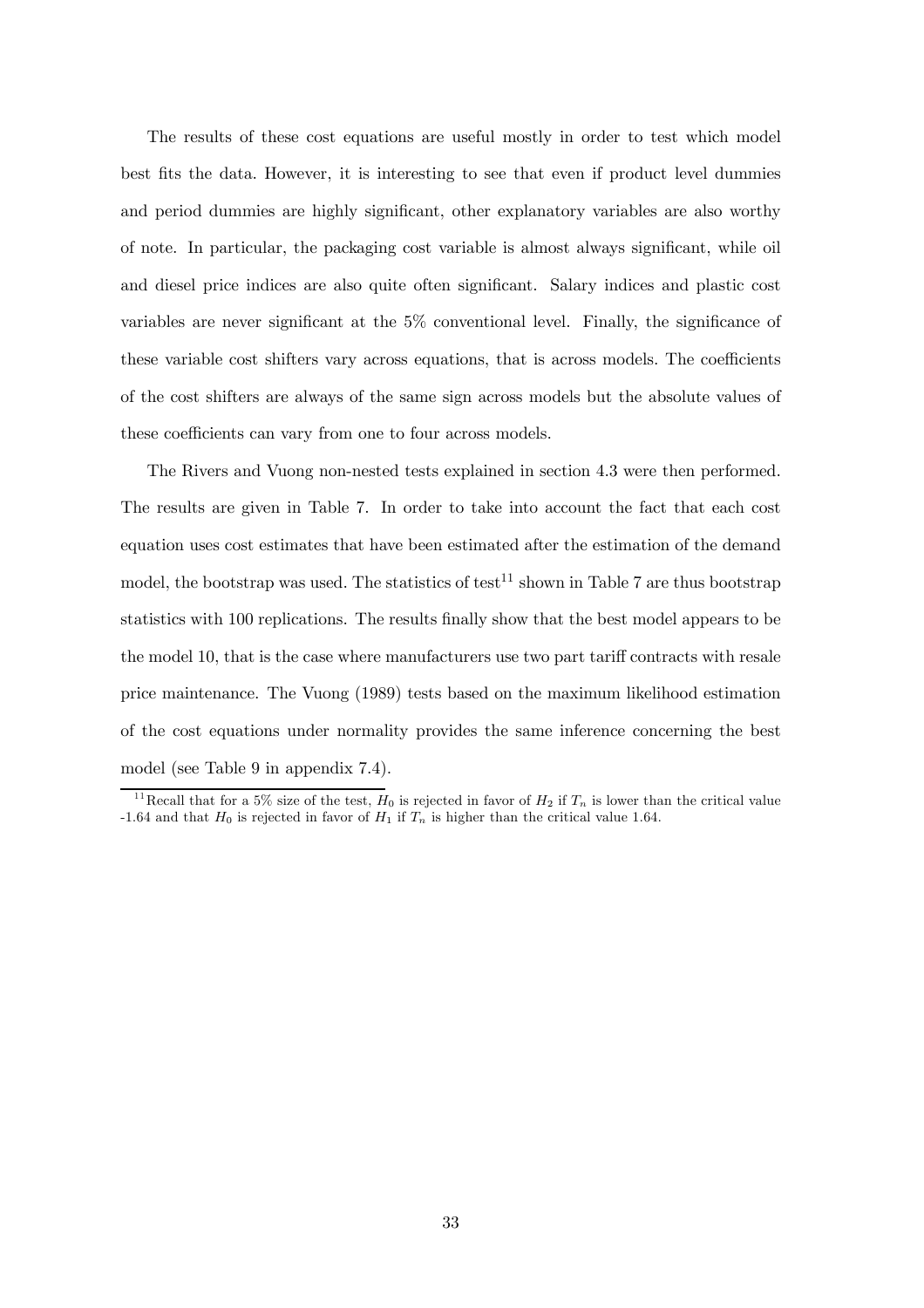| Rivers and Vuong Test Statistic $T_n = \frac{\sqrt{n}}{\hat{\sigma}_n} \left( Q_n^2 (\hat{\Theta}_n^2) - Q_n^1 (\hat{\Theta}_n^1) \right) \to N(0,1)$ |                |        |                |                |          |                |          |                 |         |         |         |
|-------------------------------------------------------------------------------------------------------------------------------------------------------|----------------|--------|----------------|----------------|----------|----------------|----------|-----------------|---------|---------|---------|
|                                                                                                                                                       | $H_2$          |        |                |                |          |                |          |                 |         |         |         |
| $H_1$                                                                                                                                                 | $\overline{2}$ | 3      | $\overline{4}$ | $\overline{5}$ | $\,6\,$  | $\overline{7}$ | 8        | $9\phantom{.0}$ | 10      | 11      | $12\,$  |
| $\mathbf{1}$                                                                                                                                          | $-8.26$        | 6.38   | $-1.53$        | $-5.30$        | $2.16\,$ | $-3.52$        | 2.33     | $-7.81$         | $-7.54$ | $-7.42$ | $-1.31$ |
|                                                                                                                                                       | (5.64)         | (3.88) | (6.70)         | (2.52)         | (3.51)   | (2.52)         | (3.42)   | (3.16)          | (3.00)  | (2.81)  | 5.02)   |
| $\overline{2}$                                                                                                                                        |                | 8.38   | 6.38           | 2.19           | 2.74     | 7.14           | 3.24     | $-6.69$         | $-6.97$ | $-6.26$ | $-0.81$ |
|                                                                                                                                                       |                | (5.55) | (4.41)         | (7.35)         | (4.09)   | (6.98)         | (5.24)   | (4.24)          | (4.56)  | (4.33)  | (6.26)  |
| $\overline{3}$                                                                                                                                        |                |        | $-5.37$        | $-5.95$        | 2.06     | $-5.62$        | 2.11     | $-7.95$         | $-7.55$ | $-7.47$ | $-1.26$ |
|                                                                                                                                                       |                |        | (8.17)         | (3.38)         | (3.82)   | (3.21)         | (3.66)   | (4.10)          | (3.67)  | (3.46)  | (5.11)  |
| $\overline{4}$                                                                                                                                        |                |        |                | $-1.99$        | 1.79     | 0.10           | $2.51\,$ | $-7.58$         | $-7.97$ | $-7.20$ | $-1.58$ |
|                                                                                                                                                       |                |        |                | (7.46)         | (4.06)   | (7.40)         | (4.99)   | (4.29)          | (5.45)  | (4.49)  | (6.05)  |
| $\overline{5}$                                                                                                                                        |                |        |                |                | 3.11     | $5.59\,$       | $3.43\,$ | $-7.81$         | $-7.72$ | $-7.47$ | $-0.83$ |
|                                                                                                                                                       |                |        |                |                | (3.45)   | (3.07)         | (4.86)   | (3.53)          | (3.74)  | (3.32)  | (5.51)  |
| $\overline{6}$                                                                                                                                        |                |        |                |                |          | $-2.56$        | 0.45     | $-5.17$         | $-5.62$ | $-5.26$ | $-3.95$ |
|                                                                                                                                                       |                |        |                |                |          | (3.45)         | (4.77)   | (2.89)          | (3.68)  | (3.04)  | (4.72)  |
| $\overline{7}$                                                                                                                                        |                |        |                |                |          |                | 2.93     | $-8.03$         | $-7.92$ | $-7.74$ | $-1.07$ |
|                                                                                                                                                       |                |        |                |                |          |                | (4.21)   | (3.76)          | (3.24)  | (3.51)  | (5.32)  |
| $\overline{8}$                                                                                                                                        |                |        |                |                |          |                |          | $-5.84$         | $-6.19$ | $-5.84$ | $-3.92$ |
|                                                                                                                                                       |                |        |                |                |          |                |          | (4.39)          | (5.39)  | (4.34)  | (3.85)  |
| $\overline{9}$                                                                                                                                        |                |        |                |                |          |                |          |                 | $-4.47$ | $-2.14$ | 2.88    |
|                                                                                                                                                       |                |        |                |                |          |                |          |                 | (3.85)  | (3.83)  | (3.46)  |
| 10                                                                                                                                                    |                |        |                |                |          |                |          |                 |         | 4.32    | 4.13    |
|                                                                                                                                                       |                |        |                |                |          |                |          |                 |         | (4.63)  | (4.29)  |
| 11                                                                                                                                                    |                |        |                |                |          |                |          |                 |         |         | 2.97    |
|                                                                                                                                                       |                |        |                |                |          |                |          |                 |         |         | (3.94)  |

Table 7: Results of the Rivers and Vuong Test for the Random Coefficients Logit Model

The non-rejected model indicates that manufacturers use two part tariffs with retailers and moreover (as predicted by the theory) that they use resale price maintenance in their contracting relationships although in principle this is not legal in France. In this equilibrium, variable retail margins are zero but total profits including fixed fees are unidentified. It is interesting, however, to note that this equilibrium is such that manufacturers are residual claimants. Zero retail margins also imply that fixed fees paid by retailers to manufacturers are negative if the outside option (reservation profit) of retailers is strictly positive. Thus this model implies that manufacturers pay some sort of slotting allowances to retailers, a practice for which the press often reports evidence in France. Although resale price maintenance is illegal in France, our empirical result shows that contractual relationships imply pricing strategies that allow this equilibrium to be replicated. It is worth noting that this pricing equilibrium could be reached through the use of two part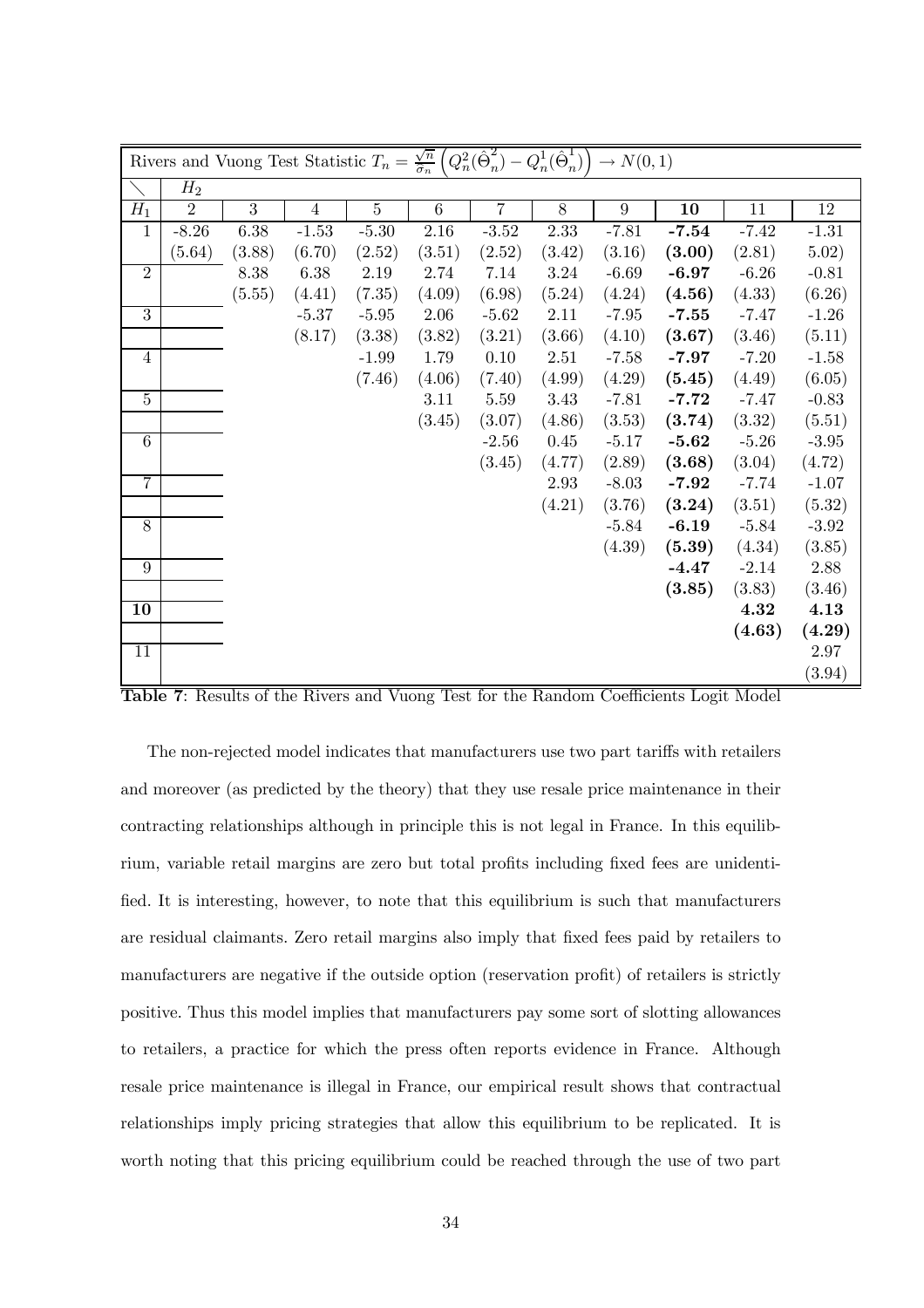tariff contracts with resale price maintenance, but it is possible that it is actually implemented through more complex non-linear contracts that would not involve resale price maintenance.

For this model, the estimated total price cost margins (price minus marginal cost of production and distribution), are relatively low with an average of 11% for mineral water and 17% for spring water. These figures are lower than the rough accounting estimates that can be obtained from aggregate data (see section 2). As Nevo (2001) remarks, the accounting margins only provide an upper bound for the true values. Moreover, the accounting estimates do not take into account the marginal cost of distribution while our structural estimates do. Thus, these empirical results seem quite realistic and consistent with the bounds provided by accounting data. In absolute values, the price-cost margins are on average close for mineral water and for spring water because mineral water is on average more expensive. Absolute margins are on average  $0.037 \oplus 0.037$  for mineral water and  $0.025\in$  for spring water. With the best model, average price-cost margins for national brand products versus private labels products can be evaluated. In the case of mineral water, the average price-cost margins for national brands and private labels are not statistically different and about the same with an average of 10.68% for national brands and 12.61% for private labels. However, in the case of natural spring water, it appears that price-cost margins for national brands are larger than for private labels with an average of 21.20% instead of 12.22%.

### 5.5 Simulating Counterfactual Policy Experiments

Estimation of the structural demand and cost parameters now allows some counterfactual policy experiments to be simulated. First the method used to simulate these counterfactual policy experiments will be presented, followed by the particular policies and simulation results considered.

The previous estimation and inference allow a vector of marginal costs of production and distribution for the preferred model to be estimated. We denote by  $I_f$ ,  $I_r$ , the true ownership matrices for manufacturers and retailers and  $h$  the preferred pricing equilibrium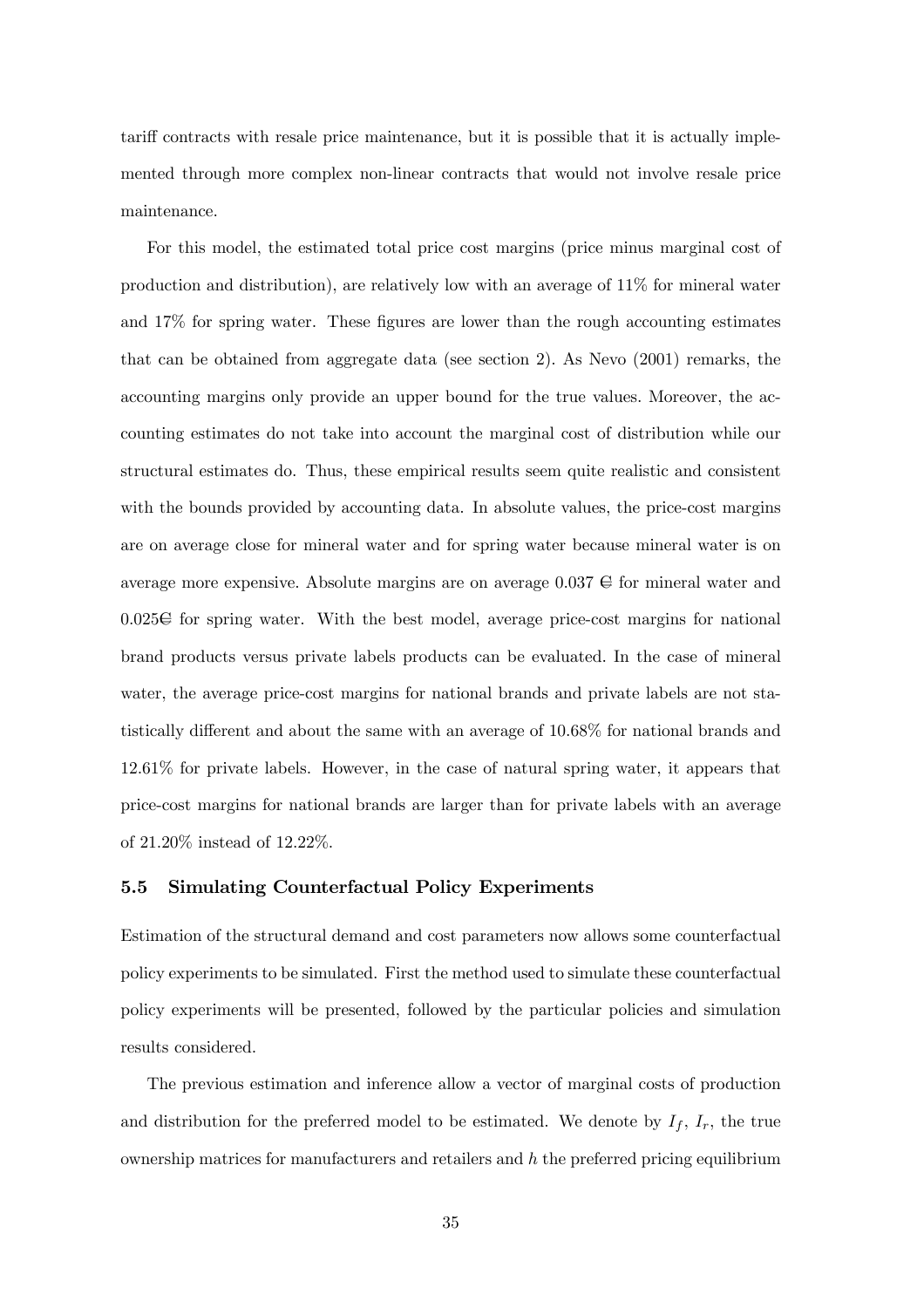according to the data. We denote  $C_t = (C_{1t}, ..., C_{jt}, ..., C_{Jt})$  the vector of the marginal costs for all products present at time t, where  $C_{jt} = p_{jt} - \Gamma_{jt} - \gamma_{jt}$ . Then, given these marginal costs and the other estimated structural parameters, some policy experiments can be simulated using equilibrium conditions of the supply model considered and using  $I_f^*$  and  $I_r^*$  the respective ownership matrices of manufacturers and retailers under the counterfactual policy.

Consider the policy experiment where product's ownership has been changed to  $I_f^*$ ,  $I_r^*$ . Equilibrium prices  $p_t^*$  as solutions of the first order equations obtained under the chosen policy experiment have to be solved. For example in the case of two part tariffs with RPM:

$$
p_t^* + (I_f^* S_p (p_t^*))^{-1} I_f^* s(p_t^*) = C_t.
$$
\n(22)

Market shares  $s(p_t^*)$  and their derivatives  $S_p(p_t^*)$  depend of equilibrium prices  $p_t^*$  and the demand model. According to (17), each market share depends on the vector of prices as

$$
s_{jt}(p_t^*) = \int_{A_{jt}} \left( \frac{\exp(\delta_{jt}^* + \mu_{ijt}^*)}{1 + \sum_{k=1}^{J_t} \exp(\delta_{kt}^* + \mu_{ikt}^*)} \right) \phi(v_i) dv_i
$$

which is estimated as  $\frac{1}{R} \sum_{n=1}^{R}$  $r=1$  $\exp(\delta_{jt}^*+\mu_{rjt}^*)$  $1+\sum_{k=1}^{J_t}\exp(\delta_{kt}^{*}+\mu_{rkt}^{*})$ where  $R$  is the number of draws used to compute the market share by simulation. Moreover, using (18), each element of the matrix of derivatives of the demand  $S_p(p_t^*)$  can be computed as

$$
\frac{\partial s_{jt}}{\partial p_{kt}} = \begin{cases}\n-\int \alpha_i s_{ijt} (1 - s_{ijt}) \phi(v_i) dv_i & \text{if } j = k \\
\int \alpha_i s_{ijt} s_{ikt} \phi(v_i) dv_i & \text{otherwise.} \n\end{cases}
$$

Thus solving the nonlinear equation (22) whose unknowns are the prices  $p_{jt}^*$ , simulated equilibrium prices under such policy are obtained. Market shares are obtained using simulated prices. The solution vector  $p_t^*$  of

$$
\min_{\{p_{jt}^*\}_{j=1,\dots,J}} ||p_t^* + (I_f^* S_p (p_t^*))^{-1} I_f^* s(p_t^*) - C_t|| \tag{23}
$$

is sought where  $\|.\|$  is a norm of  $\mathbb{R}^J$ . In practice, the Euclidean norm in  $\mathbb{R}^J$  will be taken.

Given equilibrium prices under the counterfactual policy, the change in consumer surplus of any counterfactual policy by  $CS_t(p_t) - CS_t(p_t^*)$  can be evaluated using the usual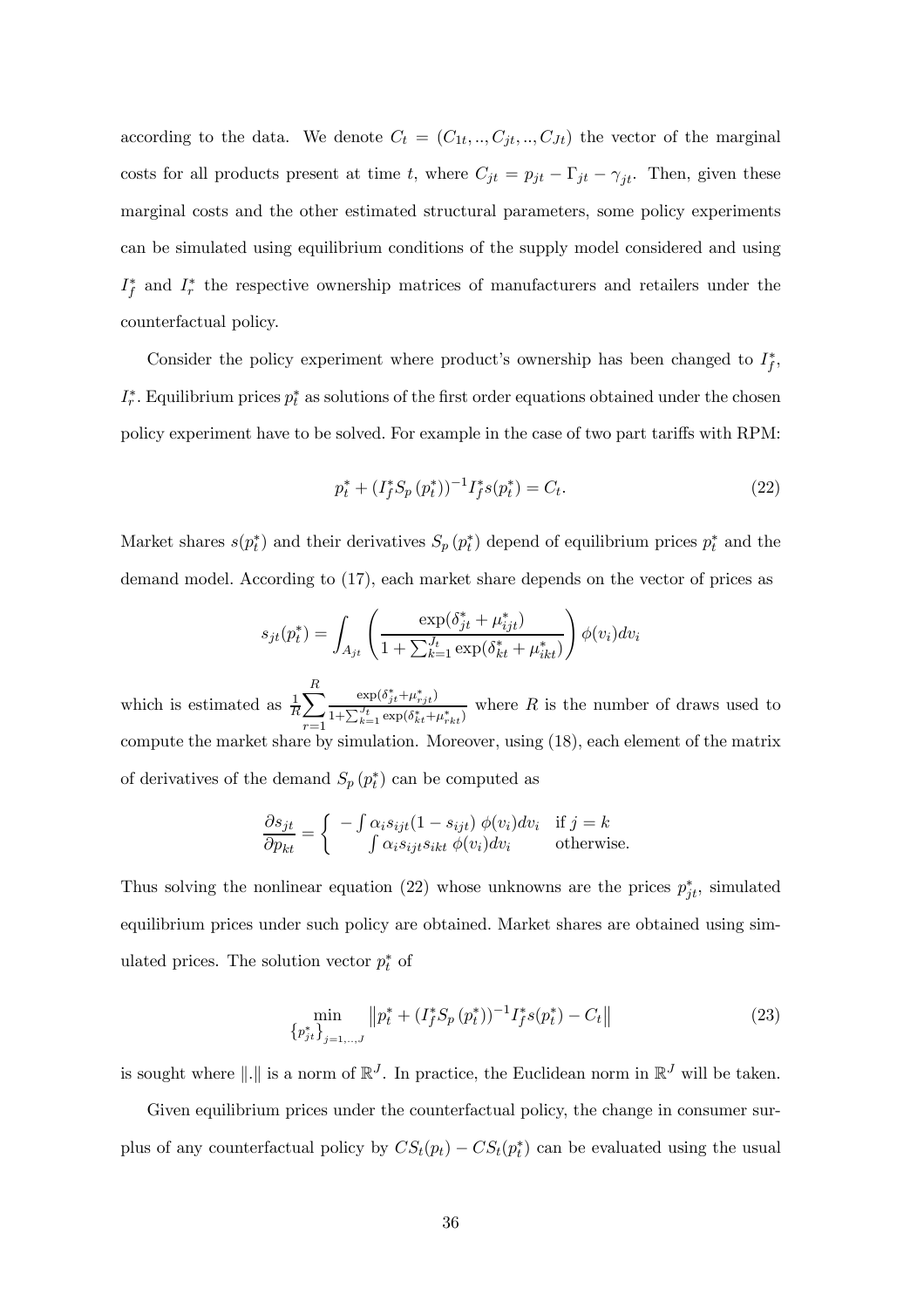formula for the random coefficients logit model

$$
CS_t(p_t) = \frac{1}{|\alpha_i|} E\left[\max_j V_{ijt}(p_t)\right] = \frac{1}{|\alpha_i|} \ln \left(\sum_{j=1}^J \exp\left[V_{ijt}(p_t)\right]\right).
$$

Remark that the profits of firms are not identified since the equilibrium conditions allow a solution for the prices but not for the fixed fees.

Table 8 shows the results of simulations of different policies. Average effects are presented given that one simulation per period is performed and the standard deviations of all these simulations are shown in parentheses. As the parameters of demand and cost used to perform the simulations are estimated, standard errors of all simulated policies on prices, market shares and consumer surplus can be obtained by bootstrap. However, solving the system of equations (23) is already quite long and doing this for each bootstrap replication of the whole estimation and simulation for all periods is extremely time-consuming. The results of the simulation must thus be taken with caution since standard errors are not computed. However, the bootstrap of test statistics and cost equations in the previous section show that the precision of results was fairly robust.

In Table 8, the first simulation considers the case of a de-merger of Nestlé and Perrier. The merger of these companies that occurred in 1992 has been controversial. This merger transferred Contrex from Perrier to Nestlé while Volvic (of Perrier) went over to Danone (BSN). The results of the simulation show that prices would decrease with such a demerger which would suggest that the merger has increased prices. The consumer surplus variation also shows that the merger would have led to a decrease by a little more than 1%. Table 10 also shows the results of the linear pricing case (without changing ownership of products), a supply model where the effect of the double marginalization on retail prices can be clearly seen.

In 1996, the "Galland" Act was introduced. This law requires retailers not to resell under the wholesale price, giving manufacturers the power to impose resale price maintenance by choosing their wholesale price. The Galland Act was removed in 2006 under the assumption that it helped some food industries maintain high prices. One way to see this reform is to consider the case where no resale price maintenance would be used by man-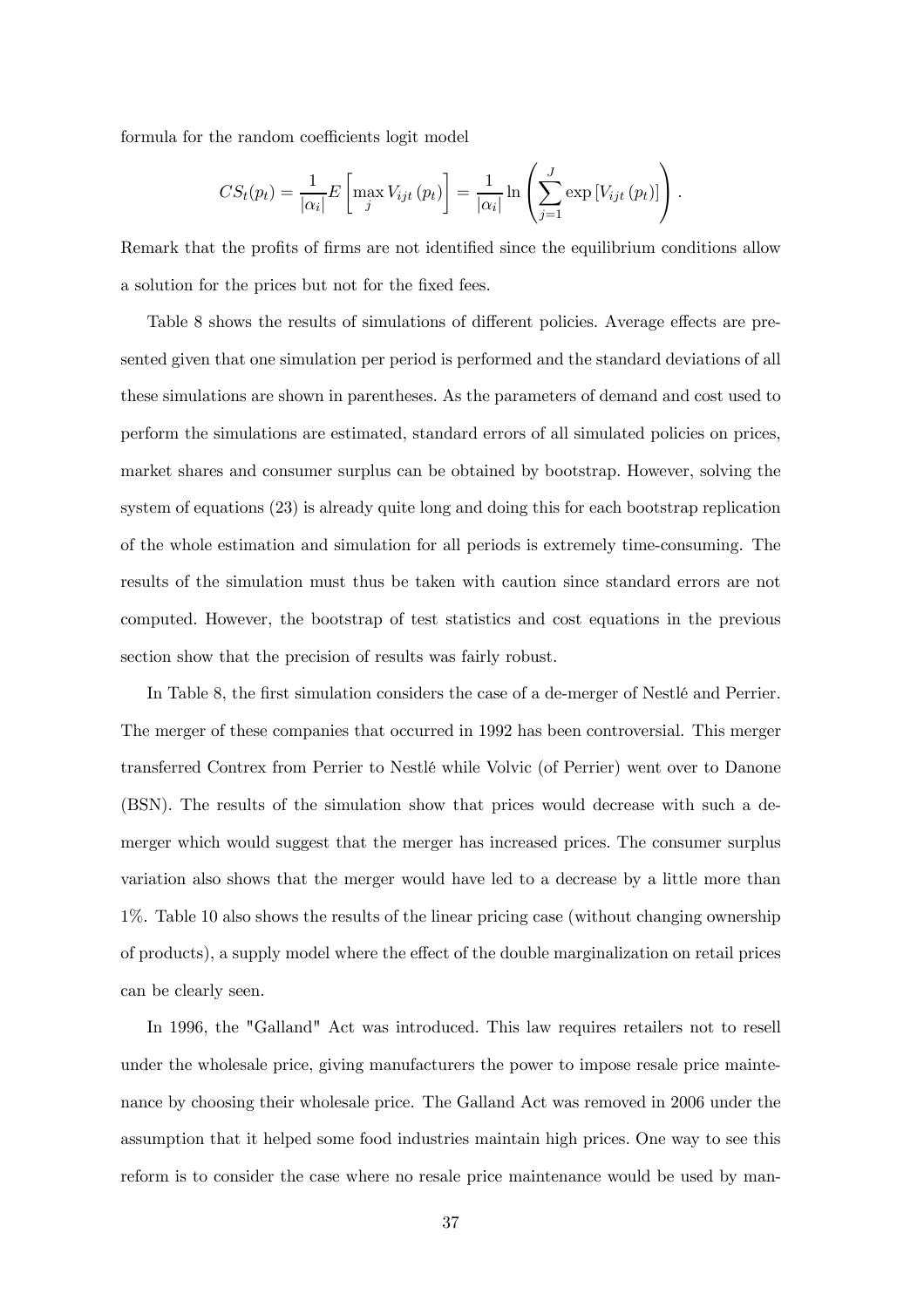ufacturers. Simulating the two part tariffs without RPM, we can see that the consumer surplus would increase by 0.8%. On average, prices would decrease for most national brands except for private labels. This simulation shows that removing the Galland Act in 2006 should have had beneficial effects on prices for consumers. Using data before and after the implementation of this law, Biscourp, Boutin and Vergé (2008) show with reduced form regressions that this law actually had an inflationary effect on prices in 1996. A result which is in line with our policy experiment that can be seen as the dismantling of the Galland Act.

| Policy                                                                  | % Change            | $%$ Change in           |
|-------------------------------------------------------------------------|---------------------|-------------------------|
|                                                                         | of price $p_{it}^*$ | market share $s_{it}^*$ |
| Nestlé/Perrier de-merger                                                |                     |                         |
| Average                                                                 | $-1.65(0.13)$       | 14.60(1.61)             |
| Average for Danone (BSN)                                                | $-1.59(0.09)$       | 14.52(1.51)             |
| Average for Nestlé                                                      | $-1.93(0.16)$       | 19.09(2.71)             |
| Average for Perrier                                                     | $-1.80(0.18)$       | 15.98(2.30)             |
| Average for Castel                                                      | $-0.56(0.19)$       | 1.46(1.02)              |
| Average for Private Labels                                              | $-0.48(0.21)$       | 0.89(1.88)              |
| Average for outside good                                                |                     | $-0.21(0.02)$           |
| $\frac{CS_t(p_t)-CS_t(p_t^*)}{\ln \varphi_0}$<br>$\overline{CS_t(p_t)}$ |                     | 1.35(0.24)              |
| Double Marginalization (linear pricing)                                 |                     |                         |
| Average                                                                 | 6.73(9.19)          | $-40.05(56.79)$         |
| Average for Danone                                                      | 6.82(6.42)          | $-52.37(6.33)$          |
| Average for Nestlé                                                      | 7.23(7.42)          | $-54.17(9.24)$          |
| Average for Castel                                                      | 15.45(13.51)        | $-43.09(141.71)$        |
| Average for Private Labels                                              | $-0.47(6.41)$       | 10.82(2.81)             |
| Average for outside good                                                |                     | 1.05(0.09)              |
| $\frac{CS_t(p_t^*)-CS_t(p_t)}{CS_t(p_t)}$ in $\%$                       |                     | $-13.18(23.24)$         |
| Two part Tariffs without RPM                                            |                     |                         |
| Average                                                                 | $-7.44(5.44)$       | 71.11(50.12)            |
| Average for Danone                                                      | $-7.30(0.66)$       | 78.45(9.33)             |
| Average for Nestlé                                                      | $-7.45(0.85)$       | 82.92 (12.15)           |
| Average for Castel                                                      | $-19.05(1.52)$      | 148.75 (21.81)          |
| Average for Private Labels                                              | 0.30(0.16)          | $-17.99(2.80)$          |
| Average for outside good                                                |                     | $-2.07(0.42)$           |
| $\frac{CS_t(p_t)-CS_t(p_t^*)}{\sqrt{S_t(p_t^*)}}$ in %<br>$CS_t(p_t)$   |                     | 0.81(0.39)              |

Table 8: Policy experiments results

## 6 Conclusion

In this paper, the first empirical estimation of a structural model taking into account explicitly two part tariff contracts in a vertical relationship as between manufacturers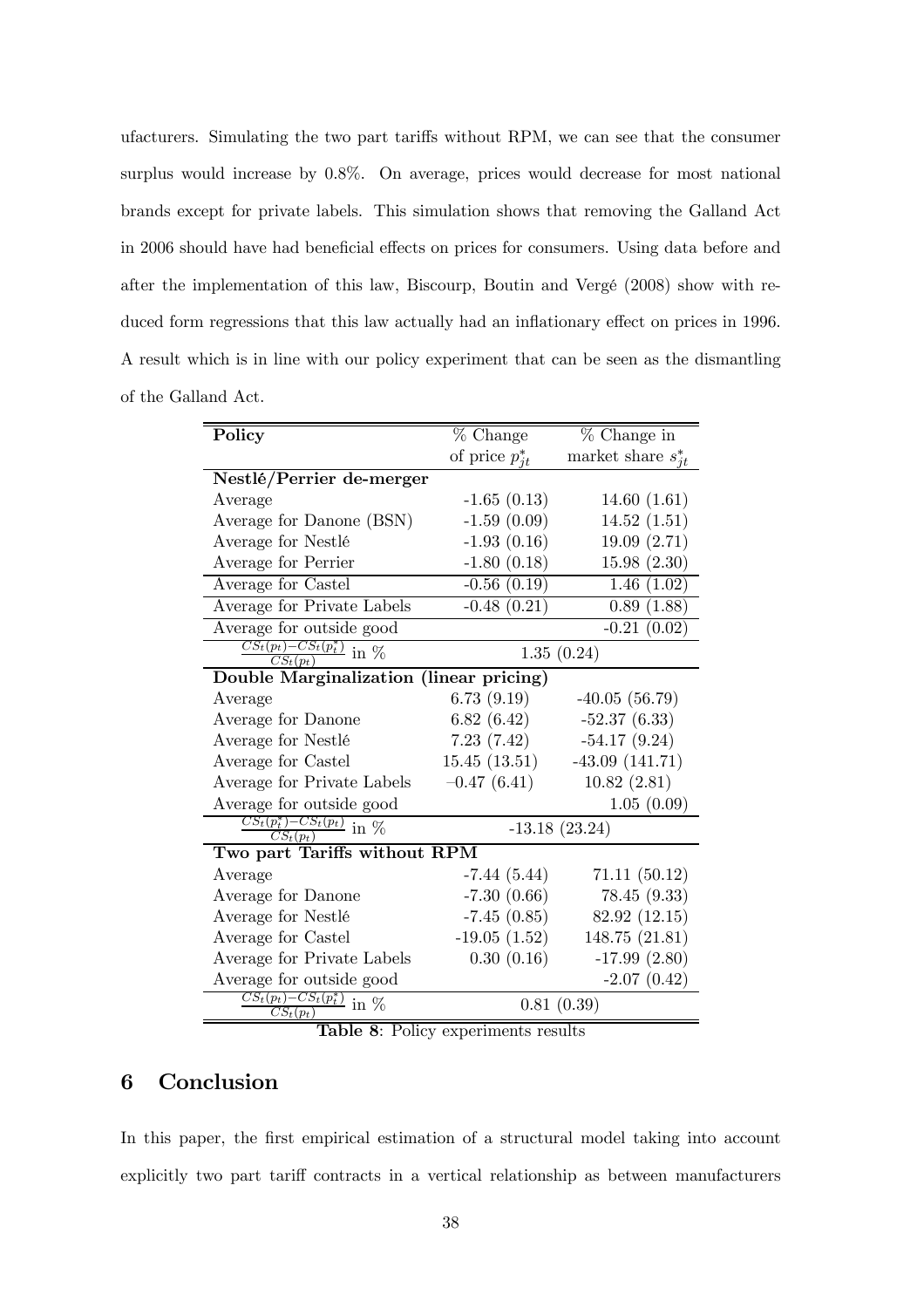and retailers in the supermarket industry was presented. Several alternative models of competition between manufacturers and retailers on a differentiated product market and test between these alternatives were considered. In particular, attention was devoted to two types of nonlinear pricing relationships with two part tariff contracts, with or without resale price maintenance. The method is based on estimates of demand parameters that allow price-cost margins at the manufacturer and retailer levels to be recovered. Testing was then conducted between the different models using exogenous variables that are supposed to shift the marginal cost of production and distribution. This methodology was applied to study the market for retailing bottled water in France. Our empirical analysis allows it to be concluded that manufacturers and retailers use nonlinear pricing contracts and in particular two part tariff contracts with resale price maintenance. Finally, it was possible to simulate some counterfactual policy experiments related to the nonlinear pricing mechanisms used by manufacturers and retailers. This paper's contribution is to allow for estimation of a structural model with a rich set of equilibria under nonlinear contracts. The methodology developed allows different vertical contracting models to be tested in a context of oligopoly both at upstream and downstream levels. For this purpose, as in Rey and Vergé (2004) a game is adopted where upstream firms play first and can make take-it-or-leave-it offers to downstream firms. We leave for further research the analysis of more complex interactions where offers and counter offers could be made in a more dynamic setting. In Gans (2007), orders precede procurement. Downstream firms play first and he shows that even with nonlinear tariffs an oligopolistically competitive outcome is obtained. However, the model of Gans is restricted to an upstream monopolist facing competing downstream firms, which is not true of the framework studied here. In any case, it is true that the models considered are static and that relationship between manufacturers and retailers are in fact repeated. We leave for further research the analysis of dynamic models that will probably be much more complex. Adding the possibility of storage at several stages of the model will also be needed in the future.

Further developments estimating supply models of oligopolistic competition under non-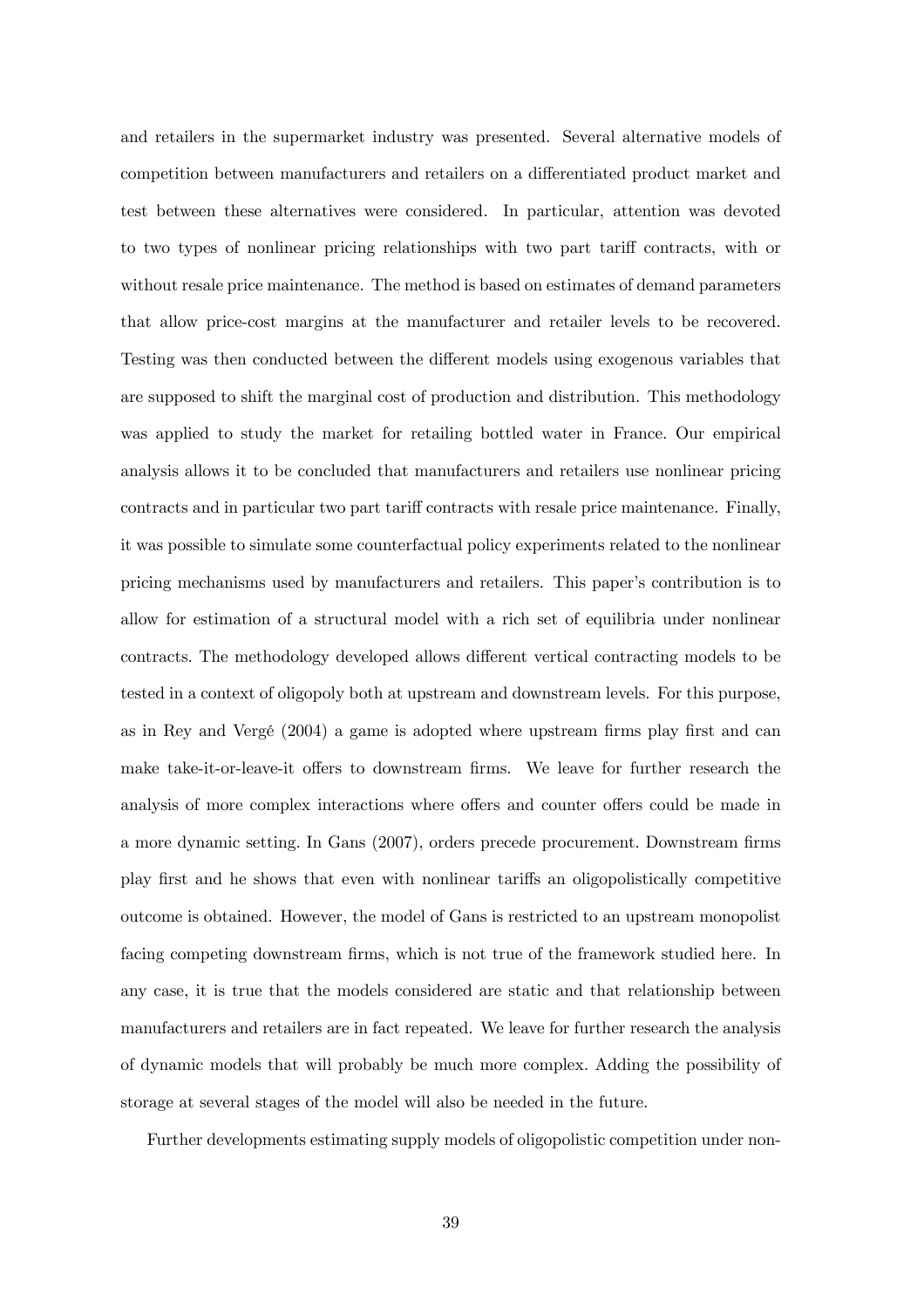linear pricing are needed. In particular, further studies are required where assumptions of non-constant marginal cost of production and distribution would be allowed. Also, it is clear that more empirical work on other markets will be useful for a better understanding of vertical relationships in the retailing industry. Another research direction that seems promising would involve in developing the present framework to use necessary inequality conditions instead of first order conditions for the identification of bounds on the different margins at the retail and wholesale levels. Rosen's approach (2006) where the strategic interaction is imperfectly known or Pakes et al. (2006) can thus be applied for future research on the framework proposed with two part tariff contracts. Finally, taking into account the endogenous market structure is also an objective that theoretical and empirical research will have to tackle.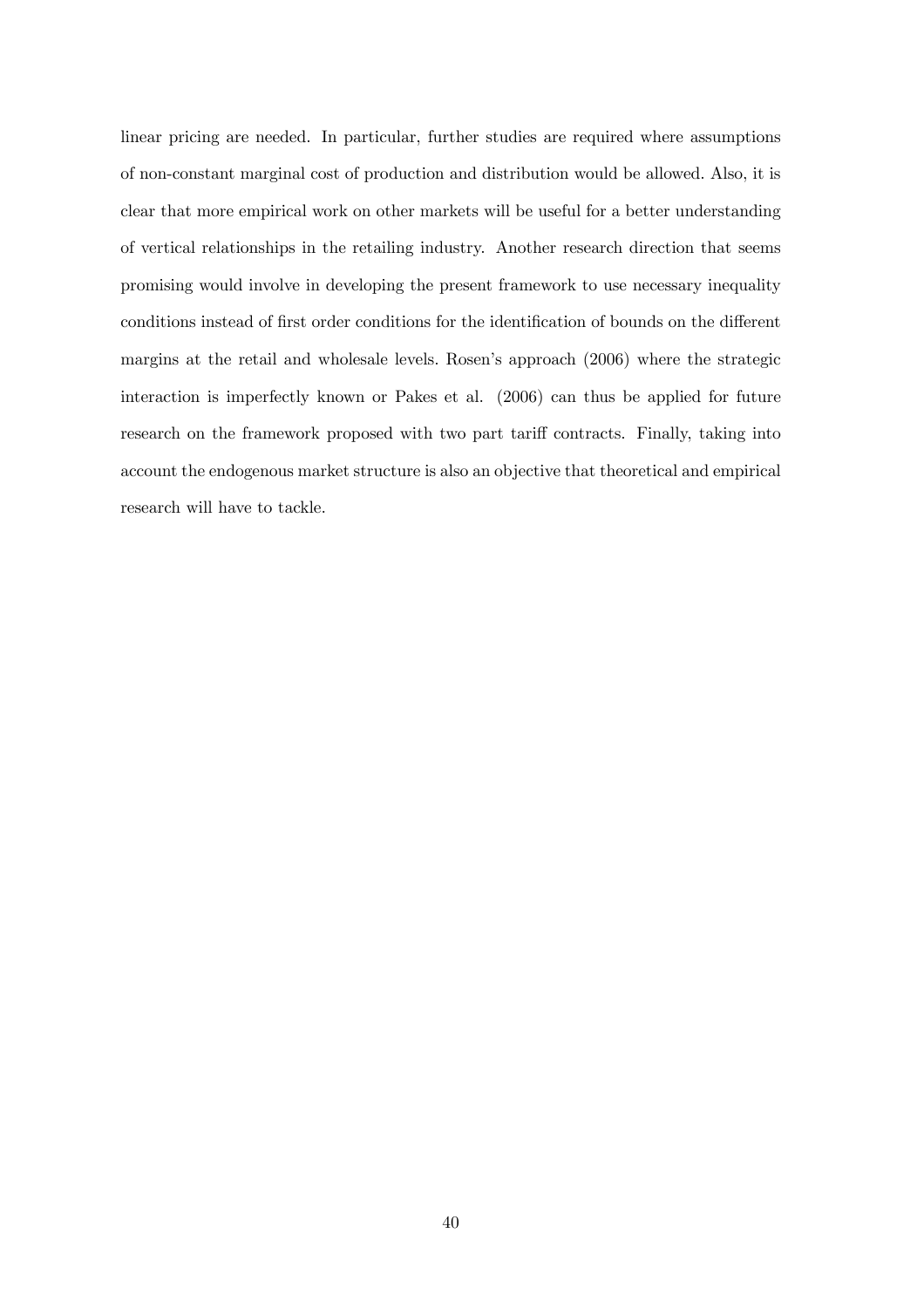### References:

Agreste (1999), Enquête Annuelle d'Entreprise: Résultats Sectoriels et Régionaux 1998,

Paris: Ministère de l'Agriculture et de la Pêche, Données Chiffrées IAA, n◦ 93

Agreste (2000), Enquête Annuelle d'Entreprise: Résultats Sectoriels et Régionaux 1999,

Paris: Ministère de l'Agriculture et de la Pêche, Données Chiffrées IAA, n◦100.

Agreste (2002), Enquête Annuelle d'Entreprise: Résultats Sectoriels et Régionaux 2000,

Paris: Ministère de l'Agriculture et de la Pêche, Données Chiffrées IAA, n◦106

Asker, J. (2004) "Measuring Cost Advantages from Exclusive Dealing: An Empirical Study of Beer Distribution," working paper, Harvard University.

Ben-Akiva M. (1973) "Structure of Passenger Travel Demand Models" Ph.D. dissertation, Department of Civil Engineering MIT

Berry, S. (1994) "Estimating Discrete-Choice Models of Product Differentiation", Rand Journal of Economics, 25: 242-262.

Berry, S., Levinsohn, J. and A. Pakes (1995) "Automobile Prices in Market Equilibrium", Econometrica, 63: 841-890

Berry S. and A. Pakes (2001), "Additional information for: "Comment on Alternative models of demand for automobiles" by Charlotte Wojcik", Economics Letters, 74, 43-51

Berto Villas-Boas, S. (2007) "Vertical Relationships between Manufacturers and Retailers: Inference with Limited Data", Review of Economic Studies, 74, 625-652.

Biscourp P., Boutin X. and T. Vergé (2008) "The Effects of Retail Regulations on Prices: Evidence from French Data", working paper, CREST Paris.

Brenkers R. and F. Verboven (2006) "Liberalizing a Distribution System: the European Car Market", Journal of the European Economic Association, 4(1), 216-251.

Bresnahan, T. (1987) "Competition and Collusion in the American Automobile Oligopoly:

The 1955 Price War", Journal of Industrial Economics, 35, 457—482.

Bresnahan, T. (1989), "Empirical Studies of Industries with Market Power", in R. Schmalensee and R. D. Willig (eds.) Handbook of Industrial Organization, Vol. II (Amsterdam: North-Holland) 1011—1057.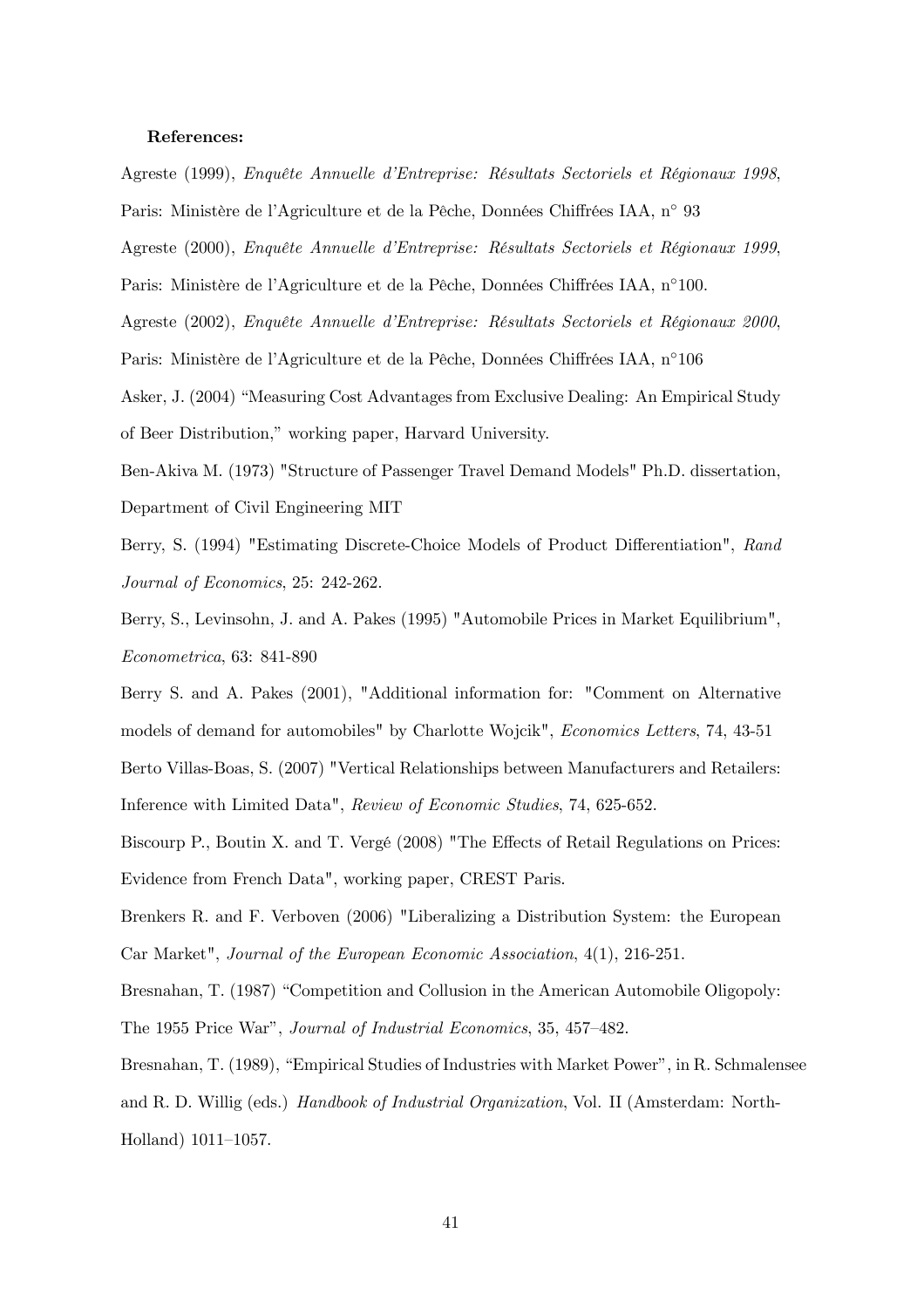Chevalier J., Kashyap and Rossi (2003) "Why Don't Prices Rise during Periods of Peak Demand? Evidence from scanner Data", American Economic Review, 93, 15-37

Compte O., F. Jenny, P. Rey (2002) "Capacity Constraints, Mergers and Collusion", European Economic Review, 46, 1, 1-29

Friberg R. and M. Ganslandt (2003) "Bottle water - a case of pointless trade?", CEPR Discussion Paper No. 4145.

Friberg R. and M. Ganslandt (2003) "Bottle water - a case of pointless trade?", CEPR Discussion Paper No. 4145.Goldberg, P.K. (1995) "Product Differentiation and Oligopoly in International Markets: The Case of the U.S. Automobile Industry", Econometrica, 63, 891-951.

Gans J. (2007) "Vertical Contracting when Competition for Orders Precedes Procurement" Journal of Industrial Economics, 55, 2, 325-346.

Gofti-Laroche L., J.L. Potelon, E. Da Silva and D. Zmirou (2001) "Description of drinking water intake in French communities (E.MI.R.A. study)", Revue d'Epidémiologie et de Santé Publique, 49, 5, 411-422

Goldberg, P.K. and F. Verboven (2001) "The Evolution of Price Dispersion in the European car market", Review of Economic Studies, 68, 811-848.

Hellerstein, R. (2004), "Who Bears the Cost of a Change in the Exchange Rate? The Case of Imported Beer," Fed. Reserve Bank of New-York, Staff report No. 179.

Ho, K. (2006) "The Welfare Effects of Restricted Hospital Choice in the US Medical Care Market", Journal of Applied Econometrics, 21(7): 1039-1079

Ho, K. (2008) "Insurer-Provider Networks in the Medical Care Market", forthcoming American Economic Review

Ivaldi, M. and D. Martimort (1994) "Competition under Nonlinear Pricing", Annales d'Economie et de Statistique, 34, 71-114

Ivaldi, M. and F. Verboven (2001) "Quantifying the Effects from Horizontal Mergers in European Competition Policy", CEPR Discussion Paper 2697.

Liebowitz, S.J. (1982), "What Do Census Price-Cost Margins Measure?," Journal of Law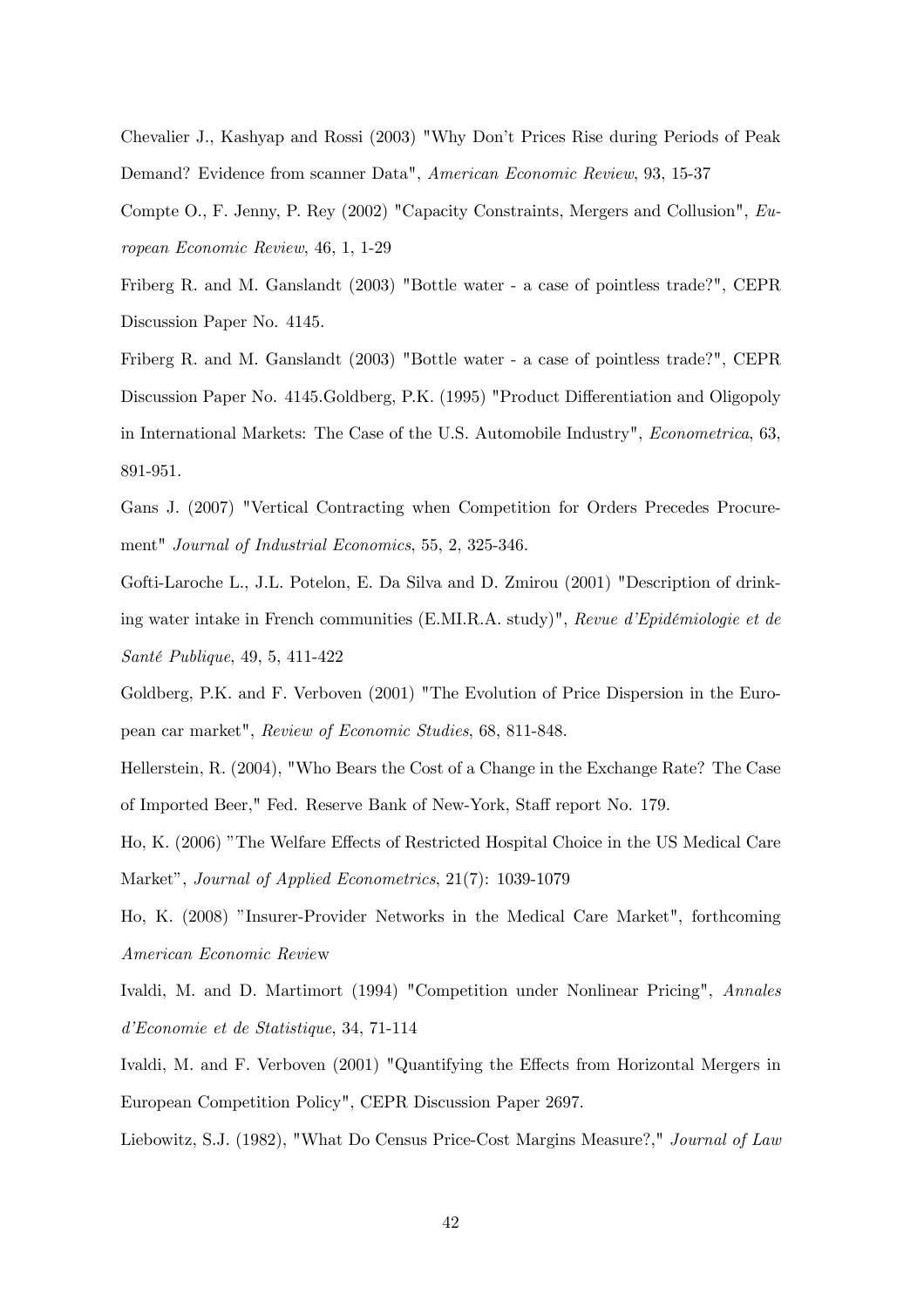and Economics, 25: 231-246.

Manuszak, M. D., (2001) "The Impact of Upstream Mergers on Retail Gasoline Markets," working paper, Carnegie Mellon University.

McFadden, D. (1978), "Modeling the Choice of Residential Location," in: A. Karlqvist,

L. Lundqvist, F. Snickars, and J. Weibull (eds), Spatial Interaction Theory and Planning Models, 75-96, North-Holland: Amsterdam.

McFadden, D., and K. Train (2000) "Mixed MNL Models for Discrete Response" Journal of Applied Econometrics, Vol. 15, No. 5, 447-470.

Mortimer J. (2004) "Vertical Contracts in the Video Rental Industry", mimeo, Harvard University.

Nevo, A. (1998) "Identification of the Oligopoly Solution Concept in a Differentiated Products Industry", Economics Letters, 59(3), 391-395.

Nevo, A. (2000) "Mergers with Differentiated Products: the Case of the Ready-to-Eat Cereal Industry", RAND Journal of Economics, 31, 395-421.

Nevo, A. (2001) "Measuring Market Power in the Ready-To-Eat Cereal Industry", Econometrica, 69: 307-342.

Pakes A., Porter J. Ho K. and Ishii J. (2006) "Moment Inequalities and their Applications", mimeo Harvard University

Petrin, A. (2002) "Quantifying the Benefits of New Products: the Case of the Minivan", Journal of Political Economy.

Pinkse, J. and M. Slade (2001) "Mergers, Brand Competition and the Price of a Pint", University of British Columbia Working Paper.

Rey, P. and J. Stiglitz (1995) "The role of Exclusive Territories in Producers' Competition", RAND Journal of Economics, 26, 3, 431-451.

Rey, P., and J. Tirole (2007) "A Primer on Foreclosure", mimeo, University of Toulouse, Handbook of Industrial Organization, Volume 3, Chapter 7.

Rey, P., and T. Vergé (2004) "Resale Price Maintenance and Horizontal Cartel", CMPO Working Papers series No. 02/047, University of Southampton.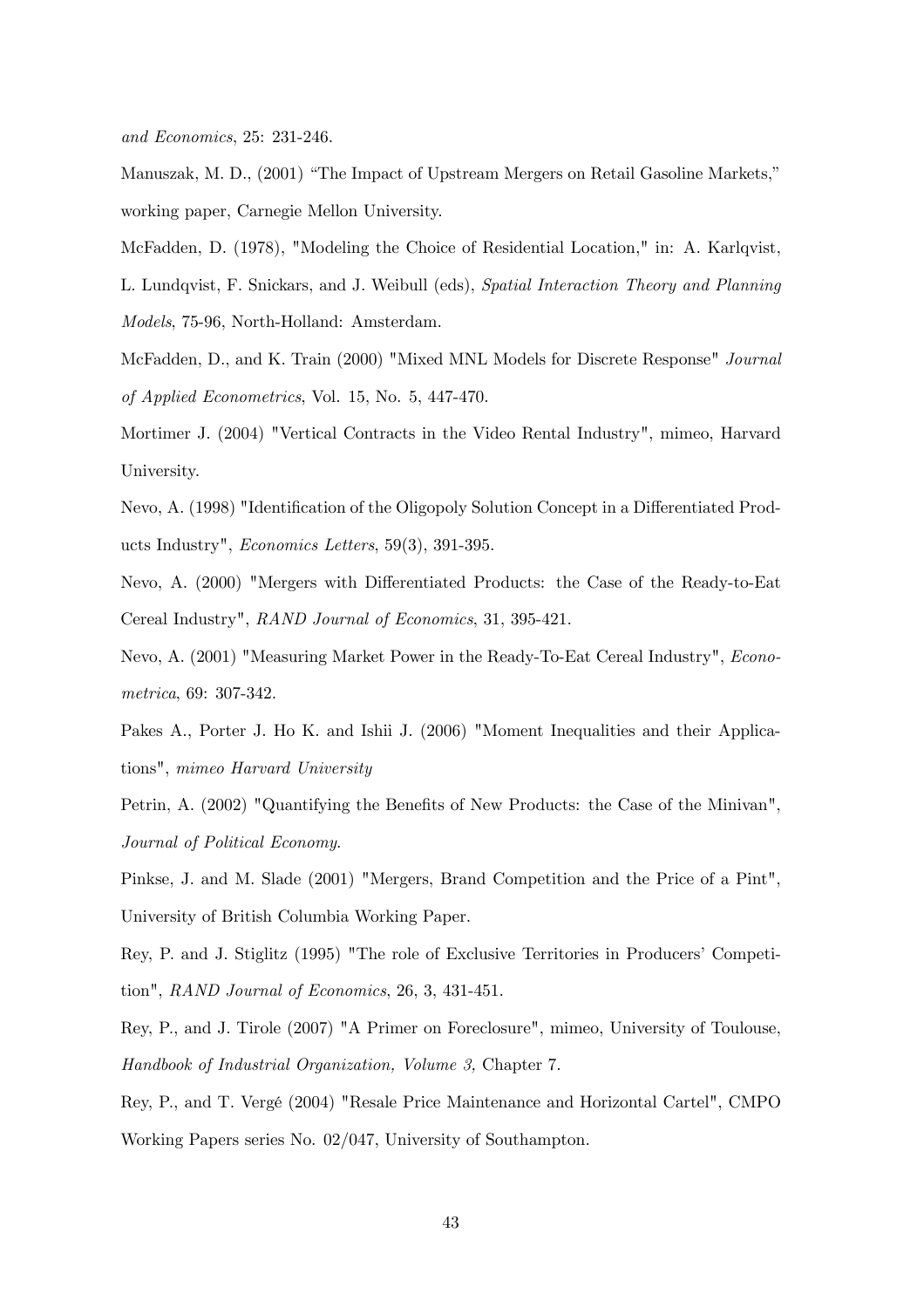Rivers D. and Q. Vuong (2002) "Model Selection Tests for Nonlinear Dynamic Models" The Econometrics Journal, Vol. 5, issue 1, 1:39

Rosen A. (2006) "Identification and Estimation of Firms' Marginal Cost Functions with Incomplete Knowledge of Strategic Behavior", mimeo, UCL

Rosse, J.N. (1970), "Estimating Cost Function Parameters without Using Cost Data: Illustrated Methodology," Econometrica 38, 2, 256-275.

Slade M. (2004) "Market Power and Joint Dominance in UK Brewing" Journal of Industrial Economics, Vol. 52, No. 1, 133-163

Smith R. J. (1992) "Non-Nested Tests for Competing Models Estimated by Generalized Methods of Moments", Econometrica, 60, 4, 973-980

Sudhir, K. (2001) "Structural Analysis of Manufacturer Pricing in the Presence of a Strategic Retailer", Marketing Science, 20(3), 244-264.

Verboven, F. (1996) "International Price Discrimination in the European Car Market", RAND Journal of Economics, 27, 240-68.

Villas-Boas, J.M. and Y. Zao (2005) "Retailer, Manufacturers, and Individual Consumers: Modeling the Supply Side in the Ketchup Marketplace", Journal of Marketing Research, 42, 83-95.

Vuong Q. H. (1989) "Likelihood Ratio Tests for Model Selection and Non-Nested Hypotheses", Econometrica, 57, 2, 307-333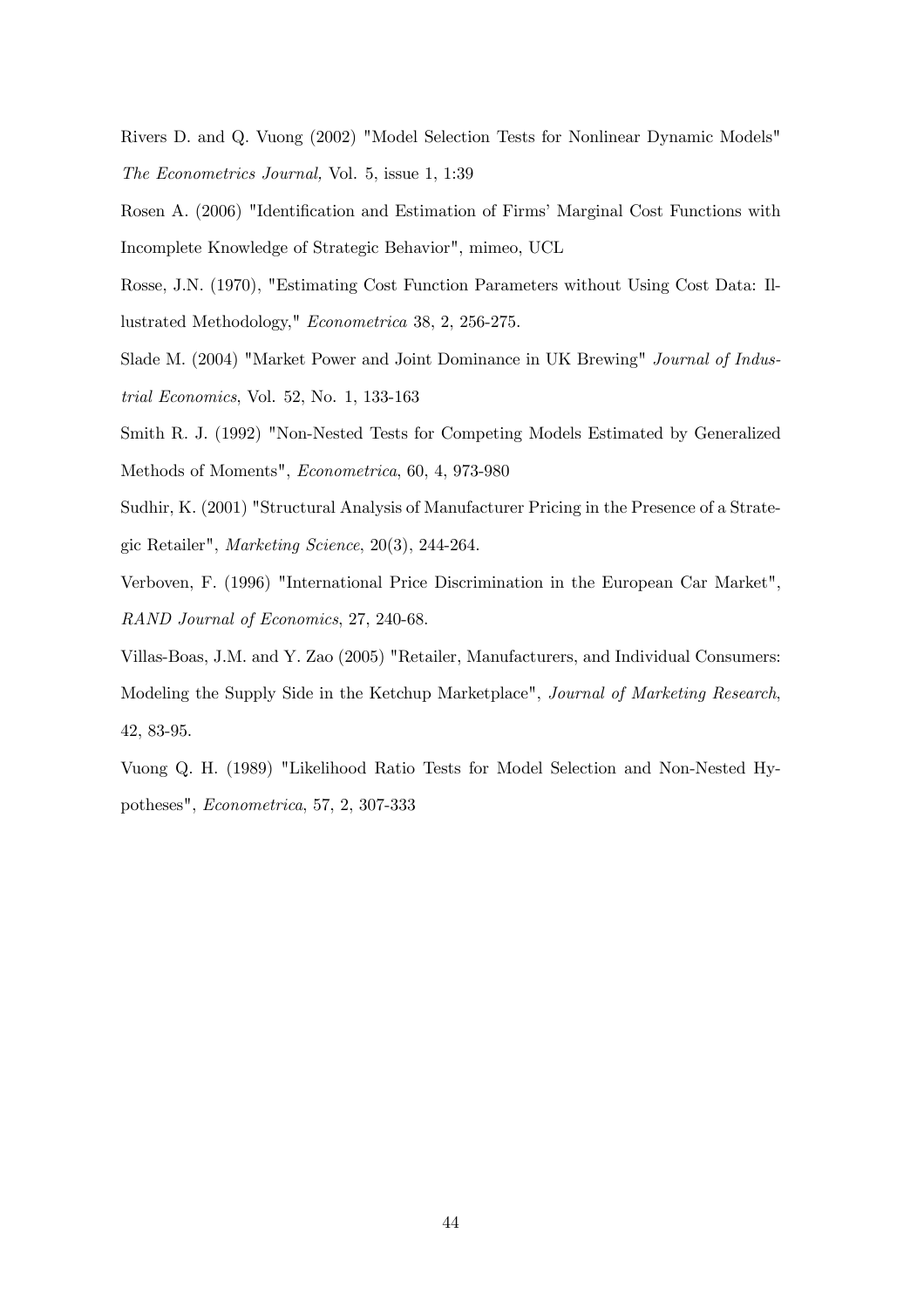# 7 Appendix

### 7.1 Detailed proof of the manufacturers profit expression under two part tariffs

The theoretical results due to Rey and Vergé (2004) are applied to our context with  $F$  firms and  $R$  retailers. The participation constraint being binding, we have for all  $r$  $\sum$  $s \in S_r$  $[M(p_s - w_s - c_s)s_s(p) - F_s] = 0$  which implies that

$$
\sum_{s \in S_r} F_s = \sum_{s \in S_r} M(p_s - w_s - c_s) s_s(p)
$$

and thus

$$
\sum_{j \in G_f} F_j + \sum_{j \notin G_f} F_j = \sum_{j=1,..,J} F_j = \sum_{r=1,..,R} \sum_{s \in S_r} F_s
$$
\n
$$
= \sum_{r=1,..,R} \sum_{s \in S_r} M(p_s - w_s - c_s) s_s(p) = \sum_{j=1,..,J} M(p_j - w_j - c_j) s_j(p)
$$

so that

$$
\sum_{j \in G_f} F_j = \sum_{j=1,..,J} M(p_j - w_j - c_j) s_j(p) - \sum_{j \notin G_f} F_j.
$$

Then, the firm  $f$  profits are

$$
\Pi^{f} = \sum_{k \in G_{f}} M(w_{k} - \mu_{k})s_{k}(p) + \sum_{k \in G_{f}} F_{k}
$$
  
= 
$$
\sum_{k \in G_{f}} M(w_{k} - \mu_{k})s_{k}(p) + \sum_{j=1,\dots,J} M(p_{j} - w_{j} - c_{j})s_{j}(p) - \sum_{j \notin G_{f}} F_{j}
$$

Since producers set fixed fees given those of other producers, the following obtains under resale price maintenance:

$$
\max_{\{F_i, p_i\}_{i \in G_f}} \Pi^f \Leftrightarrow \max_{\{p_i\}_{i \in G_f}} \sum_{k \in G_f} (w_k - \mu_k) s_k(p) + \sum_{j=1,\dots,J} (p_j - w_j - c_j) s_j(p)
$$
  

$$
\Leftrightarrow \max_{\{p_i\}_{i \in G_f}} \sum_{k \in G_f} (p_k - \mu_k - c_k) s_k(p) + \sum_{k \notin G_f} (p_k - w_k - c_k) s_k(p)
$$

and with no resale price maintenance

$$
\max_{\{F_i, w_i\}_{i \in G_f}} \Pi^f \Leftrightarrow \max_{\{w_i\}_{i \in G_f} \sum_{k \in G_f} (w_k - \mu_k) s_k(p) + \sum_{j=1, ..., J} (p_j - w_j - c_j) s_j(p) \Leftrightarrow \max_{\{w_i\}_{i \in G_f} \sum_{k \in G_f} (p_k - \mu_k - c_k) s_k(p) + \sum_{k \notin G_f} (p_k - w_k - c_k) s_k(p)
$$

Then the first order conditions of the different two part tariff models can be derived very simply.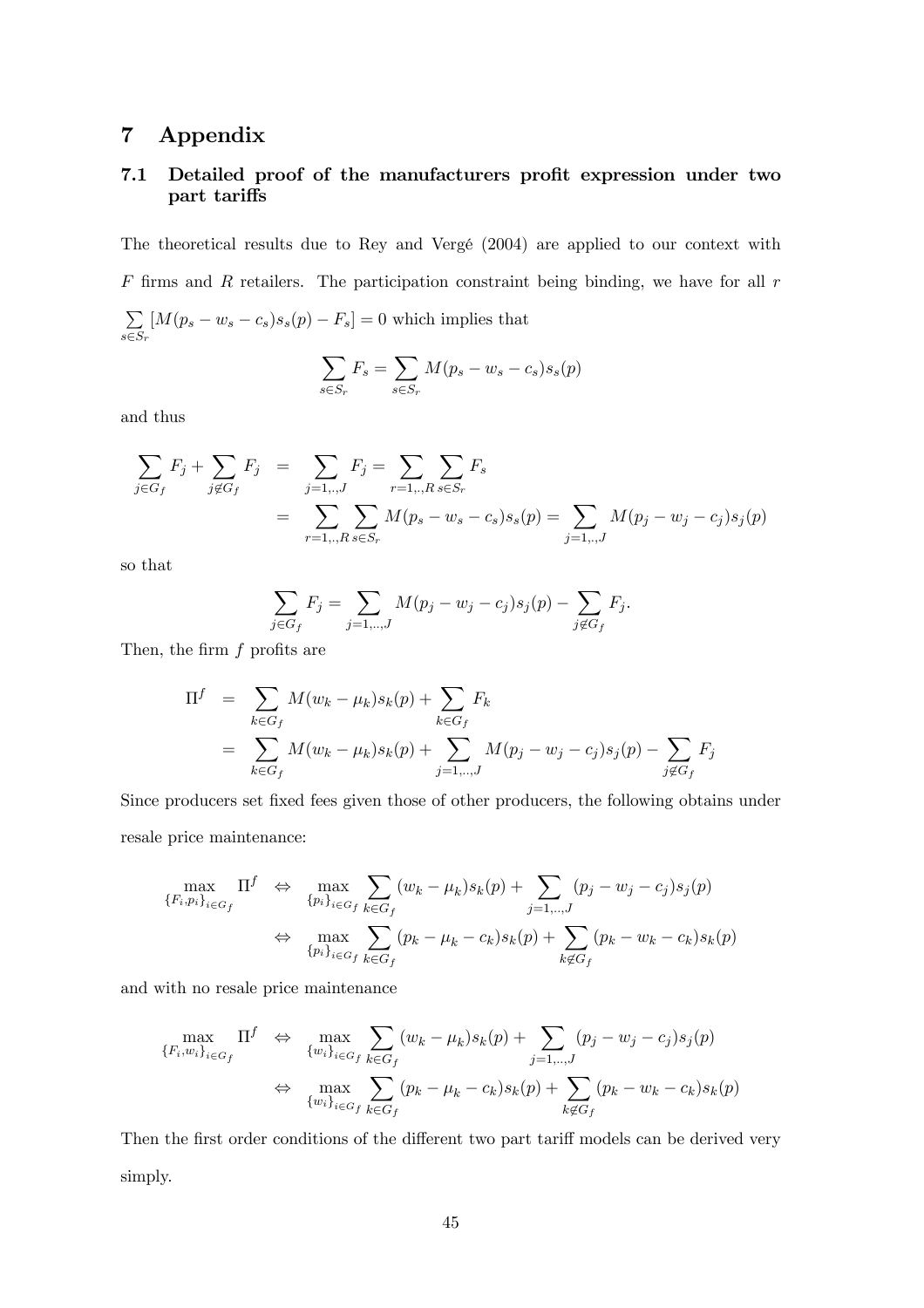### 7.2 Detailed resolution of system of equations

Generically we have systems of equations to be solved in the following form

$$
\begin{cases}\nA_f(\gamma + \Gamma) + B_f = 0 \\
\text{for } f = 1,..,G\n\end{cases}
$$

where  $A_f$  and  $B_f$  are given matrices.

Solving this system amounts to solve the minimization problem

$$
\min_{\gamma + \Gamma} \sum_{f=1}^{G} \left[ A_f(\gamma + \Gamma) + B_f \right]' \left[ A_f(\gamma + \Gamma) + B_f \right]
$$

which leads to the first order conditions

$$
\left(\sum_{f=1}^G A'_f A_f\right)\left(\gamma + \Gamma\right) - \sum_{f=1}^G A'_f B_f = 0
$$

that allow the following expression to be found as solution

$$
(\gamma + \Gamma) = \left(\sum_{f=1}^{G} A'_f A_f\right)^{-1} \sum_{f=1}^{G} A'_f B_f.
$$

### 7.3 Identification method for demand and supply parameters

Under a given supply model, for a given product  $j$ , at period  $t$ , the total price cost margins  $\gamma_{jt}+\Gamma_{jt}$  can be expressed as a parametric function of prices and unobserved demand shocks  $u_t = (u_{1t}, ..., u_{jt}, ..., u_{Jt})$ : in the case of two part tariffs with resale price maintenance,

$$
\gamma_{jt} + \Gamma_{jt} = -\left[ (I_f S_{p_t} I_f)^{-1} I_f s(p_t, u_t) \right]_j
$$

where  $[.]_j$  denotes the  $j<sup>th</sup>$  row of vector [.].

As marginal cost can be expressed as a function of the observed cost shifter  $W_{it}$ , unobserved product specific effects  $\omega_j$ , and unobserved shocks  $\eta_{jt}$ , we have

$$
C_{jt} = \exp(\omega_j + W'_{jt}\lambda)\eta_{jt}.
$$

Identification of the price-cost margins relies on the assumption that instruments  $Z_{jt}$ satisfy

$$
E\left(Z_{jt}u_{jt}\right)=0
$$